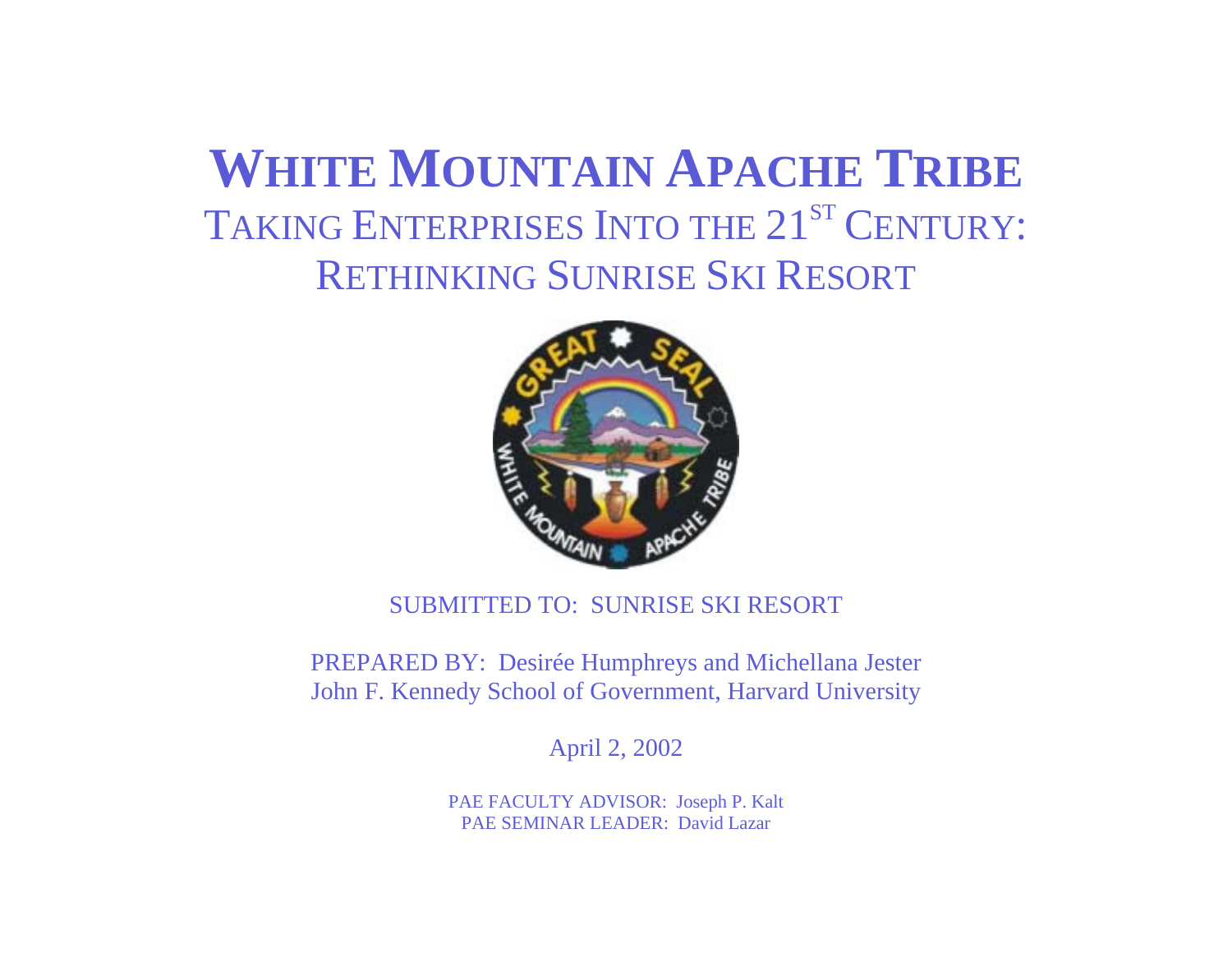**Copyright © 2002** 



**The views expressed in this report are those of the author(s) and do not necessarily reflect those of past and present sponsors of the Harvard Project on American Indian Economic Development, the Malcolm Wiener Center for Social Policy, the John F. Kennedy School of Government, or Harvard University. Reports in this series are currently supported by the Christian A. Johnson Endeavor Foundation and the Ford Foundation. The Harvard Project is directed by Professor Stephen Cornell (Udall Center for Studies in Public Policy, University of Arizona), Professor Joseph P. Kalt (John F. Kennedy School of Government, Harvard University) and Dr. Manley Begay (Native Nations Institute, University of Arizona). For further information and reproduction permission, contact the Harvard Project on American Indian Economic Development at (617) 495-1480 and www.ksg.harvard.edu/hpaied.**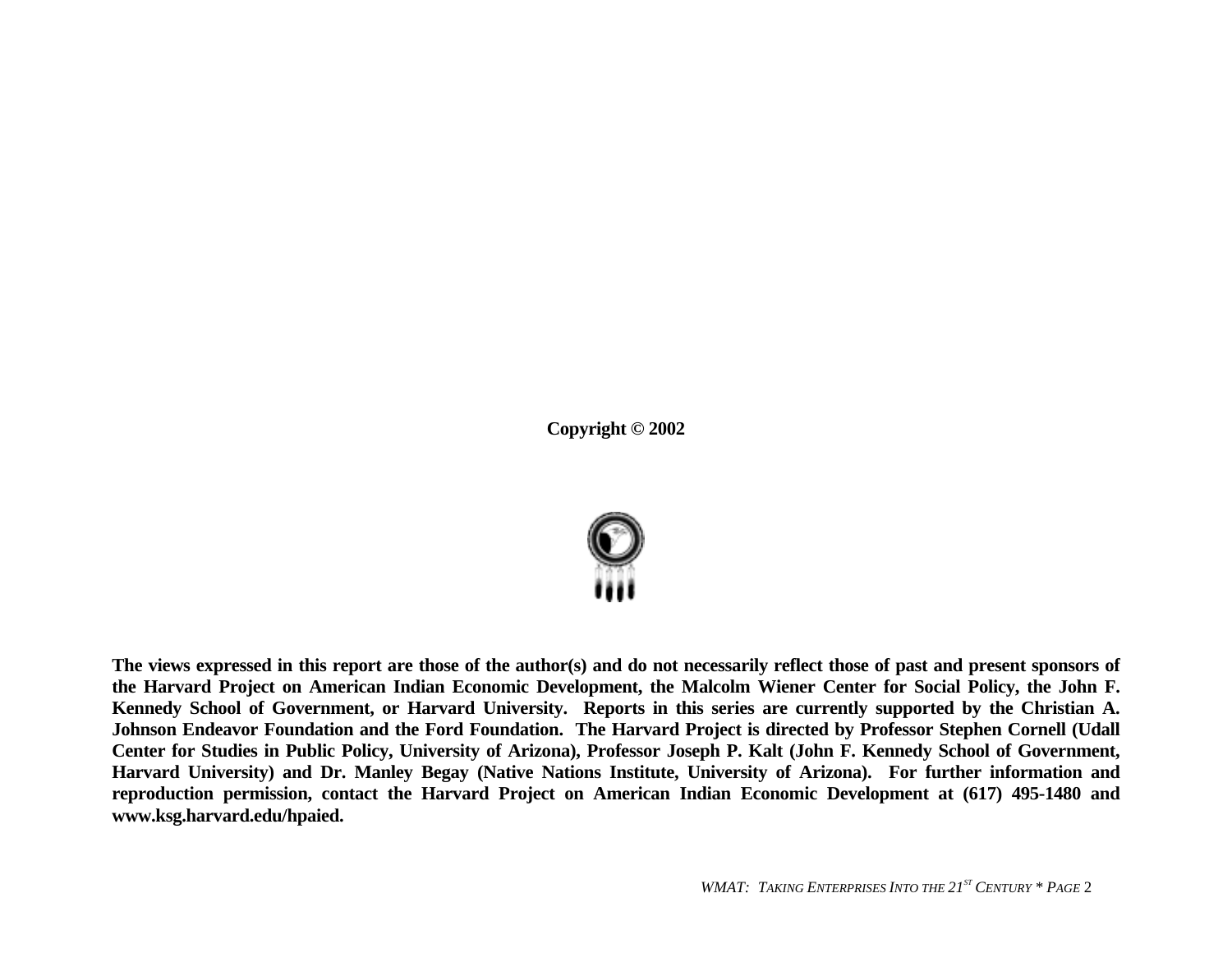## **TABLE OF CONTENTS**

<span id="page-2-0"></span>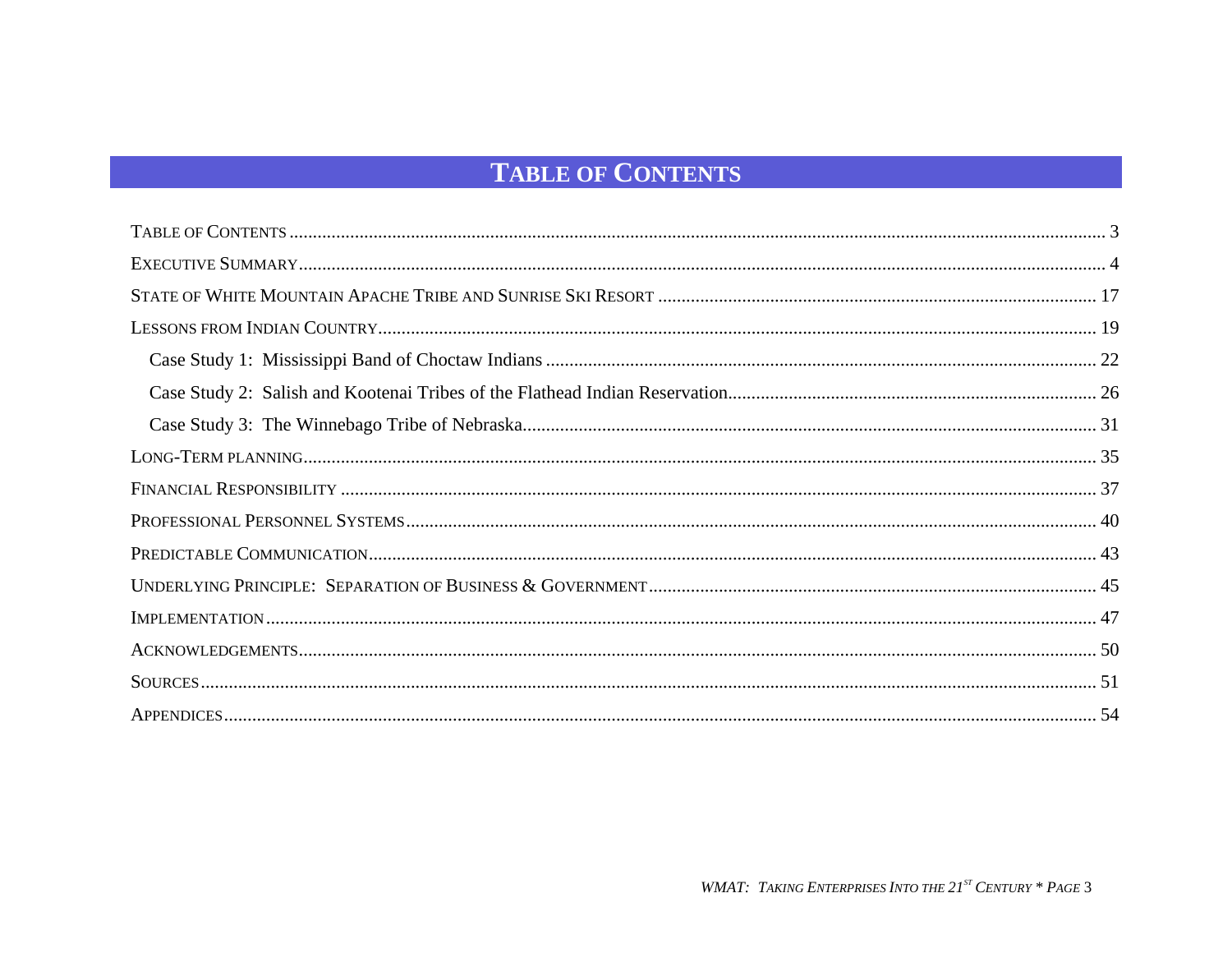### **EXECUTIVE SUMMARY**

<span id="page-3-0"></span>White Mountain Apache Tribe (WMAT) seeks to take their enterprises to the next level of growth and prosperity. The Choctaw, Salish and Kootenai, and Winnebago Tribes have much to offer the WMAT as it begins the process of determining how it operates and manages its enterprises, particularly as it relates to Sunrise Ski Resort and the opportunities that currently lay at the doorstep of the enterprise.

These tribes have made significant progress in building the capacity of their enterprises, generating substantial profits for their tribal citizens (i.e. tribal members), in addition to developing significant relationships with non-tribal businesses. While each of these tribes is different than the White Mountain Apache, there are commonalities between their enterprise challenges and those that face White Mountain today.

In examining Sunrise Ski Resort and the enterprise experiences of other tribes that are highly successful, in terms of profits and expanding tribal sovereignty, four critical components emerged as the essential criteria for tribal enterprise success: (1) **long-term planning**, (2) **financial responsibility**, (3)

**professional personnel systems**, and (4) **predictable communication**.

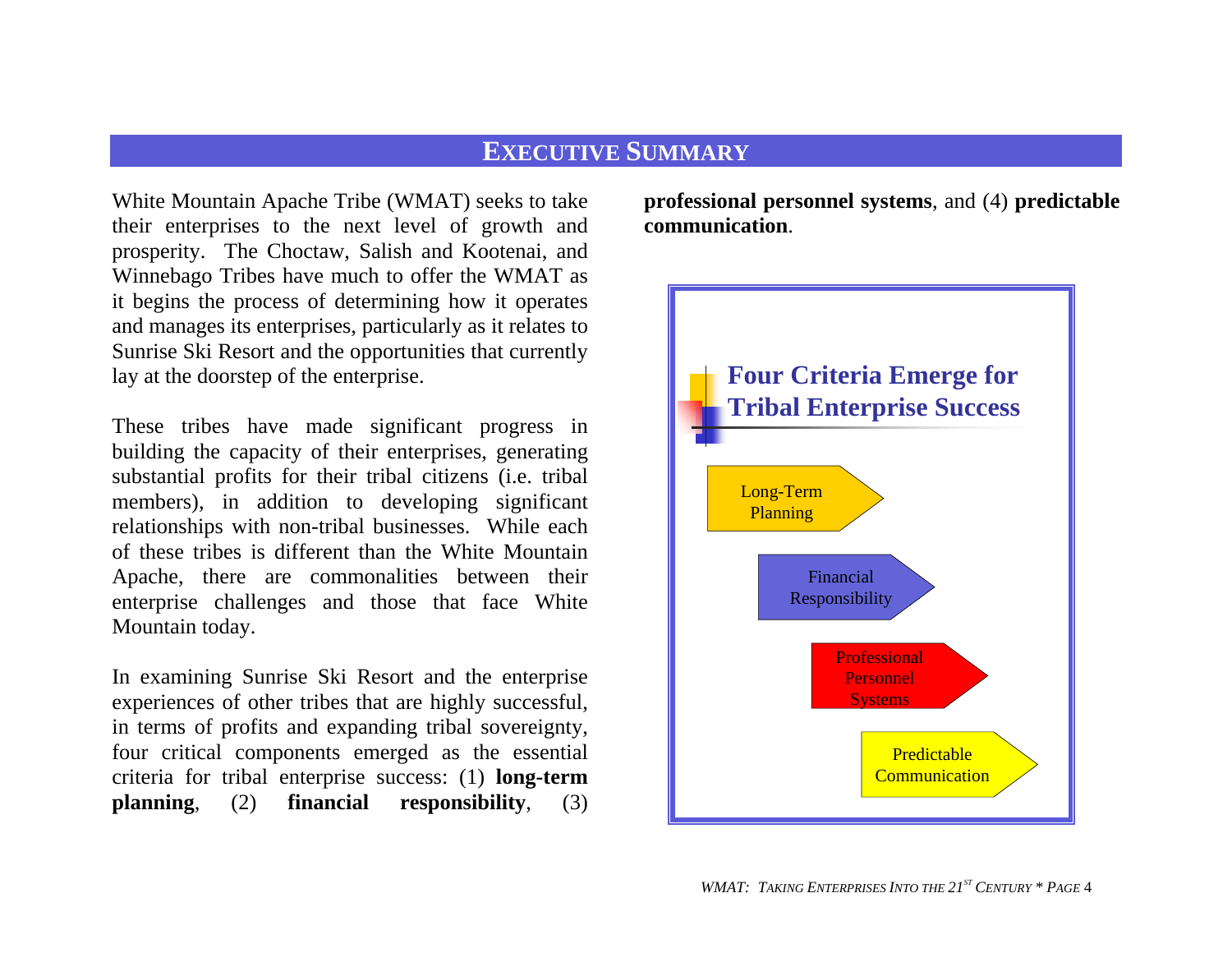# **White Mountain Apache Tribe:** Historicall y a t the Forefront of Enterprise Develop men t

- !• Converted 400 head of cattle given by US government into 20,000 in just 13 years
- !• One of the first tribes to move toward sovereignty through the establishment of a lumber enterprise in 1954
- !• One of the first tribes to own and operate multiple milliondollar enterprises
- !■ Honoring Nations recipients for Wildlife and Outdoor Recre a t ion Enterpr ise in 2000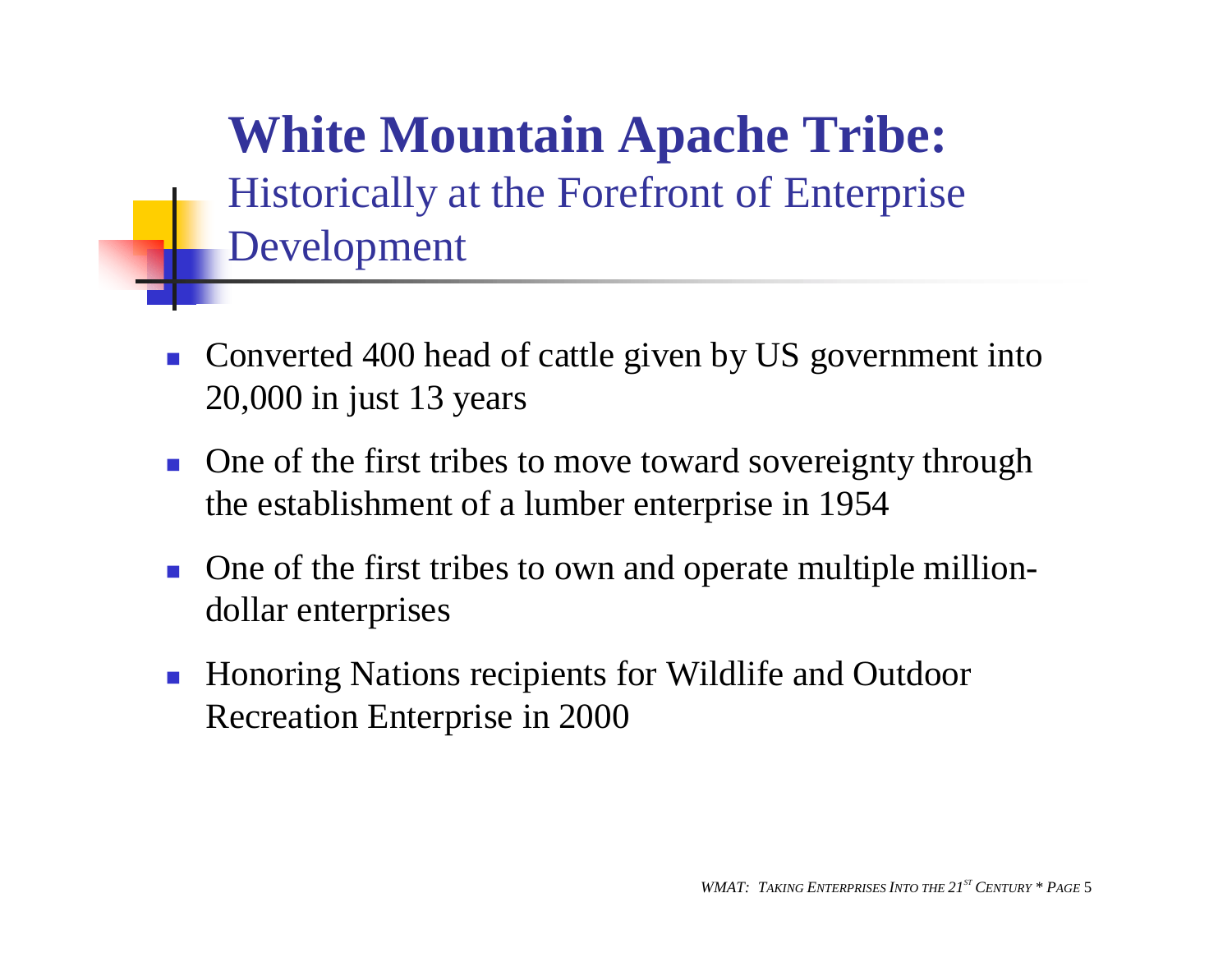# **Sunrise Ski Resort:**

Helping to Continue the Enterprise Legacy

- ! Developed one of two wholly tribal owned ski resorts in the country
- !One of the largest ski areas in the Southwest
- ! Had the foresight to develop the resort as a ski school to potentially develop a strong client base of enthusiasts
- ! Brings tourists and their dollars to the tribe and surrounding communities
- ! Provides employment to tribal citizens and the surrounding communities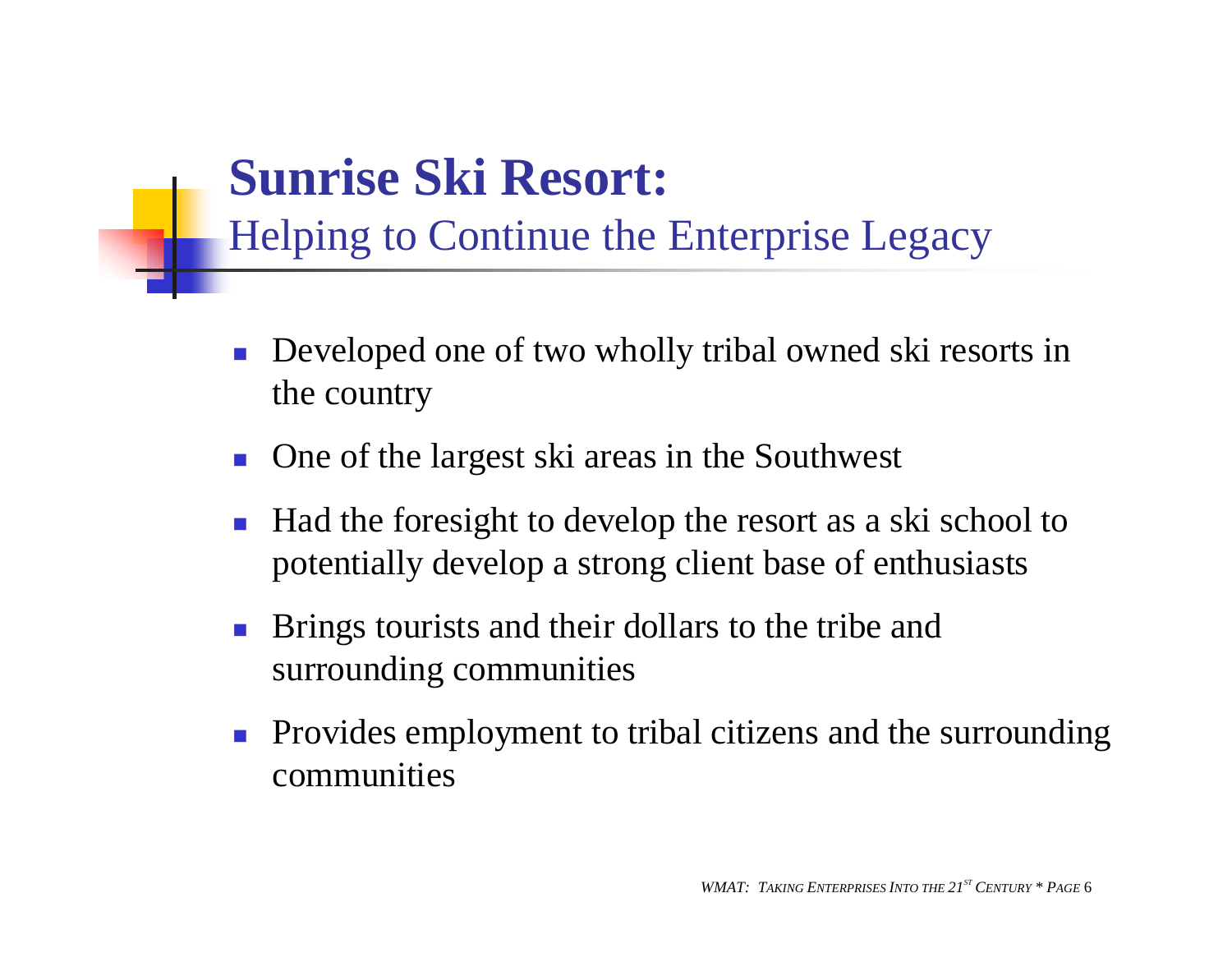Opportunities to Str engthen Sunrise's Success

- ||<br>|-I nternation al market potential bas ed on proximity to northern Mexico
- !No immediate competition near the resort
- !Decrease in domestic air-travel and increase in travel by auto for recreational activities; within driving distance of two major metropolit a n areas—Phoenix and Tucson
- !Increase in the number of college educated tribal citizens e nthusiastic about the possibility o f working for an enterprise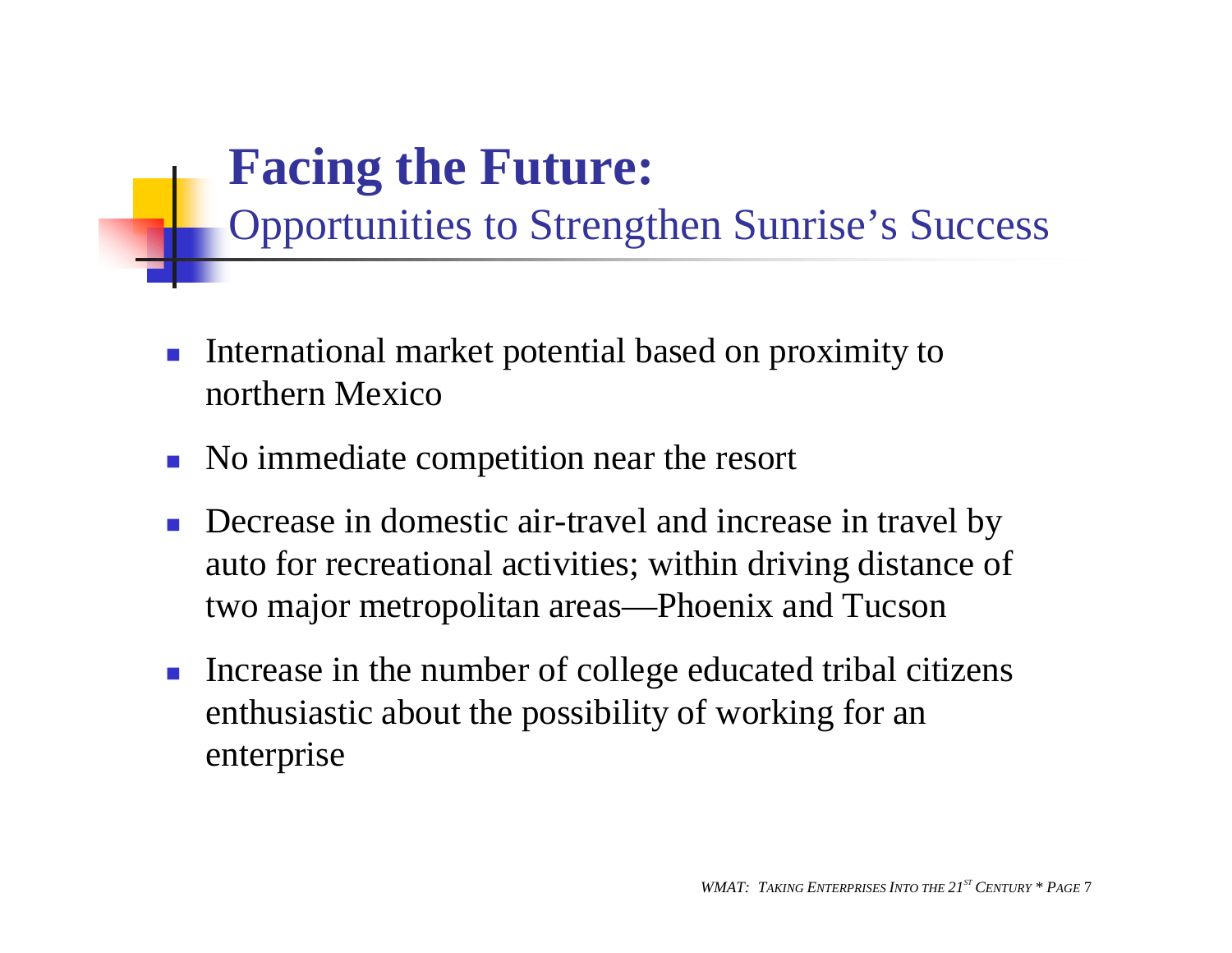**How Can Sunrise Take Advantage of these Opportunities?** Lessons From Indian Country

- **I.** Looked to Indian Country for best enterprise practices
- ! Based on their ability to successfully develop their enterprises, selected the following tribes as case studies:
	- **K** Mississippi Band of Choctaw Indians
	- Salish & Kootenai Tribes of the Flathead Indian Reservation
	- Winnebago Tribe of Nebraska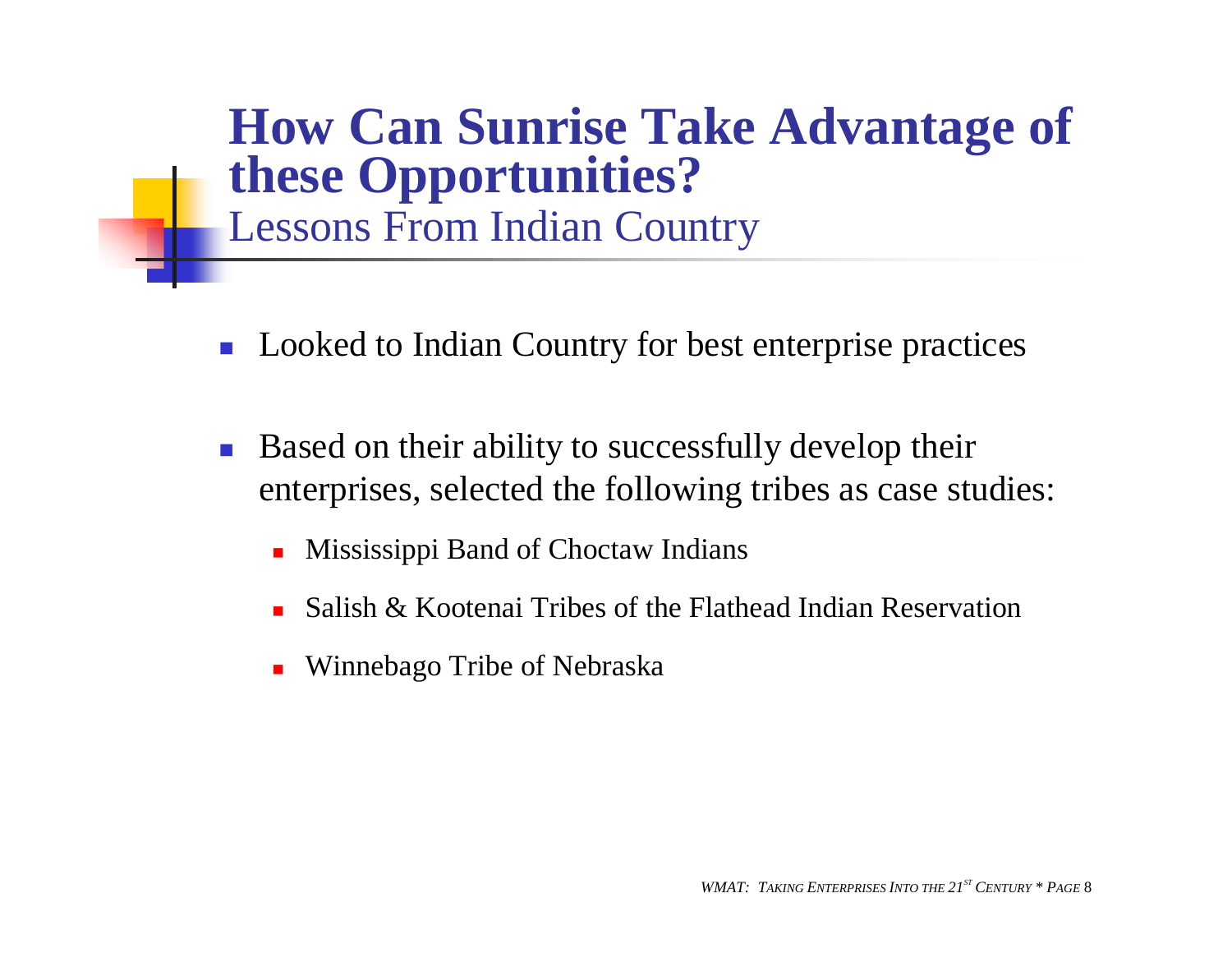# **Four Criteria Emerge for Triba l Enterprise Success**

L o n g-Term P lann ing

F inancial R esponsibility

Professional P ersonnel S ystems

> Predict able Communication

> > *WMAT: TAKING ENTERPRISES INTO THE 21ST CENTURY \* PAGE* 9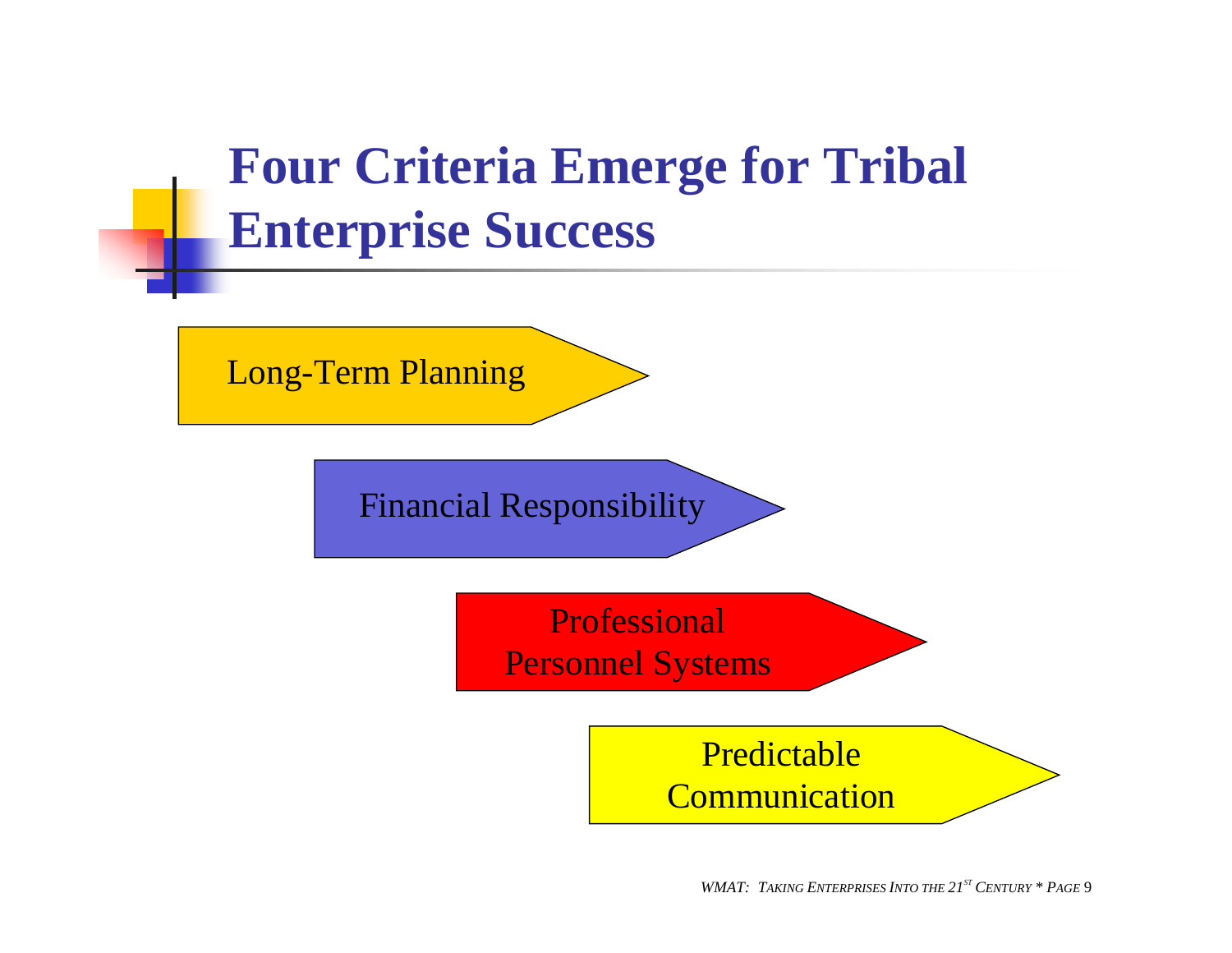

- !■ Establishes a long-term vision and a continuous planning process
- !■ Establishes a framework of triba l v alues fo r g eneral manag ers to base ent erpris e decisions on
- **Example 1** Establishes a picture of the impa ct of current de c isions on future g enerations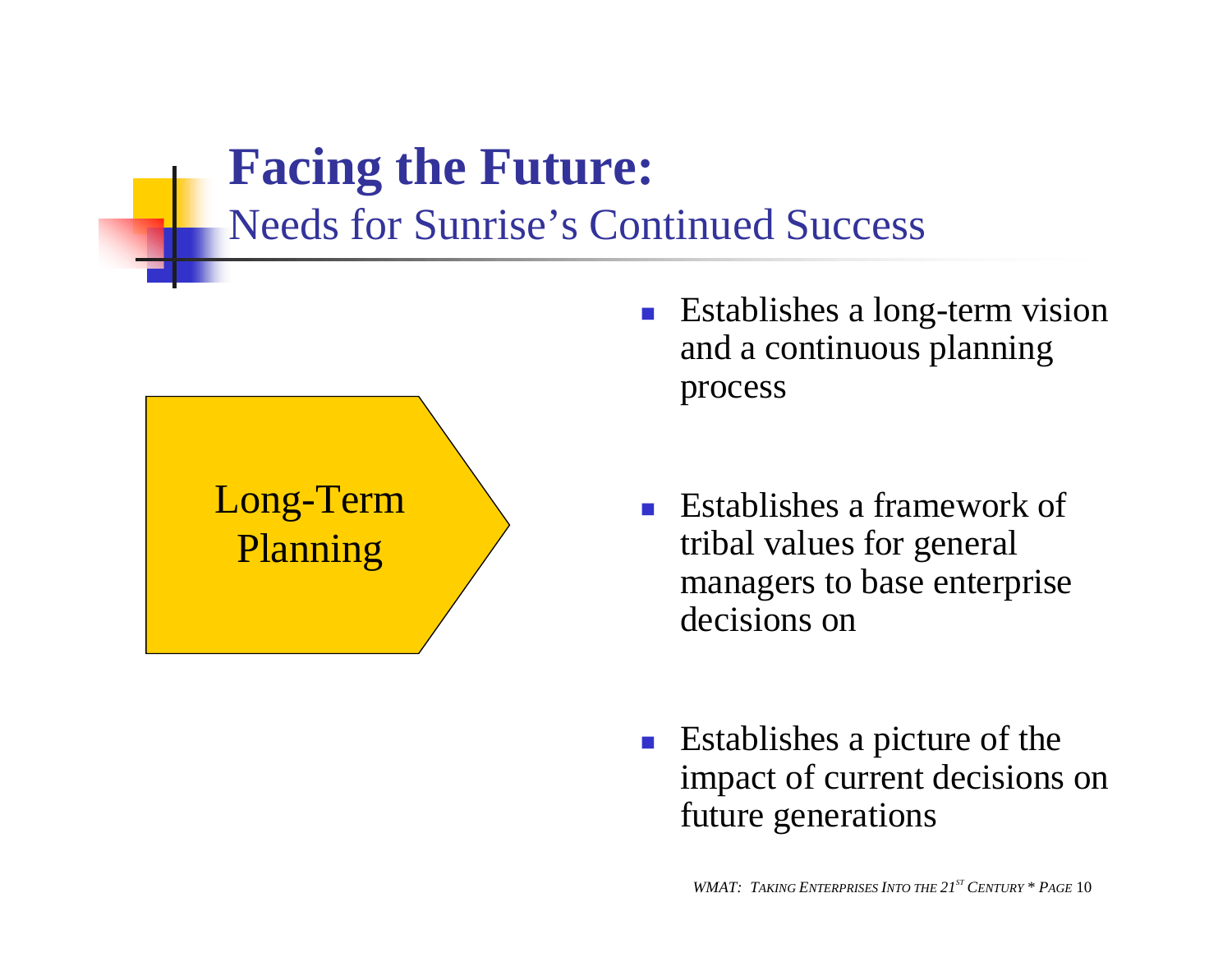

- **Exablishes mechanism for** frequent, timely, and accessible financial reporting
- ! Establishes a means to efficie ntly use mone y, people, and land
- **Example 1** Establishes direct access to allocated funds to man a g e da y -to-da y operations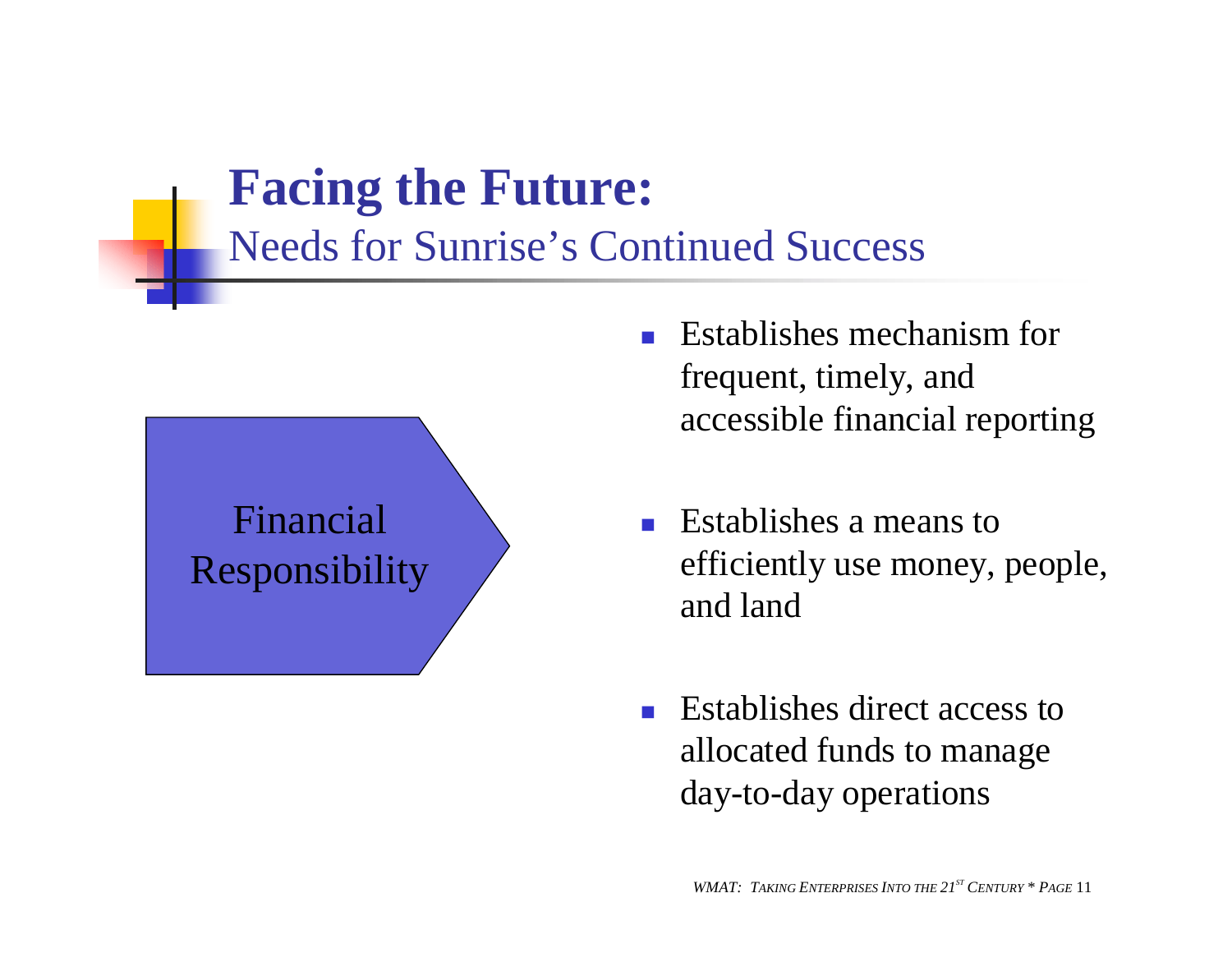

- $\blacksquare$  Establish the professionalization o f enterpr ise jobs
- !• Establish clear enterprise employment g uidelines
- ! Establish a clear definition of roles on a day -to-da y lev e l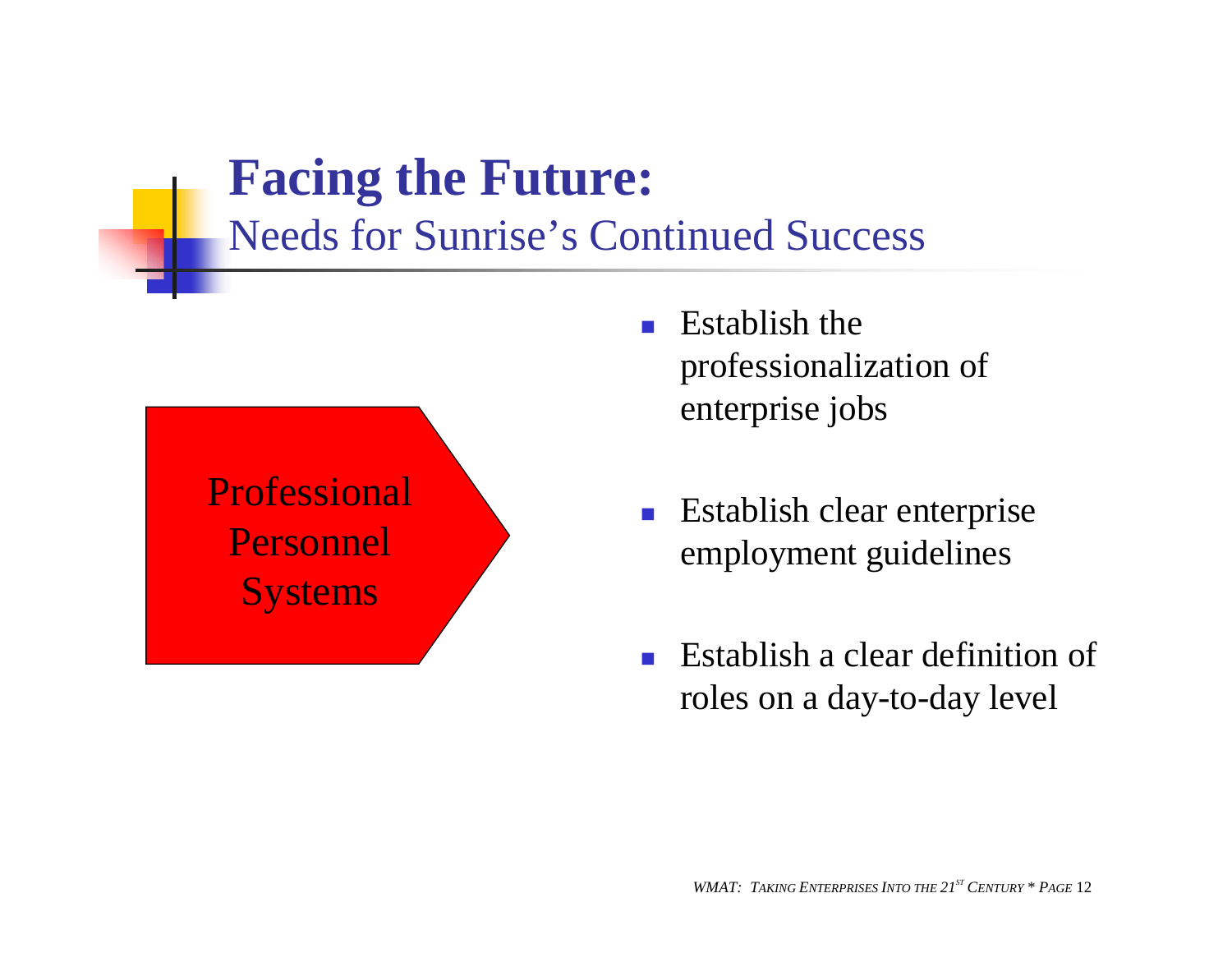

- **Exablishes clear and** understood roles and responsibilities
- !■ Establishes predictable meeting s for in formation sharing
- **1999**  Establishes formalized enterprise processes that extend b e yond c hang es in business and g o v ernment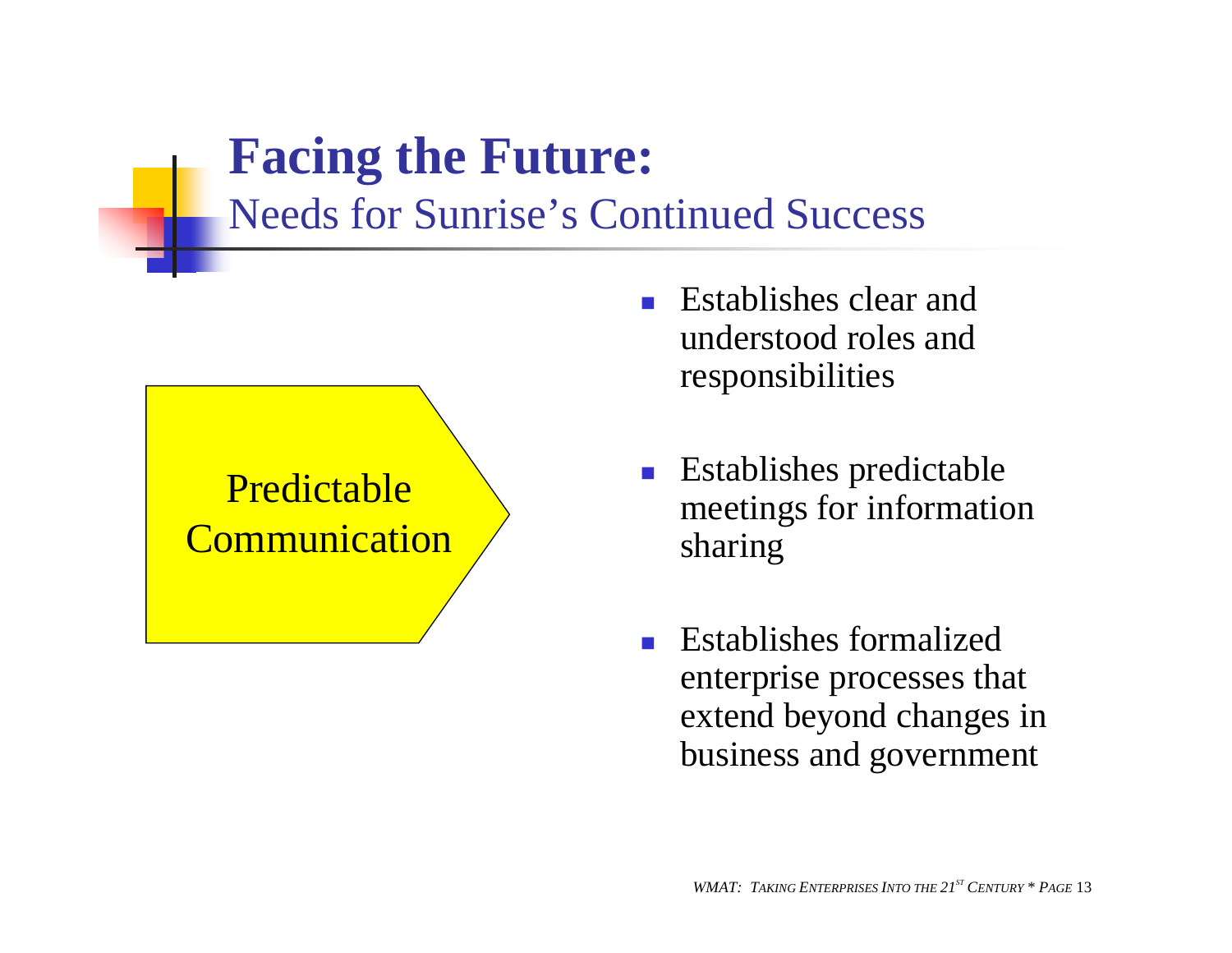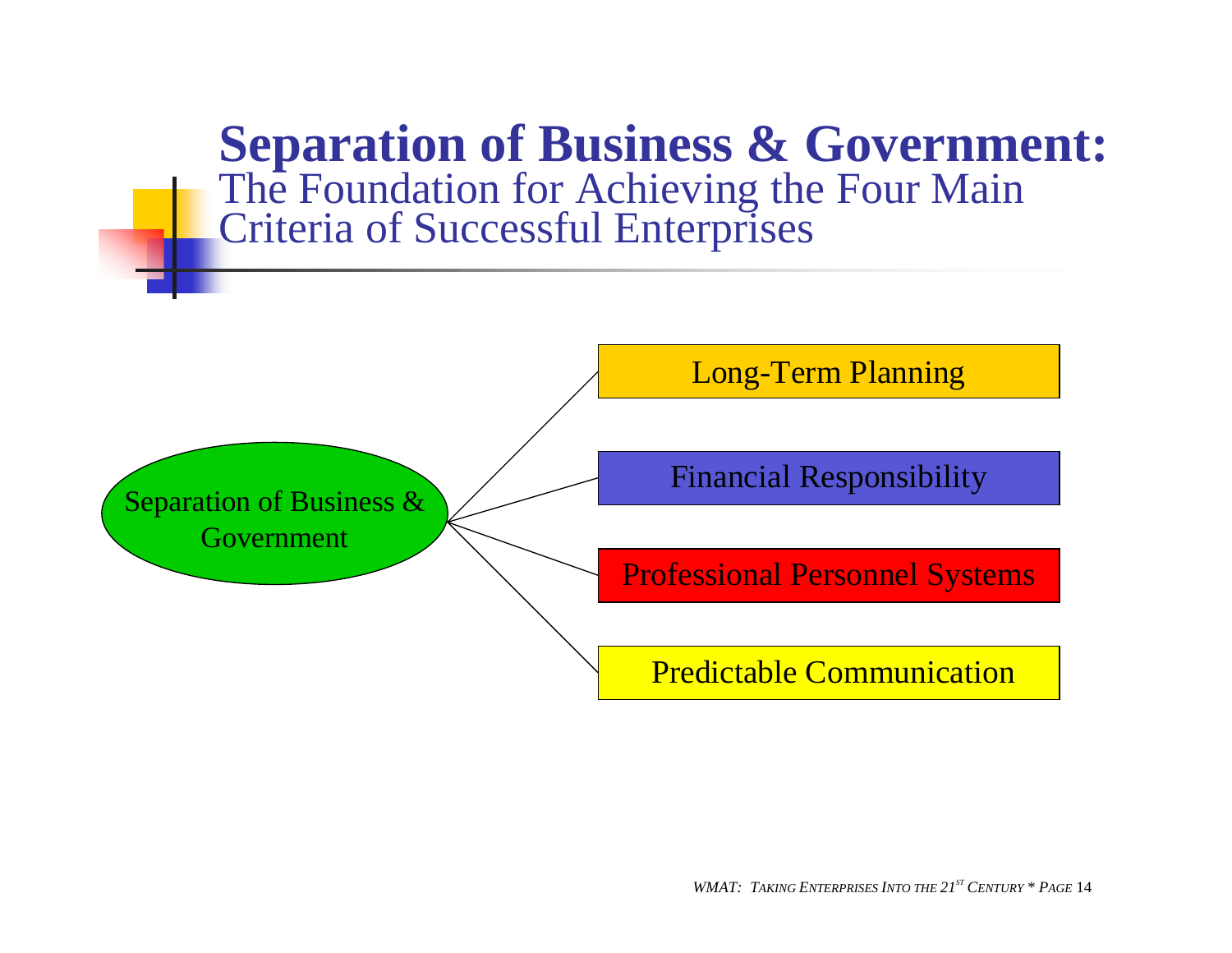# **Separation of Business & Government:**  Degrees of Separation

•Tribal Council develops the long-term business plan—<br>establishes a vision for the enterprises establishes a vision for the enterprises

•Focus on business goals, but a willingness to sacrifice business goals for social goals in certain circumstances

•Business decisions are made independent of political decisions

# Non-Separation

# Separation

•Tribal Council makes *all* business decisionslong-term and day-to-day

•Willingness to sacrifice business goals of profitability for social goals such as employment

•Business decisions are not made independent of political decisions

•Tribal Council does not make any business decisions

•Business goals such as profitability are not compromised to achieve a social goal such as employment

•Business decisions are made independent of political decisions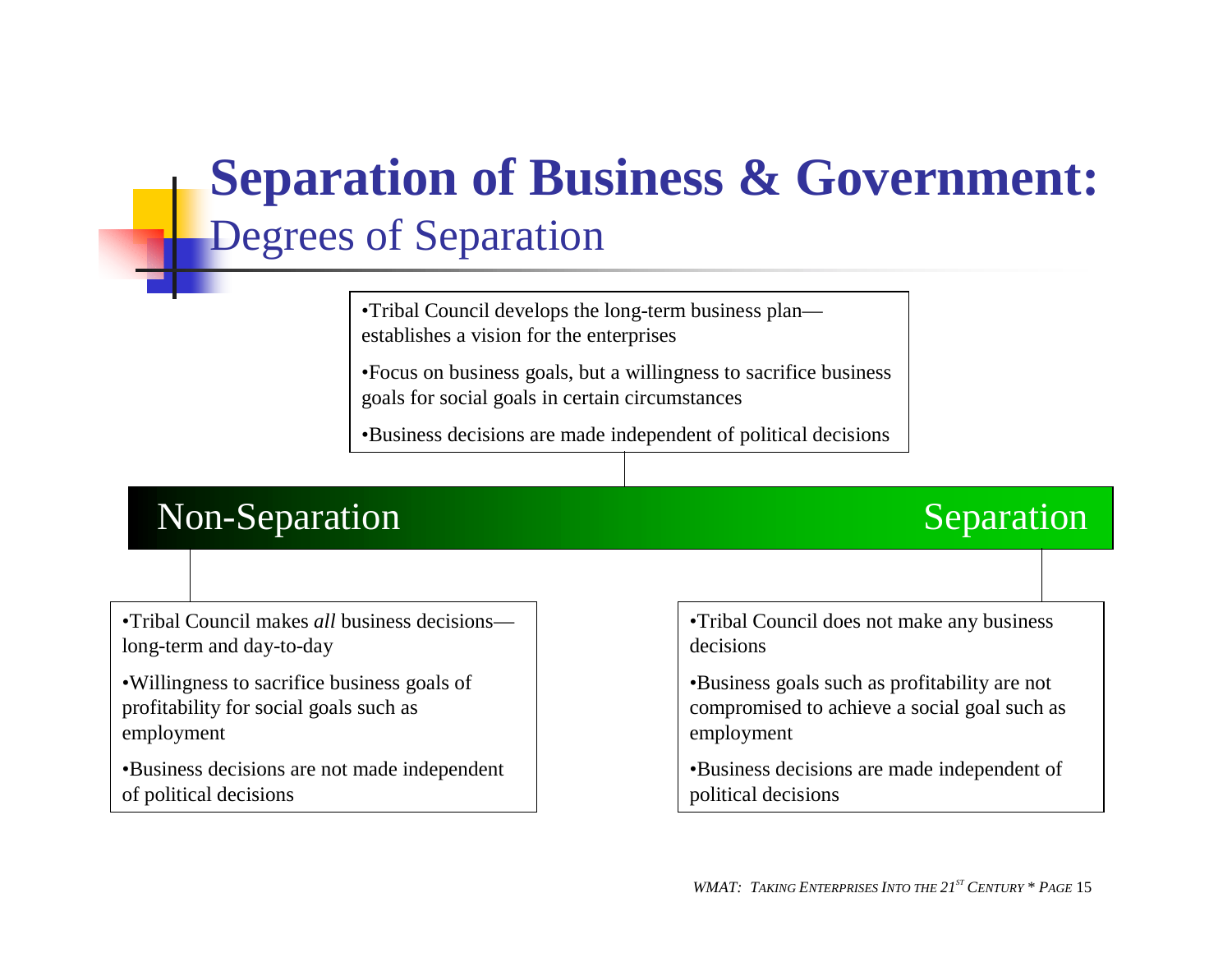# **Separation of Business & Government:**  Degrees of Separation



*WMAT: TAKING ENTERPRISES INTO THE 21ST CENTURY \* PAGE* 16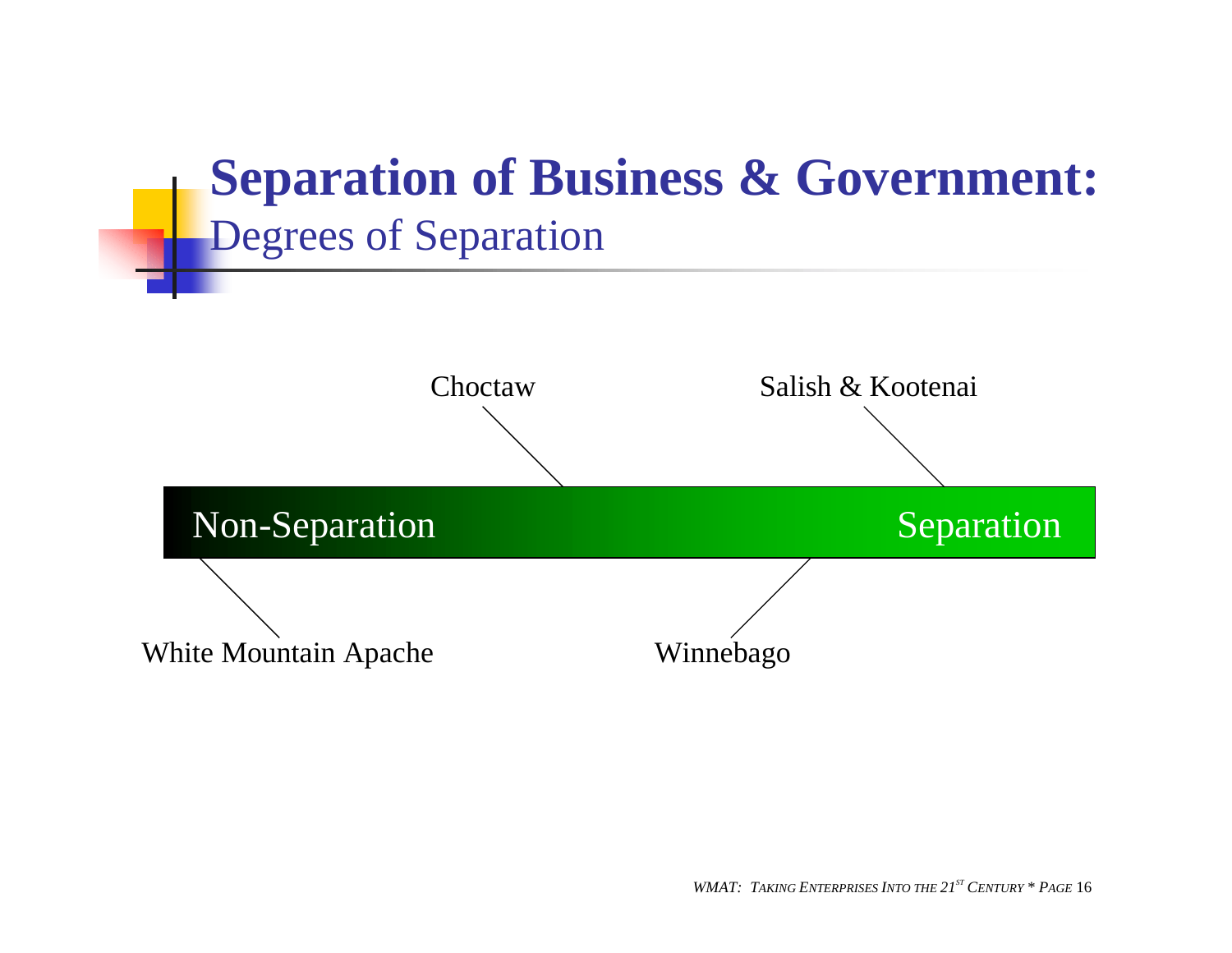## **STATE OF WHITE MOUNTAIN APACHE TRIBE AND SUNRISE SKI RESORT**

## <span id="page-16-0"></span>**White Mountain Apache Tribe: Historically at the Forefront of Enterprise Development**

Historically, WMAT has been at the forefront of enterprise development. A characteristic trait of WMAT is their entrepreneurial spirit, which is evident throughout their history. In fact, the tribe was one of the first to successfully trade with non-Indians. Most notably, WMAT:

- Converted 400 head of cattle given by the US government into 20,000 in 13 years
- Was one of the first tribes to begin the move toward economic sovereignty through the establishment of a lumber enterprise in 1954
- Was one of the first tribes to own and operate multiple million dollar enterprises
- Received Honoring Nations recognition for their Wildlife and Outdoor Recreation Enterprise in 2000

## **Sunrise Ski Resort: Helping to Continue the Enterprise Legacy**

Sunrise Ski Resort has contributed to the legacy that the tribe has cultivated. Taking advantage of their natural resources, including snow filled winters with mountains that peak at over 9,000 feet in sun-soaked Arizona, Sunrise:

- Developed one of two wholly tribal owned ski resorts in the country
- Is today one of the largest ski areas in the Southwest
- Had the foresight to develop the resort as a ski school to potentially develop a strong client base of ski enthusiasts
- Brings tourists and their dollars to the tribe and surrounding communities
- Provides employment to tribal citizens and the surrounding community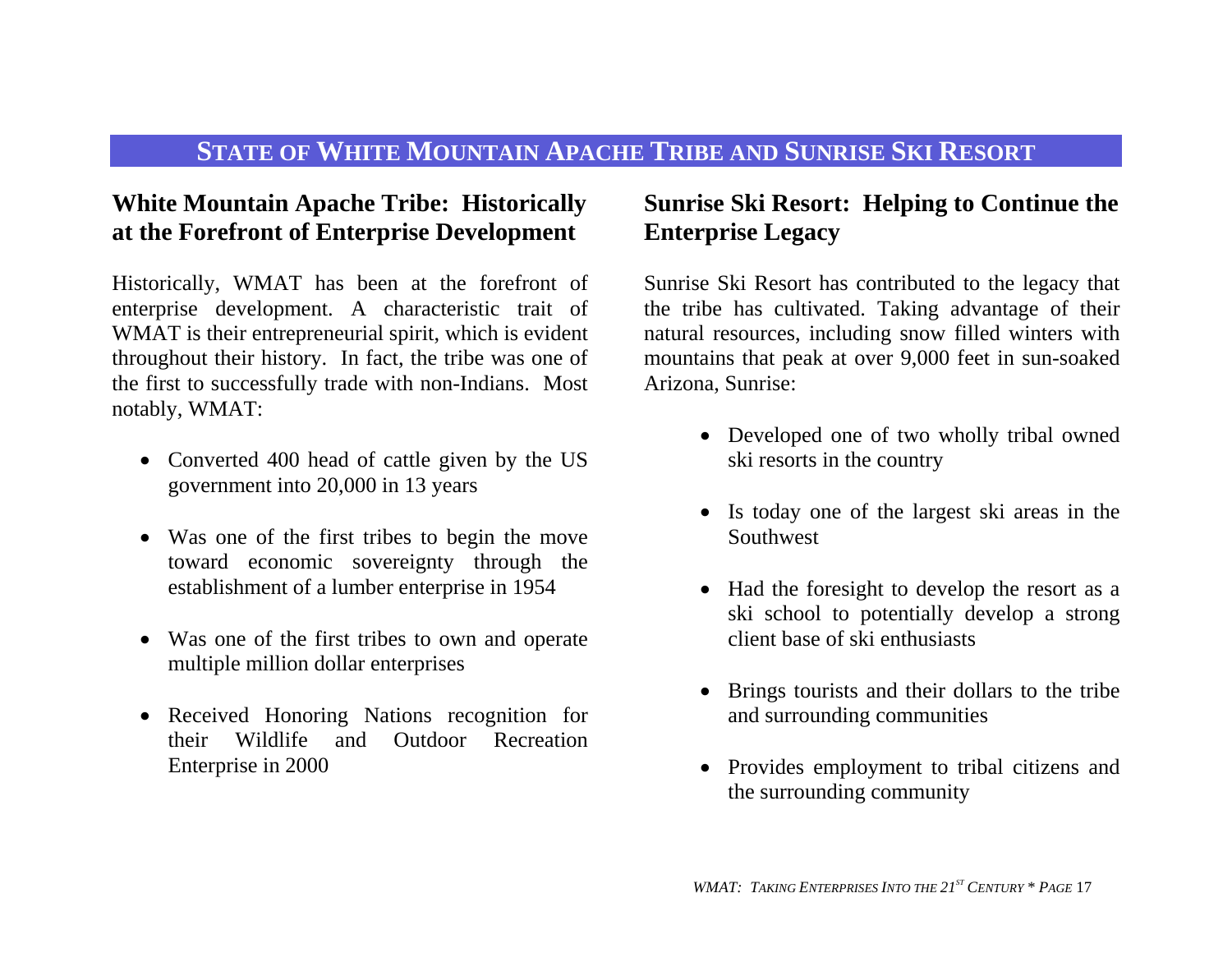## **Facing the Future: Opportunities to Strengthen Sunrise's Success**

Sunrise has many past stories to share that illustrate their success. However, there are currently many opportunities that will enable Sunrise to move beyond these past successes and secure its future. Som e of these key opportunities include:

- International market potential based on proximity to northern Mexico
- No immediate competition near the resort
- Decrease in domestic air travel and increase in travel by auto for recreational activities; within driving distance of two m ajor m etropolitan areas – Phoenix and Tucson
- Increase in the number of college educated tribal citizens who are enthusiastic about the possibility of working for an enterprise

To take advantage of these opportunities, we believe that Sunrise should consider examining the best practices of other successful tribally owned enterprises. We identified three case studies in which a set of criteria emerged as the essential components of a successful enterprise.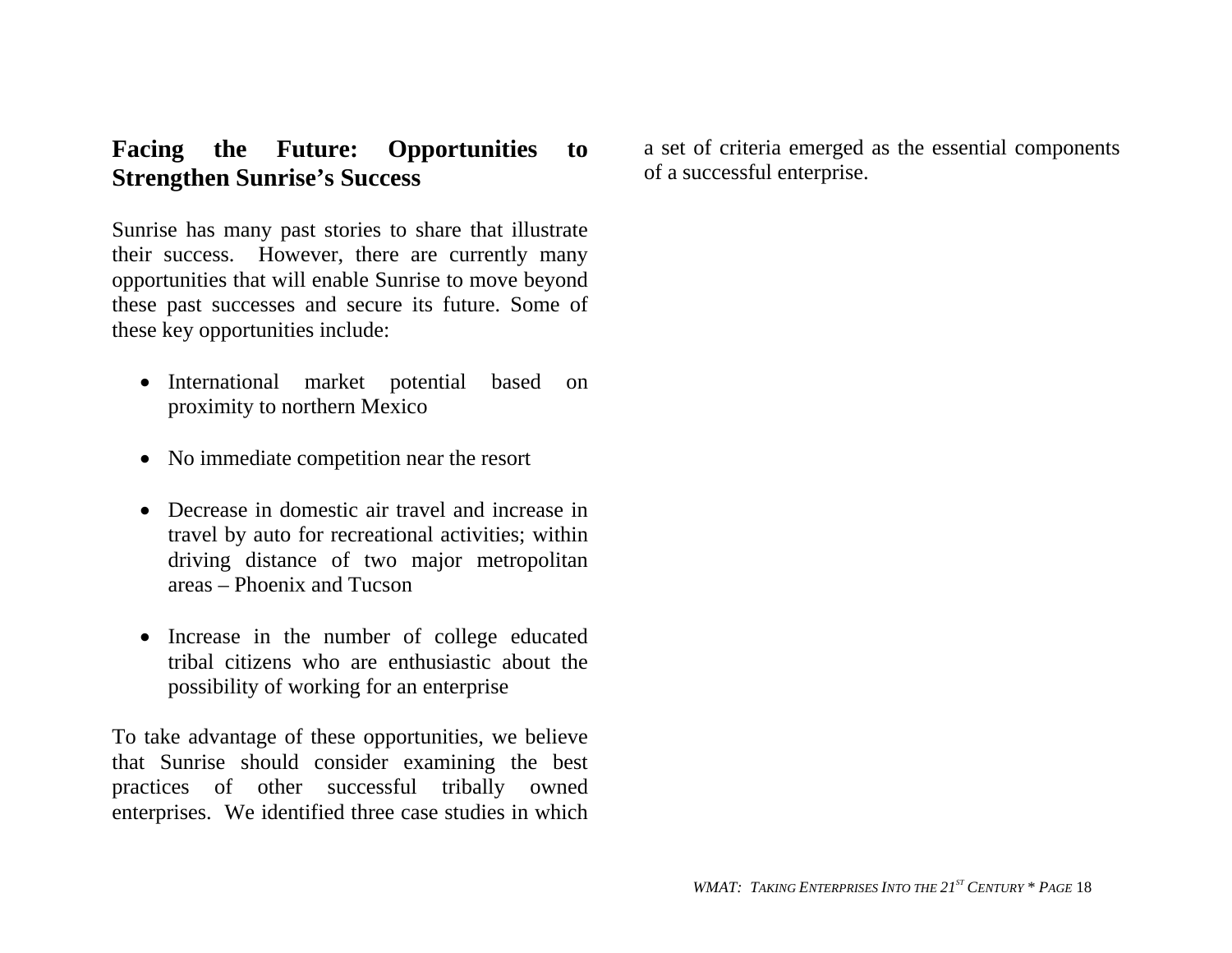### **LESSONS FROM INDIAN COUNTRY**

#### <span id="page-18-0"></span>**Background on Successful Tribal Enterprises**

What must Sunrise do to take advantage of these opportunities? Through the illustration of bestpractices used at other tribes, we provide WMAT with a sample of possible options from which they can mix and match to fit the goals and long-term plans of the tribe and its enterprises. The case studies are not a prescription for WMAT to duplicate in detail. Instead, they provide a set of broad criteria needed for a successful enterprise and provide examples on how an enterprise might implement them. The case studies are intended to create the groundwork from which WMAT and Sunrise can consider constructing principles, institutional structures, business practices, and goals.

#### **Selection of Case Studies**

We chose three Indian tribes as case studies for this report. They were selected based on the past challenges they faced and their ability to successfully address them. Our criteria for choosing Indian tribes to highlight as case studies for Sunrise are included in Table 1.

#### **Table 1. Criteria for Case Studies**

- \* Dramatic increase in employment levels and profits through development and reform of enterprises
- "Comparable tribal governance structures (i.e., strong leadership within the tribe)
- Political feasibility and replicability given WMAT structure and culture
- **\*** Willingness to take advantage of business opportunities on *and* off reservation
- $\leftrightarrow$  Available background information, financial information, and interview access to senior level officials or management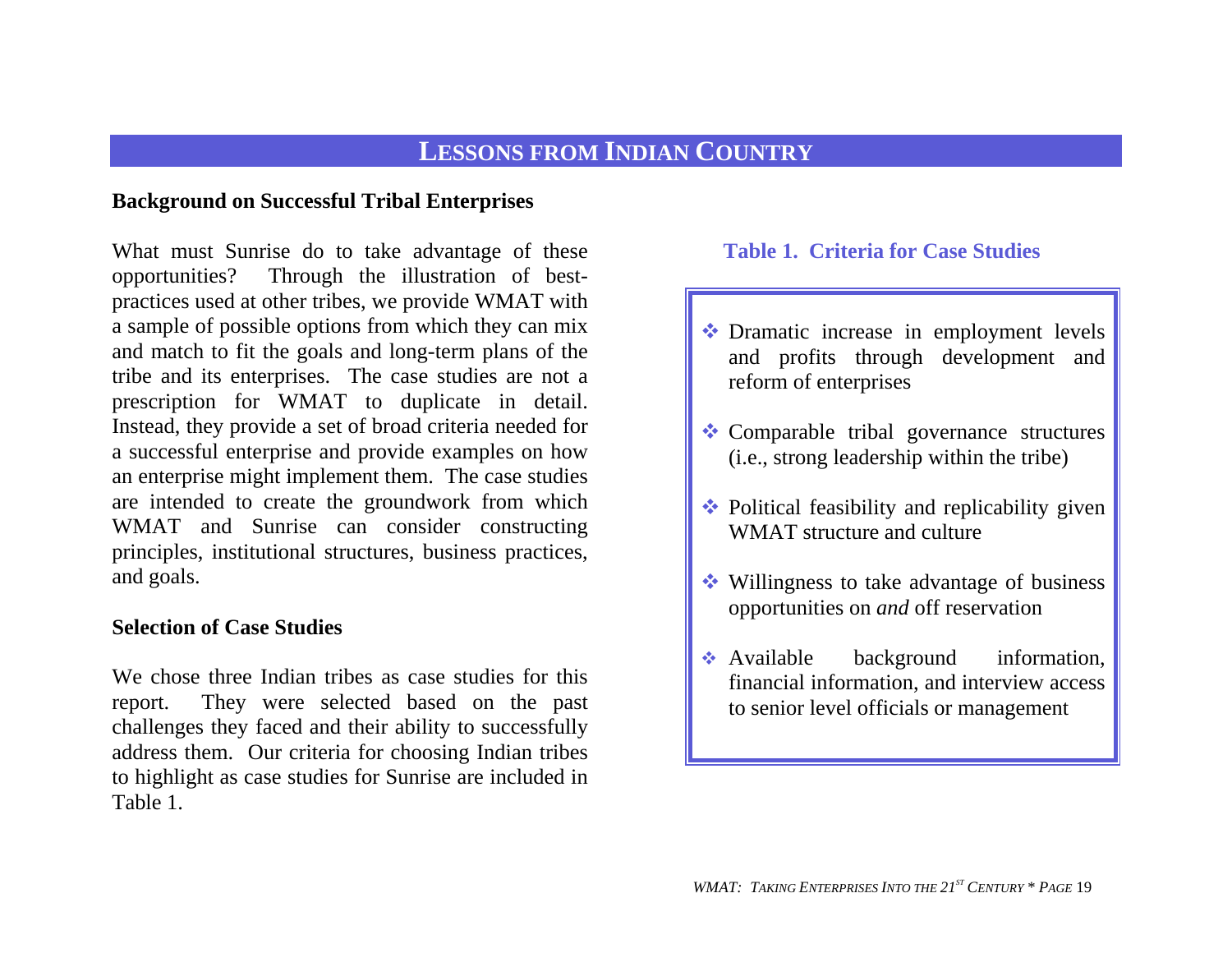#### **Conclusions from the Three Case Studies: Four Main Criteria of Successful Enterprises**

From these three case studies four criteria emerge as components of a tribe's ability to run successful enterprises. The four criteria provide a general foundation for WMAT to build upon. The criteria are flexible and leave much room for adaptation and enterprise-specific tailoring.



**Long-Term Planning** – All three tribes have established a broad vision of the future for their tribe and more specifically, their enterprises. Long-term planning allows the tribe to accurately determine whether or not the enterprises are meeting the longterm goals and expectations of the tribe.

For example, if the tribe states that their long-term goal is increased sustainable employment of tribal members they can always measure their employment levels to see if they are meeting their stated employment target; if not, they can make adjustments accordingly.

**Financial Responsibility** – Our featured tribes give day-to-day financial responsibility to the general managers (GM's). This allows an increase in the speed at which the general managers can address enterprise concerns and places financial performance responsibility in their hands. Perhaps one of the most beneficial aspects of financial responsibility is that it translates into greater and more accurate reporting to the Tribal Council and citizens as to the state of the enterprise.

For example, if there is a manufacturing delay due to a lack of needed equipment, the general manager is the first line of defense in insuring this delay does not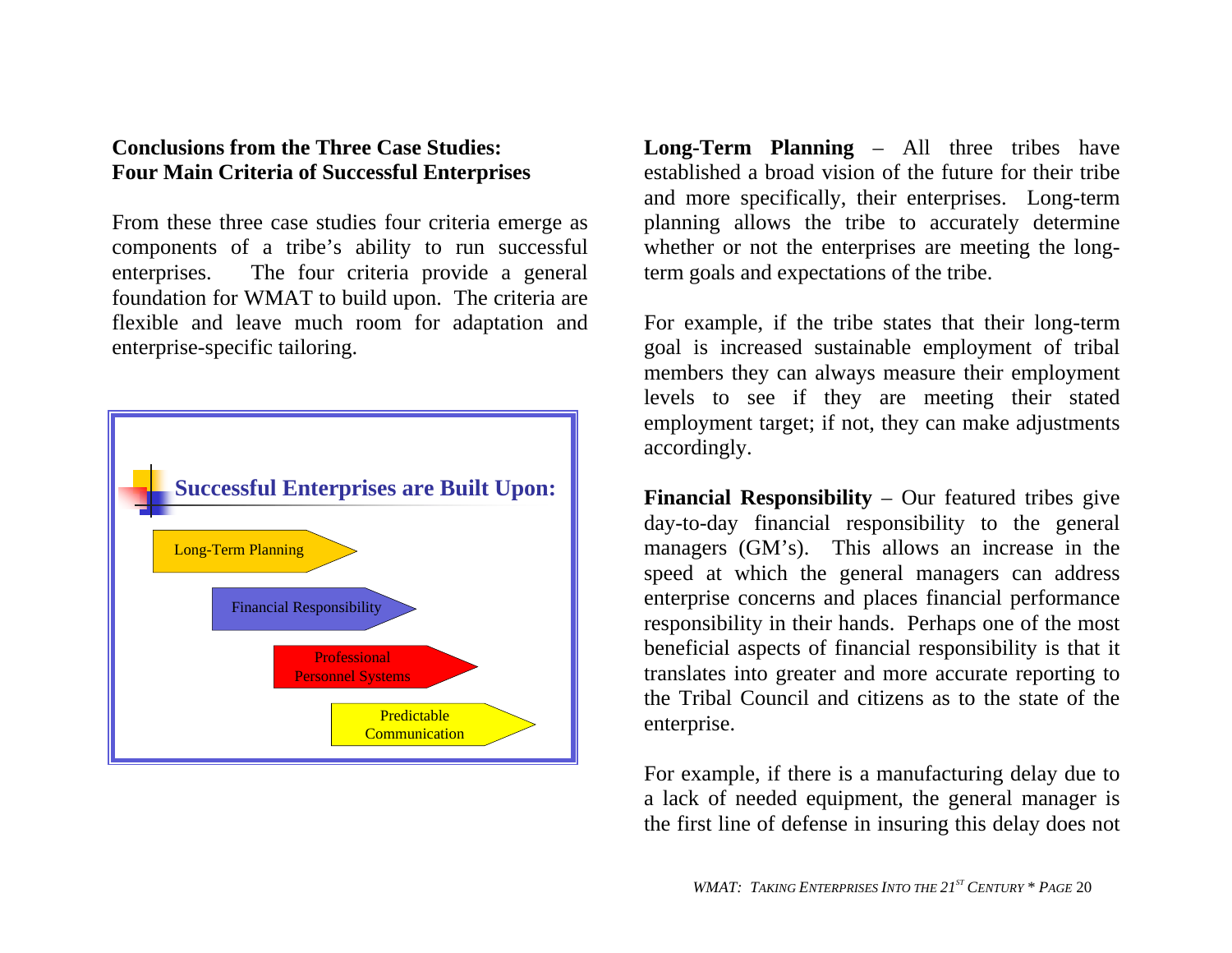impact business operations through his or her full authority to make decisions about alternate vendors, credit and payment issues, and the reorganization of staff to meet the needs demonstrated in financial reports.

**Professional Personnel Systems (PPS)** – Professional personnel systems are essential to the best practices seen in our three case studies. Hiring, firing, formalized grievance processes, written employment guidelines, and descriptions and applications are all features of successful enterprises. PPS allows employees to better understand what they are expected to do on the job, as well as what happens if they do not meet those expectations. In addition, it allows industry practices to be customized to meet enterprise specific needs. Finally, PPS prevents the Tribal Council from being bogged down in day-to-day personnel issues and allows them to focus on larger more critical government issues.

For example, if an employee is late to work three times and the handbook states that if this occurs, the employee will be disciplined, there is no reason for managemen<sup>t</sup>'s decision to be questioned.

**Predictable Communication – All three tribes have** established predictable lines of communication. They all clearly define the roles and responsibilities of everyone involved in the enterprise. These defined roles and responsibilities exist not only in theory, but also in practice. In addition, predictable communication means regularly sharing information between enterprise general managers and the Tribal Council.

For example, if the enterprise is moving forward with the established business plan the Tribal Council will know what is going on because the enterprise will keep them up-do-date on the enterprise through formal and informal meetings.

**Business and Government: Degrees of Separation**—Successful enterprises need a healthy relationship among the Tribal Chairperson, the Tribal Council and the enterprise managers. From this healthy relationship, good business decisions emerge. However, ideal business decisions are based on the bottom line; anything that distorts this bottom line means opportunity losses to all tribal members. The case studies indicate that some separation between business and government decisions is necessary for efficiency and enterprise growth. A complete separation of business and government, however, may not be a viable or culturally desirable option for a tribe.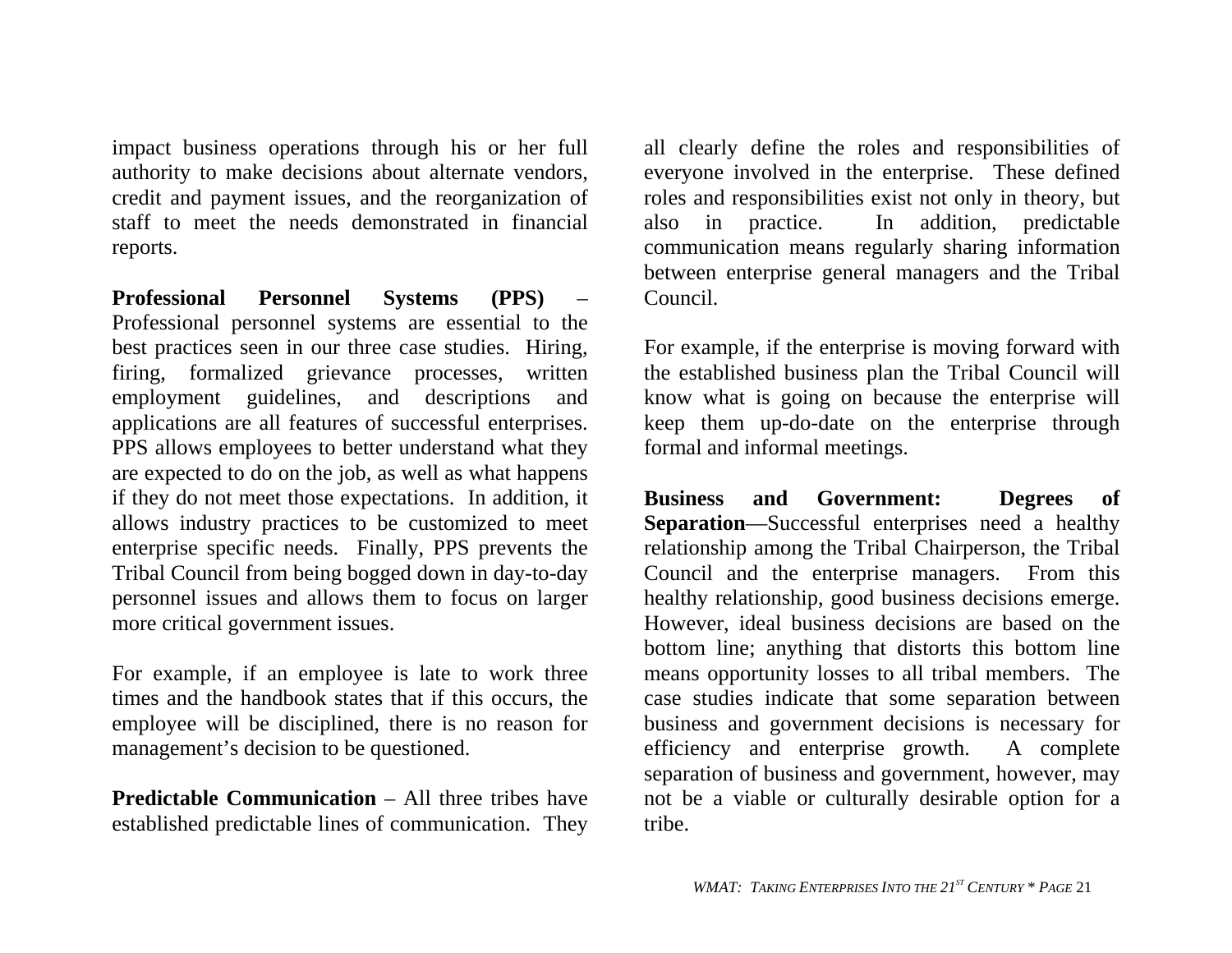#### <span id="page-21-0"></span>**Case Study 1: Mississippi Band of Choctaw Indians**

The Mississippi Band of Choctaw are located in east central Mississippi. They have a total of 15 enterprises of which eleven are solely owned and operated by the tribe, three are joint ventures, and one is a lease-hold enterprise. The goal of the enterprises is to generate revenue for the tribe to fund government services such as education, health care, and police and fire protection as well as to create jobs for the Choctaw.

Over the past thirty years, the Choctaw have developed some of the most successful enterprises in Indian Country. In addition to annual average revenues of \$150 million (not including casino revenues), all of their 15 enterprises are profitable. Key statistics on the tribe, comparing before and after the development of their enterprises, best illustrate the success of their enterprise model (See Table 2).

The enterprise structure that has led the tribe to experience such significant success can be found in the Appendix. Under the Choctaw model, each enterprise is overseen by the general manager or equivalent (i.e., Chief Executive Officer or President), a Board of Directors and the Tribal Council. Their respective roles and responsibilities are outlined in detail in Appendix A. In brief, the general manger is

#### **Table 2. Choctaw Key Statistics Before and After the Development of Tribal Enterprises**

|                                                | <b>Before</b>         | After                                |
|------------------------------------------------|-----------------------|--------------------------------------|
| Average educational level of<br>tribal members | $6th$ grade<br>(1975) | $\overline{12}^{th}$ grade<br>(1998) |
| Average family income                          | \$2,000<br>(1963)     | \$24,000<br>(1999)                   |
| Unemployment level                             | 30%<br>(1962)         | $\sim 0\%$<br>(2001)                 |
| Percentage of welfare<br>recipients            | $~100\%$<br>(1962)    | $<3\%$<br>(2001)                     |
| Substandard housing*                           | $~100\%$<br>(1962)    | ${<}5\%$<br>(2001)                   |

\*Substandard housing is defined as housing in which over 90% do not have plumbing, virtually none have indoor toilets, hot running water, or a bath or shower.

hired by the Board and is responsible for the day-today decisions that face the enterprise. The tribe attributes part of its success to the fact that the Board selects the GM based purely on their qualifications for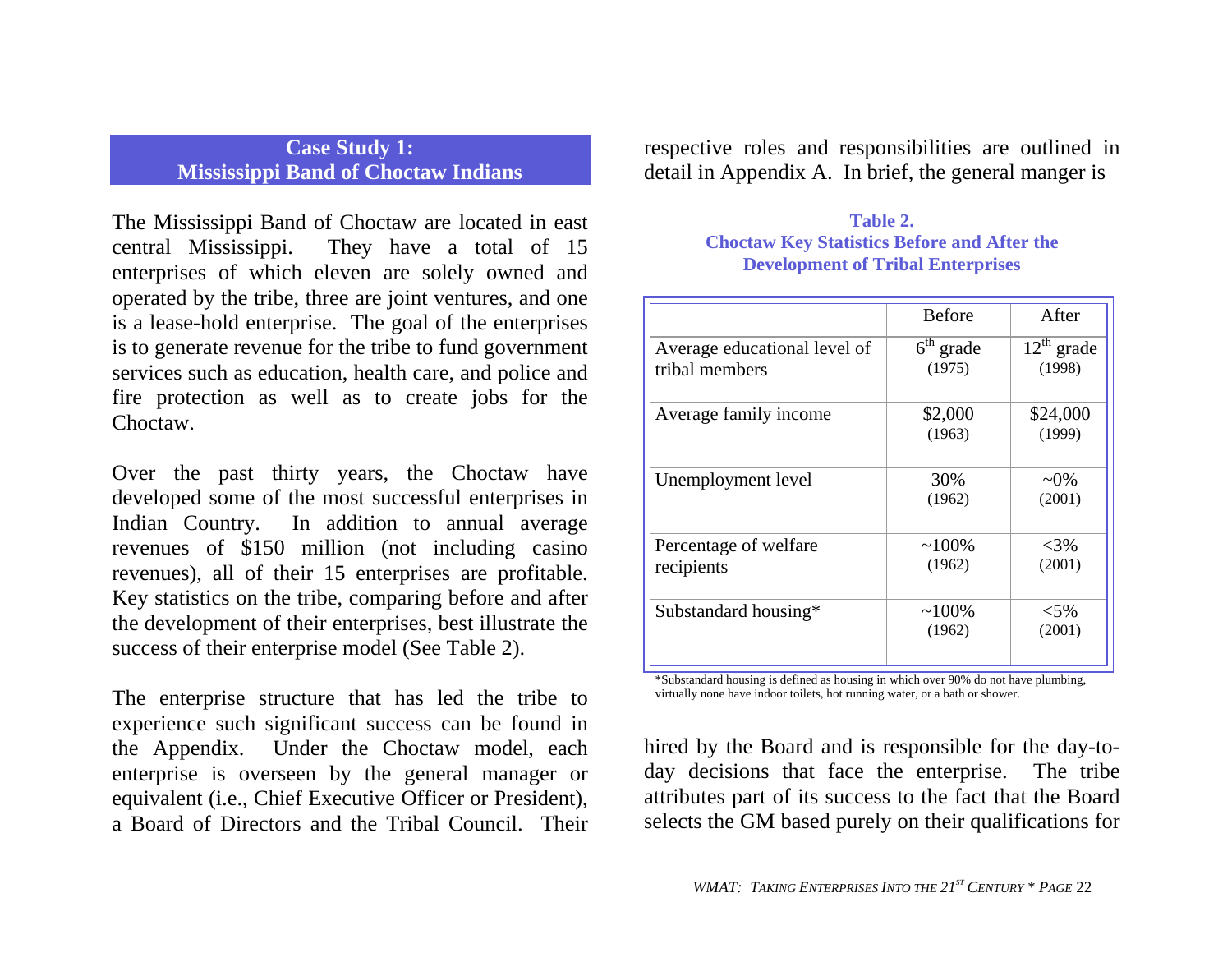the position. Tribal membership, while preferred, is not required. The Board consists of five council members—the Chief who acts as the Chairman of each Board, the Treasurer, and three council members who are appointed by the council at large. The Tribal Council is made up of 16 members who serve in fouryear staggered terms and has ratifying authority over the Board.

The enterprise organizational structure, however, fails to capture that the entire governing process of the enterprises is not unilateral. While one might assume that decisions are top down, they often result from proposals made by the general manager to the Chairman of the Board or vise-versa. Based on their conversations, the general manager will present proposals to the Board. If approved by the Board and necessitated by their constitution or enterprise governance, the proposal will then go before the Tribal Council for ratification (i.e. budget proposals).

The Choctaw enterprise model is most similar to WMAT's current structure. This model has several features that may be attractive to WMAT and would require low to moderate enterprise structural changes. In deciding whether or not to pursue pieces of this model, WMAT might want to consider the various

opportunities and obstacles this model presents (See Table 3).

#### *Self-Contained Enterprises: An Illustration from Mississippi*

Each of the Choctaw enterprises are self-contained. As a result, each enterprise keeps their own profits and maintains its own bank account. The budget includes anticipated costs for supplies so that vendors can be paid and merchandise received in a timely manner. The amount budgeted and approved by the Council for line items such as supplies is based on forecasts and projections developed by the GM. All capital investments, however, must be approved by the Board and ratified by the Council.

The specifics over who has the authority to make particular purchases (i.e., supplies, equipment, etc.) have been formalized by the tribe through written ordinances.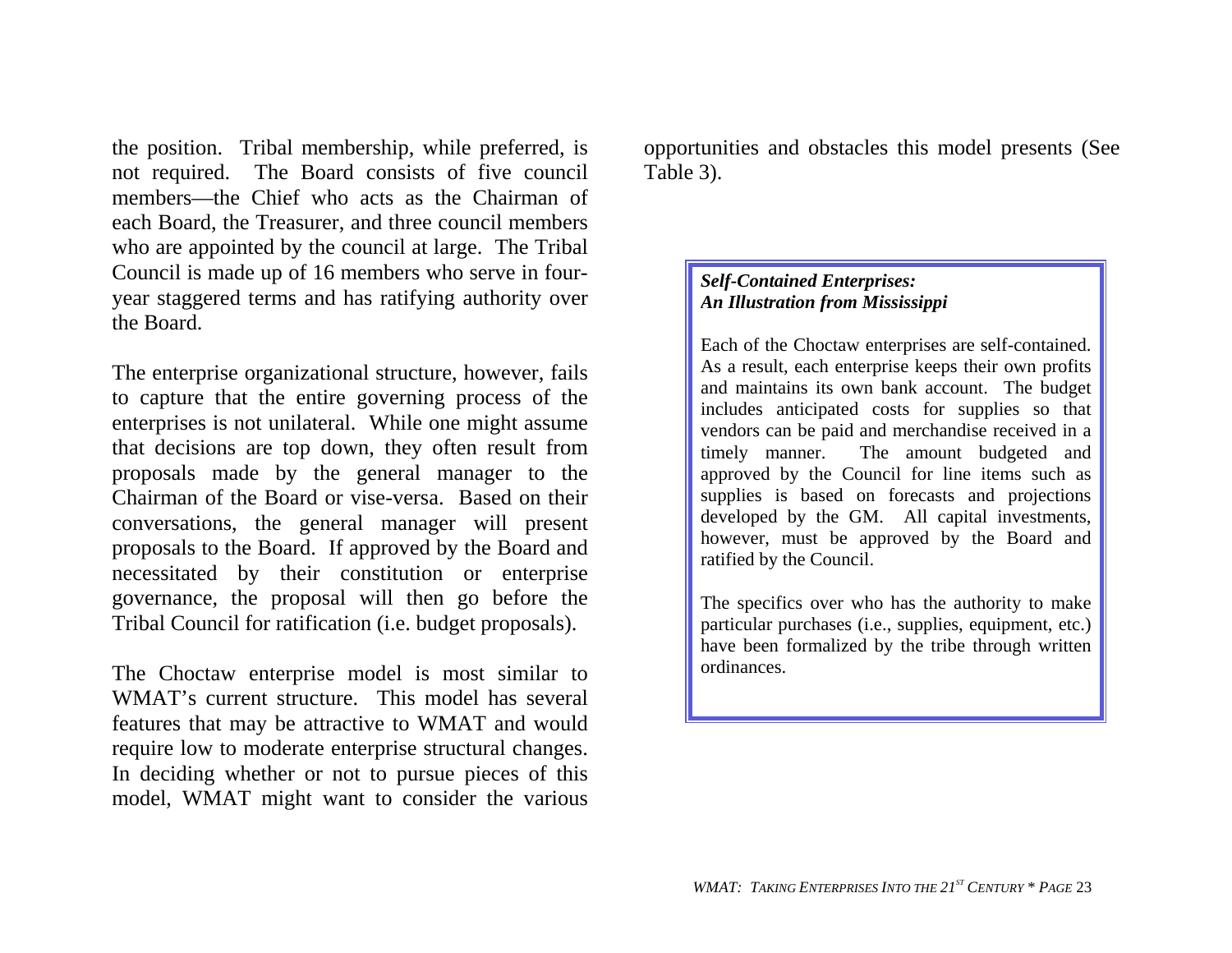#### **Key Features of the Choctaw Enterprise Structure**

- $\checkmark$  Tribal Chief is also the Chairman of the Board
- $\checkmark$  By design, the model is dependent on a strong Tribal Chief
- $\checkmark$  Council establishes broad policies and procedures as a starting point for enterprise protocols
- $\checkmark$  Staggered terms held by the Tribal Council and little to no turnover in the position of Tribal Chief means there is government continuity and continuity in how the enterprises are run
- $\sqrt{A}$ n independent tribal agency provides government funded loans to assist enterprises that need funds beyond what they have available to them through their enterprise
- $\checkmark$  There is tribal preference in hiring but tribal membership is not required; all current enterprise mangers are non-tribal members
- $\checkmark$  There is generally no formal training, but the tribe believes in training through education and a tribal scholarship program fully funds students to attend any university
- $\checkmark$  Recently developed a for-profit hospitality institute to train employees to work in the expanded portion of the casino
- $\checkmark$  Operating plans and budgets are not set in stone and can change mid-year, but suggestions for changes usually come from the enterprise heads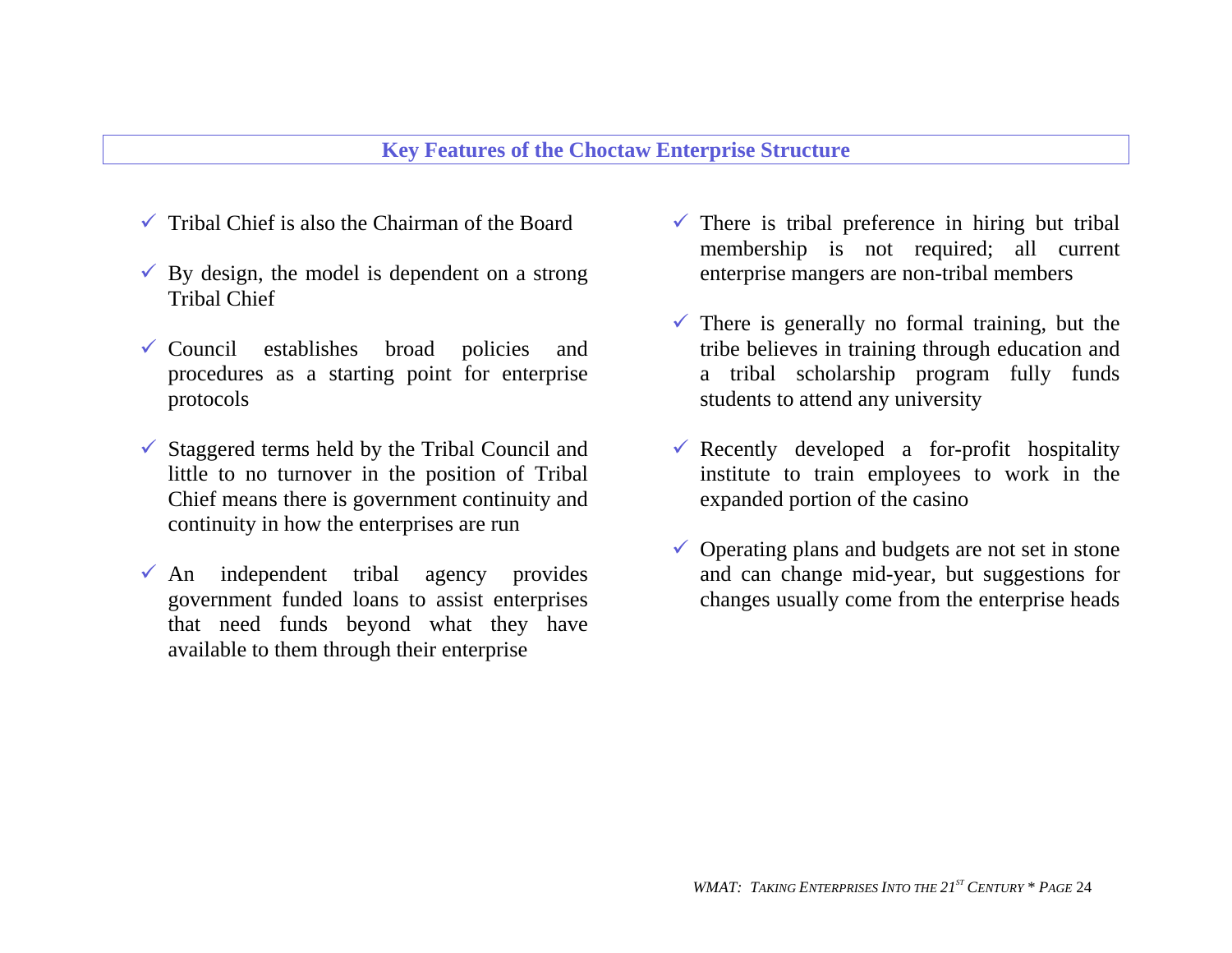### **Table 3. How might the challenges facing Sunrise Ski Resort be addressed through the Choctaw model?**

| <b>Opportunities</b>                                                                                                                                                         | <b>Obstacles</b>                                                                                                                                                                                      |
|------------------------------------------------------------------------------------------------------------------------------------------------------------------------------|-------------------------------------------------------------------------------------------------------------------------------------------------------------------------------------------------------|
| $\checkmark$ Consistent with current cultural and government norms of<br>strong central authority figure                                                                     | $\times$ Personality driven and dependent on strong Tribal Chief;<br>enterprise continuity is threatened if the individual in this<br>position changes from term to term                              |
| $\checkmark$ Clear projection of revenue streams because enterprises<br>keep their own profits and maintain their own bank<br>accounts                                       | $\times$ GM's can make mid-year changes to budgets which can<br>undermine accountability                                                                                                              |
| $\checkmark$ Allows GM's to become experts on supplies needed for<br>their enterprises enabling them to request more<br>competitive bidding from vendors                     | $\times$ The Board is not independent of the Tribal Council and<br>there is an overlap of membership; there is a potential for<br>Tribal Council governing interests to cloud enterprise<br>decisions |
| $\checkmark$ The development of enterprise ordinances allows the tribe<br>to clearly outline jobs, roles, and responsibilities                                               | $\times$ Potential for Tribal Council members to sit on numerous<br>boards and not be able to adequately address specific                                                                             |
| $\checkmark$ The development of policies and procedures of each<br>individual enterprise allows them to clearly outline<br>personnel expectations specific to their business | needs of each enterprise due to lack of time and attention                                                                                                                                            |

 $\checkmark$  Can hire the most qualified person for the position of

GM, strengthening management of the enterprise

and articulated in a broad fashion

 $\checkmark$  Allows an alignment of tribal and enterprise goals

because the interests and values of the tribe are written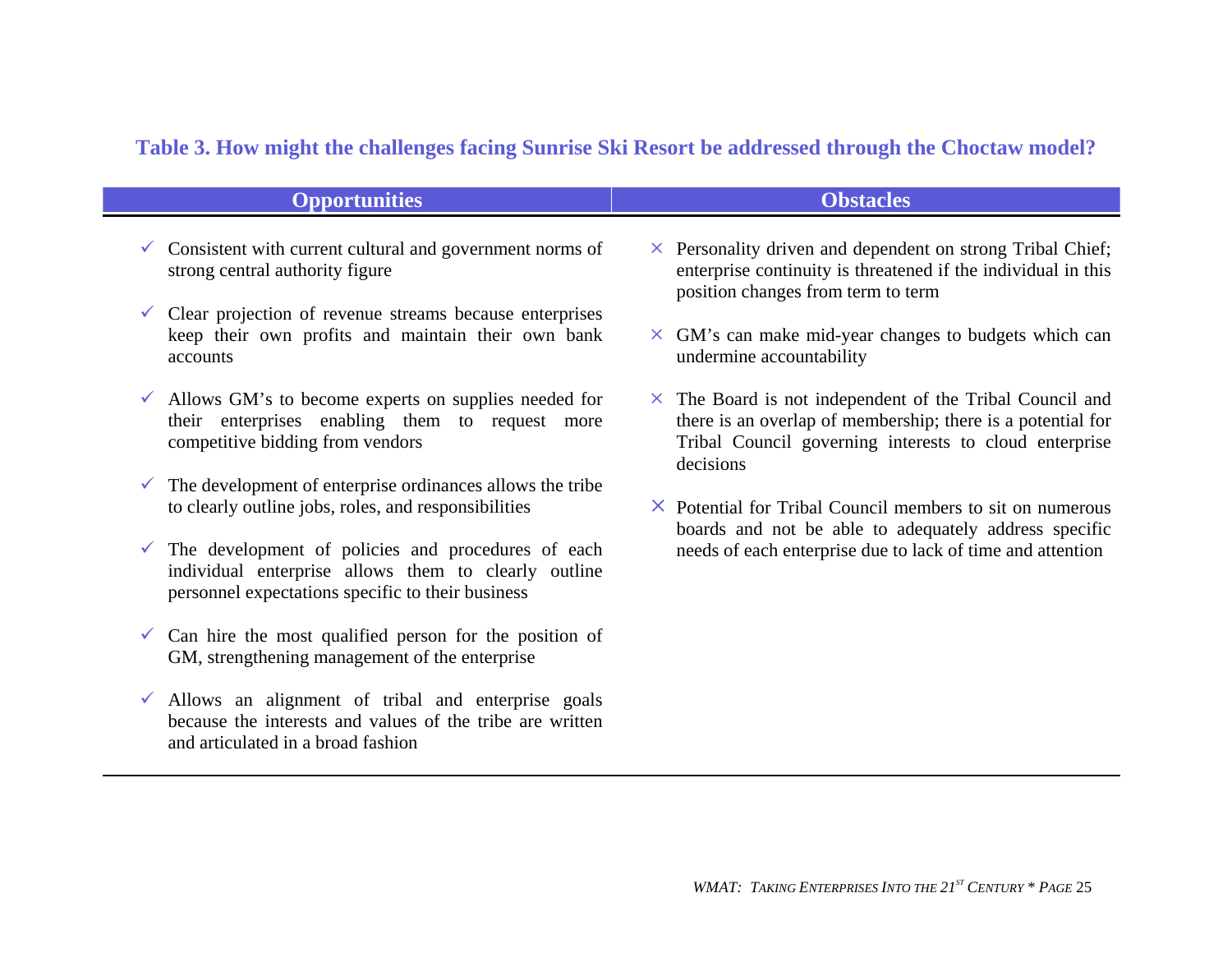#### <span id="page-25-0"></span>**Case Study 2: Salish and Kootenai Tribes of the Flathead Indian Reservation**

The Confederated Salish and Kootenai Tribes of the Flathead Indian Reservation are located in northwestern Montana. They have a total of five enterprises that are wholly owned and operated by the tribe. In the last 18 years, the Salish and Kootenai tribes have significantly expanded their enterprise operations to locations all over the continental United States and are looking to expand internationally. The business goal of the enterprises is to be profitable. The social goal of the tribe is to provide educational and employment opportunities for tribal citizens. The tribes do not, however, compromise their business goals to achieve their social goals. The Salish and Kootenai believe that the traditional principles and values that served their people in the past are honored as they serve their people and communities today through economic self-sufficiency.

The year 1984 marked a pivotal moment for the Salish and Kootenai. The tribes realized their means of operation was not manageable because of the rapid expansion of the Tribal Council's responsibilities due to the Indian Self-Determination Act. All of their enterprises, except for their credit union, were losing

money. As a result they adopted government reform measures to address the needs of the combined Salish and Kootenai tribes in addition to the need for enterprise transformation.

#### **Salish and Kootenai Diversify Their Enterprises**

The Flathead reservation has experienced substantial growth in small business sector services and retail sales related to agriculture and tourism. In addition, their enterprises have become the premier partner of several government agencies, specializing in information technology service solutions including engineering services, software integration, telecommunications, research and development, acquisition support, and program management services.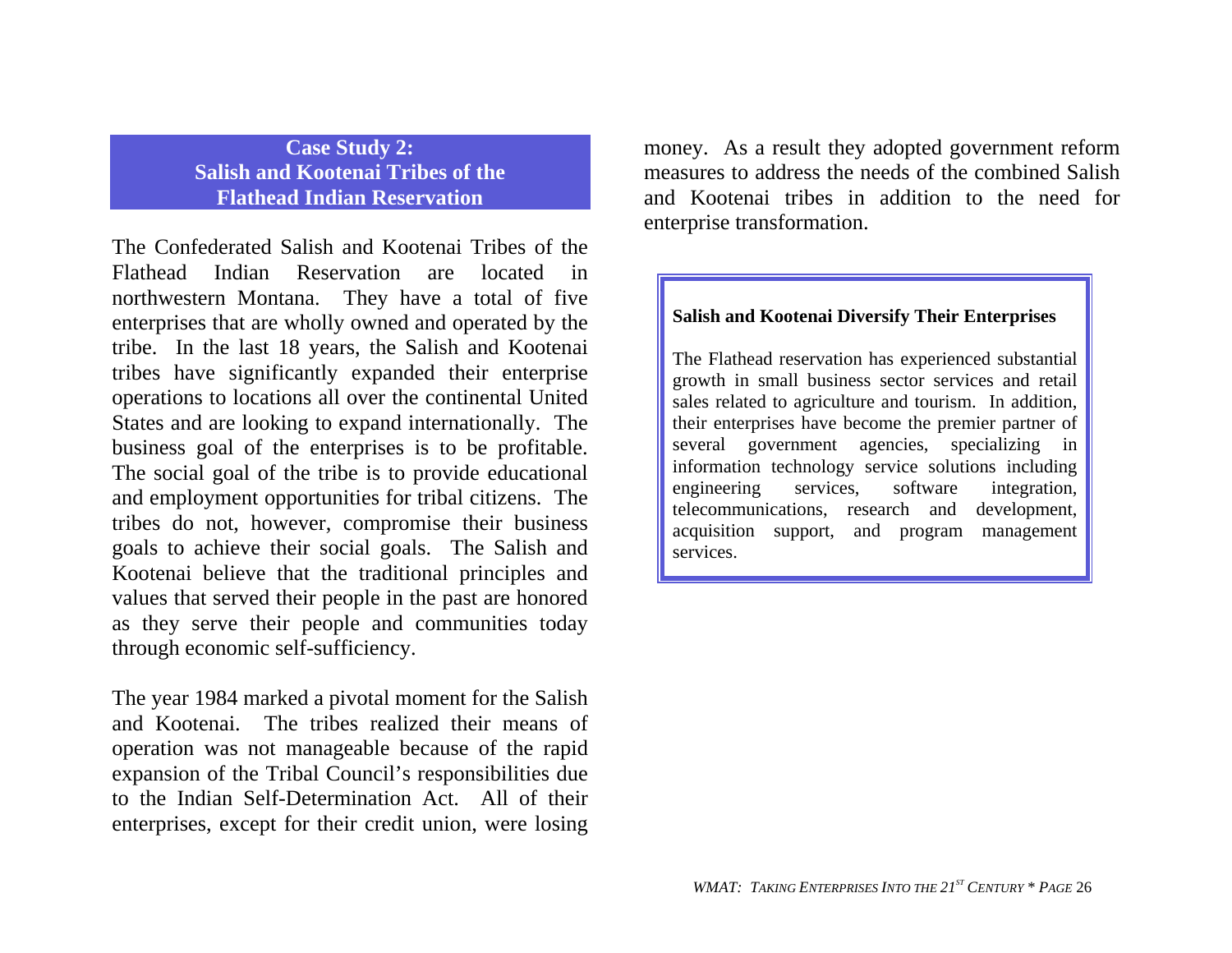Historically, the Salish and Kootenai's executive bureaucratic functions were organized under a com mittee system which reported directly to the Tribal Council. In 1984, their business model was drastically modified. Currently, Salish and Kootenai's businesses are co m prised of 5 enterprises: S&K Technologies, S&K Electronics, Sovereign Leasing, S&K Development, and S&K Holdings, Inc.

The Salish and Kootenai's enterprise model is best illustrated by the success of S&K Technologies:

- In 2001, had sales of over \$8.6 million dollars
- Recently secured a \$325 million contract with the US Air Force
- Has been profitable since it began three and a half years ago

Each of the 5 enterprises is headed by a CEO (the equivalent of a GM) and each enterprise has its own Board of Directors. The roles and responsibilities of the CEO, Board and the shareholders are outlined in the Appendix. The CEO is hired by the Board of

Directors to run the day-to-day operations of an enterprise. The CEO positions are strictly professional and are based solely on qualifications for the job; this means that the CEO of an enterprise could be a non-tribal memThe Board is appointed by the Tribal Council and these positions are also based on qualifications and experience. The CEO reports to the Board and the Board reports to the

*"What you do for government pro grams is different from what you do for business pro grams."* 

Greg DuMontier, CEO S&K Technologies

Greg believes that m uch of the success of all of the S&Kenterprises stems from the clearly defined roles of everyone connected with the enterprises and reporting on an as needed basis—as determined by the Board—that keeps the shareholders inform e d.

shareholders. The shareholders are the ten-member

Tribal Council. While the Tribal Council has dual responsibilities, their roles as shareholders are completely se p ar atefr om their roles as Tribal Council members.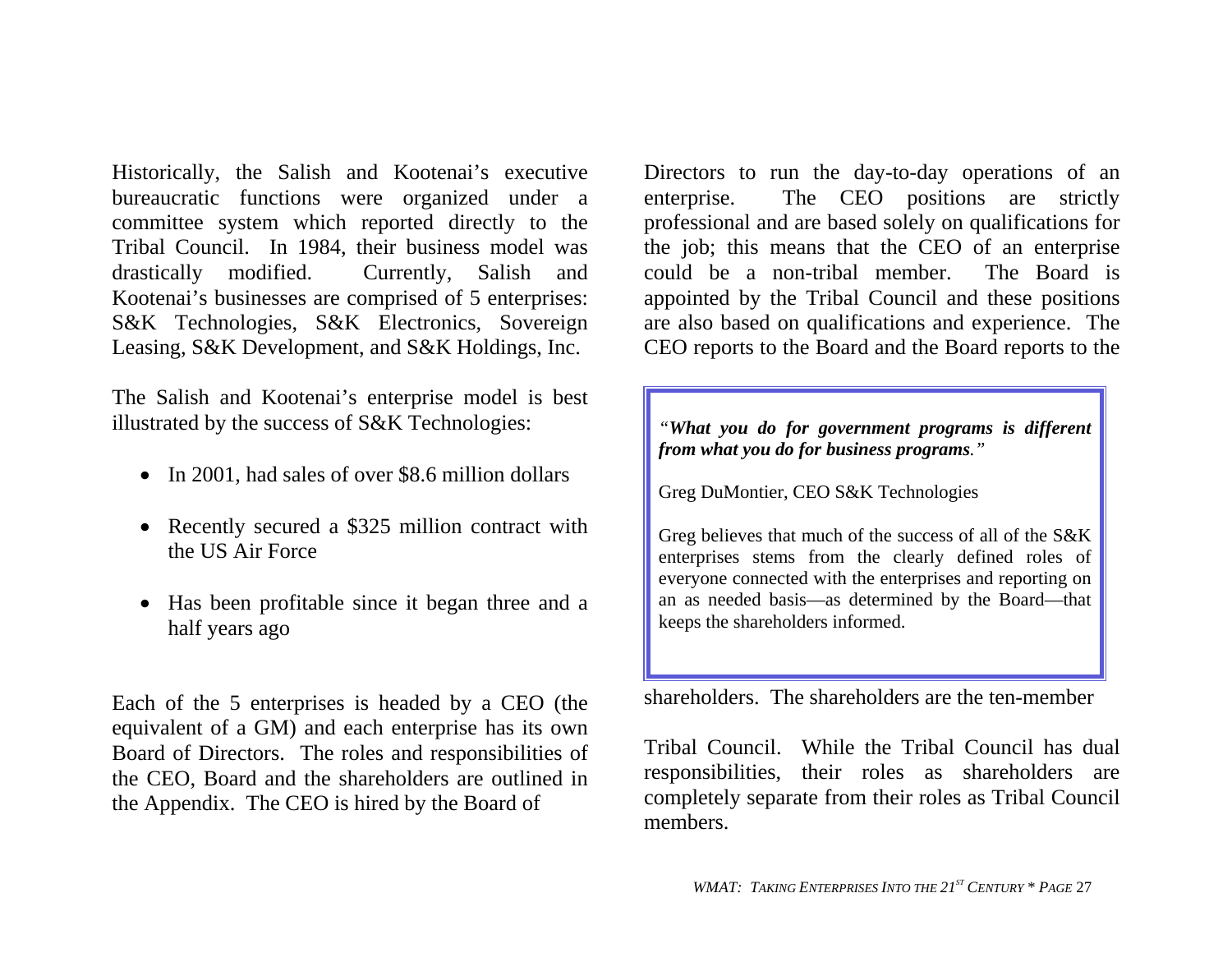Meetings are held with the shareholders on an as needed basis and are called by the Board. All responsibility for the operation of the enterprises rests with the Board of Directors. The CEOs develop and implement, with the Board's approval, their managemen<sup>t</sup> objectives and strategic plan for the enterprise.

No tribal council members sit on any of the Boards because the Salish and Kootenai see this as a conflict of interest and as a potential liability problem for the Tribal Council if litigation is filed against an enterprise. The separation of the Tribal Council from enterprises protects them from any potential legal challenges.

The Salish and Kootenai enterprise model is the most different from WMAT's current structure. This model however, has several features that may be attractive to WMAT but would require high enterprise structural changes. In deciding whether or not to pursue pieces of this model, WMAT might want to consider the various opportunities and obstacles this model presents (See Table 4).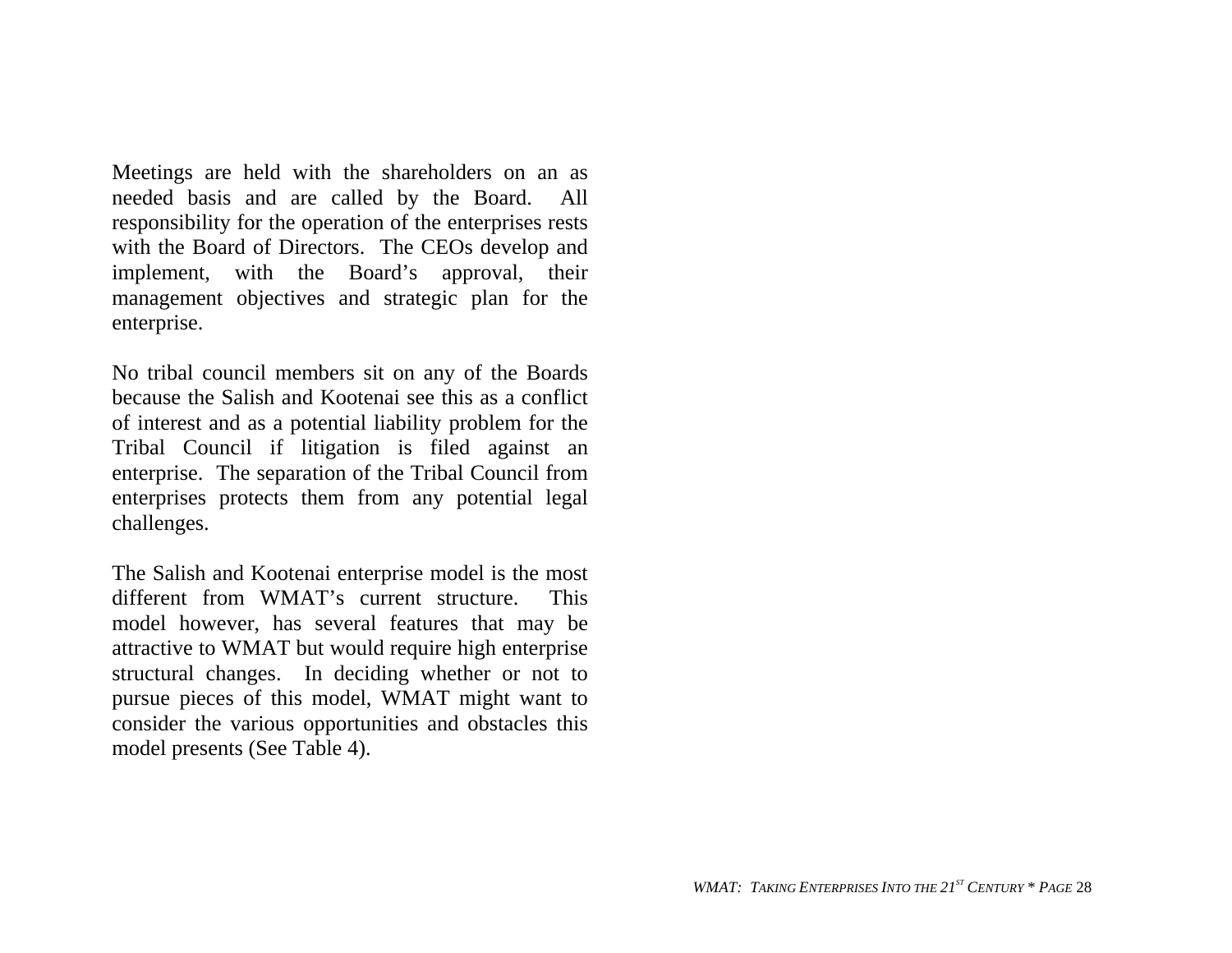#### **Key Features of the Salish and Kootenai Enterprise Structure**

- $\checkmark$  The Salish and Kootenai government is run by a three branch parliamentary system with an independent judiciary. The primary governing and lawmaking body is the 10 m e m ber Tribal Council. Members are elected at large and serve staggered 4-year terms. The Tribal Chairperson is selected by the Tribal Council and serves 2-year terms
- $\checkmark$  The Tribal Council has dual responsibilities as both council members and shareholders of the enterprises; a conscious effort is m ade to split these dual roles by, for example, holding separate meetings
- $\checkmark$  No Tribal Council member has a seat on the enterprise boards and as a result the Tribal Council is insulated from liability associated with the enterprises
- $\checkmark$  The Board of Directors reports to the Chairperson and shareholders and oversees one of five enterprises
- $\checkmark$  Promotions and terminations are based on performance against industry standards
- $\checkmark$  The CEO and Board develop long-term strategic plans for each of the enterprises
- $\checkmark$  The Board is solely responsible for the operation and financial managem ent of the enterprises; they are fully authorized to delegate responsibilities of enterprise m anagem ent
- $\checkmark$  The enterprises are expected to be profitable or they are sold off or shut down
- $\checkmark$  CEO's have financial and operational autonomy to run the enterprises and they have no formal relationship with the Tribal Council or the shareholders
- $\checkmark$  For every ten jobs created off the reservation, the Salish and Kootenai enterprises create one job on the reservation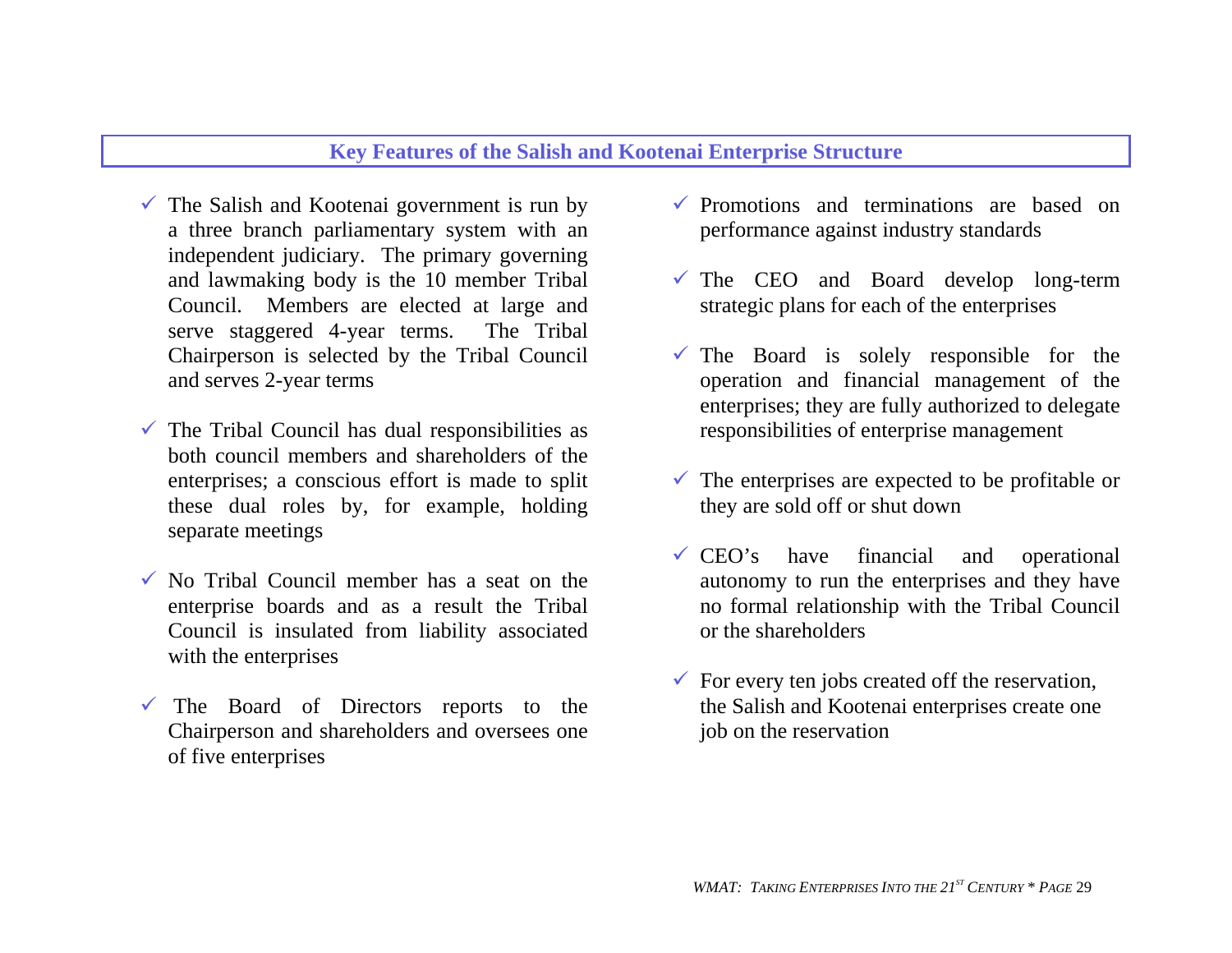### **Table 4. How might the challenges facing Sunrise Ski Resort be addressed through the Salish & Kootenai model?**

|              | <b>Opportunities</b>                                                                                                                                                                                                                                                                                                                                                                                    | <b>Obstacles</b>                                                                                                                               |
|--------------|---------------------------------------------------------------------------------------------------------------------------------------------------------------------------------------------------------------------------------------------------------------------------------------------------------------------------------------------------------------------------------------------------------|------------------------------------------------------------------------------------------------------------------------------------------------|
|              | $\checkmark$ Isolates business decisions from political decisions                                                                                                                                                                                                                                                                                                                                       | $\times$ Not consistent with current cultural and government<br>norms of a strong central authority figure                                     |
| $\checkmark$ | Can hire the most qualified person for the position of                                                                                                                                                                                                                                                                                                                                                  |                                                                                                                                                |
|              | GM, strengthening the management of the enterprise                                                                                                                                                                                                                                                                                                                                                      | $\times$ Potential for Tribal Council to not separate their roles as<br>Tribal Council members and shareholders (i.e., instead of              |
| $\checkmark$ | Frees Tribal Council to deal with more pressing day-to-<br>day government issues (i.e. education, health, crime, etc.)                                                                                                                                                                                                                                                                                  | making enterprise decisions based on sound business<br>practices, they may make decisions based on non-<br>business factors)                   |
| $\checkmark$ | Non-tribal entities may be more willing to do business                                                                                                                                                                                                                                                                                                                                                  |                                                                                                                                                |
|              | with tribally owned businesses if they know that<br>enterprise decisions are made only on sound business<br>decisions                                                                                                                                                                                                                                                                                   | $\times$ Success of enterprises depends on the ability to<br>successfully implement the model (merging the gap<br>between theory and practice) |
| V            | Clear projection of revenue streams because enterprises<br>keep their own profits and maintain their own bank<br>accounts                                                                                                                                                                                                                                                                               |                                                                                                                                                |
| V            | GM's operate autonomously allowing them to react to<br>quick changes in the market place                                                                                                                                                                                                                                                                                                                |                                                                                                                                                |
| ✓            | Tribal Council is insulated from enterprise liability                                                                                                                                                                                                                                                                                                                                                   |                                                                                                                                                |
| $\checkmark$ | Separation of enterprises and government, in addition to<br>formal policies and procedures, means that enterprise<br>success is not dependent on the power and persuasion of<br>one individual (i.e., if a GM leaves, a new Chairperson is<br>installed, or Tribal Council members change, the<br>enterprises maintain stability because their success is not<br>dependent on these individuals alone). |                                                                                                                                                |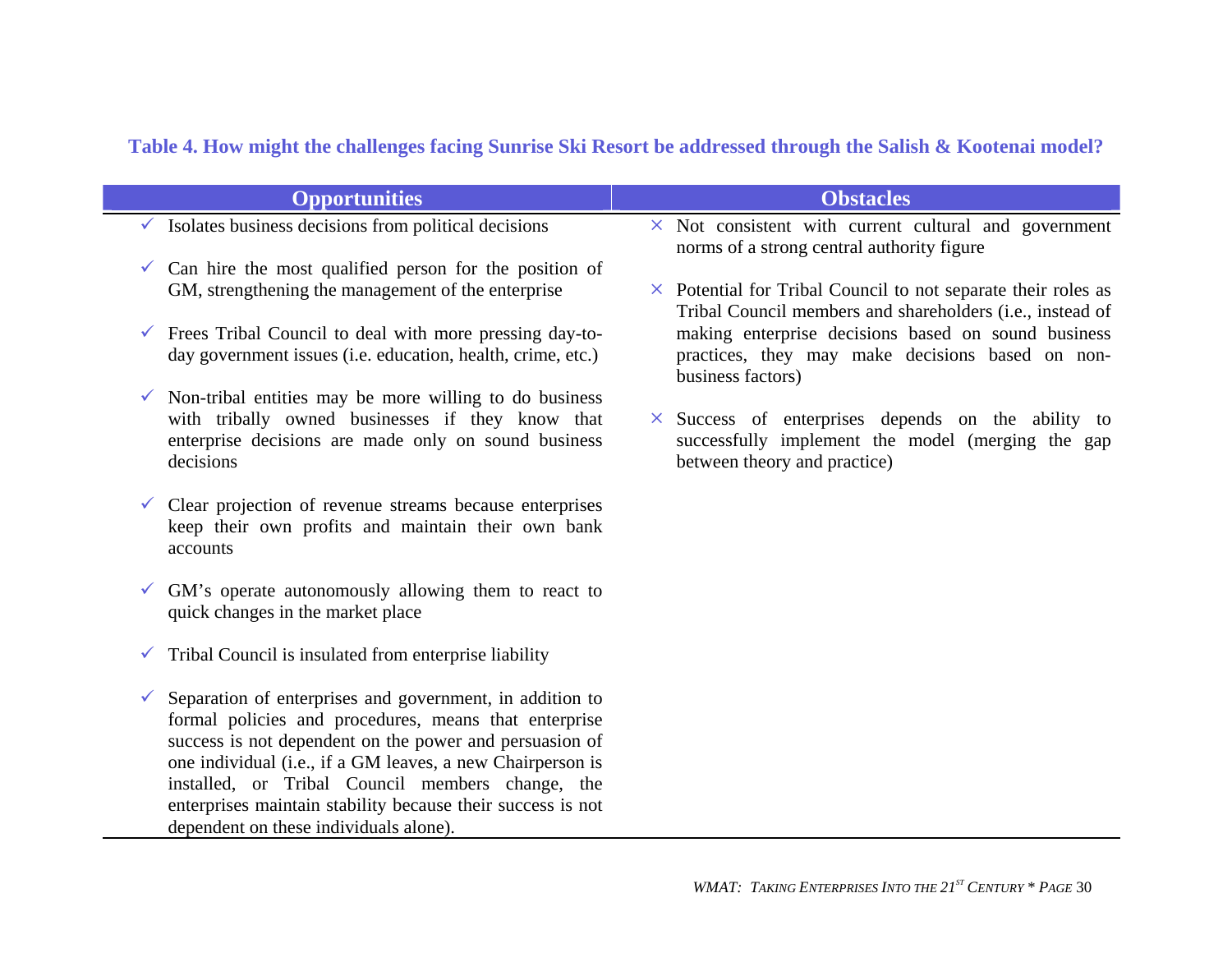#### <span id="page-30-0"></span>**Case Study 3: The Winnebago Tribe of Nebraska**

The Winnebago Tribe of Nebraska, now the Ho-Chunk Nation, is located on the western bank of the Missouri River in Nebraska. Winnebago currently has one main enterprise—Ho-Chunk, Inc.—which oversees several enterprises (i.e., subsidiaries). Ho-Chunk, Inc.'s objectives are to make the Winnebago tribe self-sufficient and to provide job opportunities to tribal members.

Prior to 1995, Ho-Chunk had three main enterprises: a casino, a grocery store and a gas station. While the casino was the tribe's main source of revenue, the liberalization of Iowa gaming laws to allow riverboat gambling created direct competition that placed the tribe's primary revenue generator at risk for substantial profit losses. This daunting fact compelled the tribe to diversify their enterprises and economic base. From this reorganization emerged Ho-Chunk, Inc. (HCI), chartered in 1994.

Since its inception just over seven years ago, Ho-Chunk, Inc. has developed into one of the most successful enterprises in Indian Country. The revenue of the enterprise has more than doubled every year from \$400,000 in 1995 to \$22,900,000 in 2000. In

addition, during the same time period, profits experienced an average annual growth of 105% increasing from \$33,287 to \$1,193,678. The tribe's key statistics, before and after the development of Ho Chunk, Inc., show the success of their enterprise model (See Table 5).

#### **Table 5. Winnebago Key Statistics Before and After the Development of Ho-Chunk, Inc.**

|                                                       | <b>Before</b>                | <b>After</b>         |
|-------------------------------------------------------|------------------------------|----------------------|
| <b>Revenues</b>                                       | \$1mil<br>(prior to $1995$ ) | \$22.9 mil<br>(2000) |
| <b>Unemployment level</b>                             | 70%<br>(1990)                | 20%<br>(2000)        |
| <b>Percentage of welfare</b><br>recipients (families) | 72%<br>(1995)                | 19%<br>(2001)        |

The enterprise structure that has led the tribe to experience such significant success can be found in Appendix A. Under the Winnebago model, Ho-Chunk, Inc. is overseen by the general manager, CEO, Board of Directors, and Tribal Council. The roles and responsibilities of each of these stakeholders are outlined in detail in Appendix A. In essence, the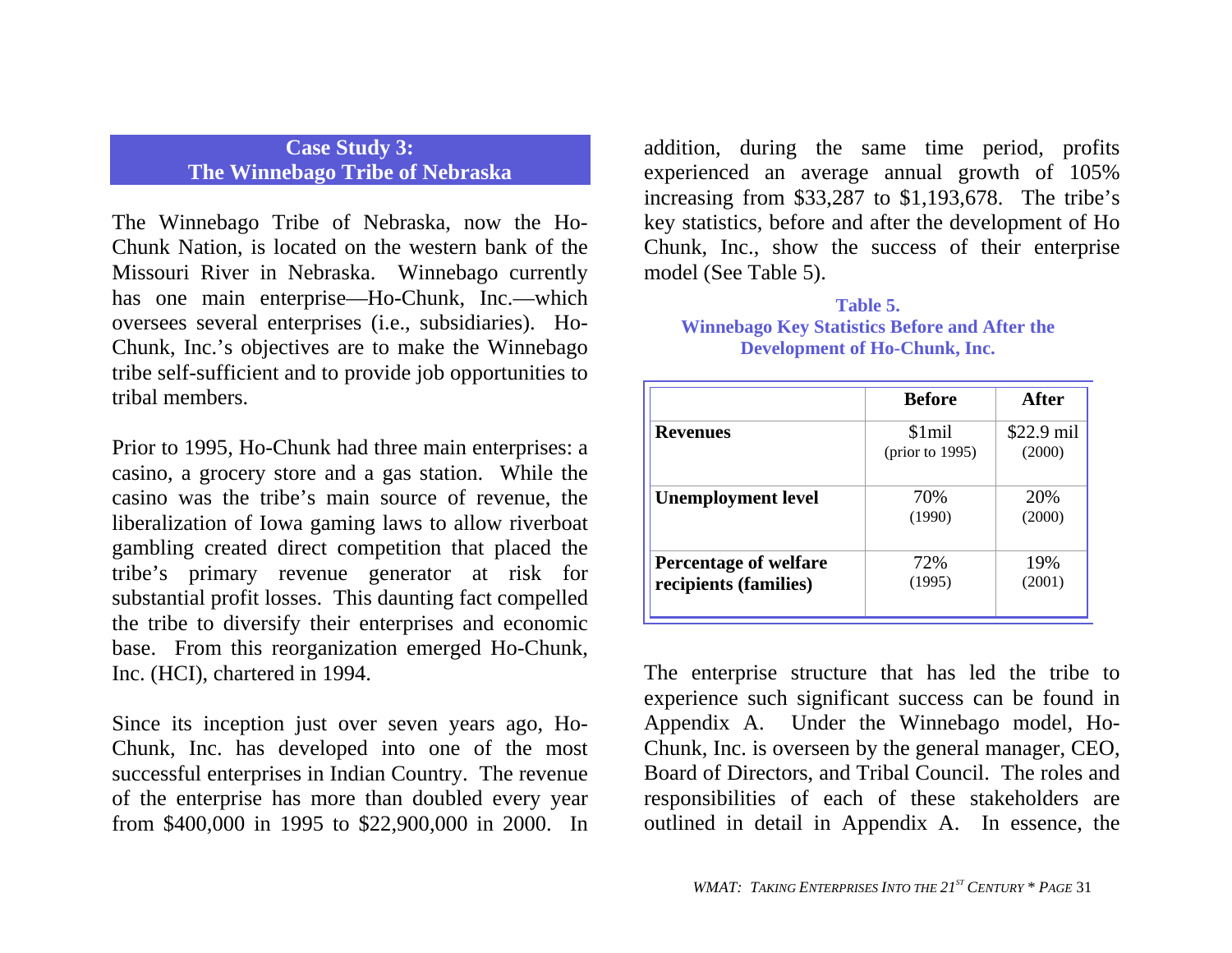general manager is hired by the CEO and is responsible for the day-to-day operations of the subsidiary. In addition, the CEO is responsible for

#### *"The Key to Successful Enterprises in Indian Country is to Establish Governing Principals"*

#### *Lance Morgan, CEO, Ho-Chunk, Inc.*

Lance attributes much of the success of the enterprise to the fact that the tribe has outlined the roles andresponsibilities of everyone involved with the enterprise. According to Lance, a long-term plan is not helpful unless it outlines *how* the enterprise is going to interact with the council. It is essential for everyone to understand their responsibilities.

developing the annual plan of operation, monitoring the operations of all subsidiary corporations, and initiating planning for new business development. The CEO is selected by the Board which consists of five members—two of whom are Tribal Council members. The Board is appointed by the Council whose main responsibilities include formulating <sup>a</sup> long-term development plan for Ho-Chunk, Inc. and approving the annual operating plans.

It is important to note that Winnebago has a cultural history of a strong centralized Tribal Council decision-making process. Thus the move from Tribal Council enterprise decision-making to enterprise decision-making required <sup>a</sup> careful and culturally sensitive transformation. Leadership from the Tribal Council and the cooperation and support of the CEO and general managers has assisted in this process. This has created a culture where <sup>a</sup> separation of tribal governme nt and business enterprises exists not only on paper—but also in practice.

model presents (See Table 6). The Winnebago enterprise model is moderately different from WMAT's current structure. This model has several features that may be attractive to WMAT and would require moderate enterprise structural changes. In deciding whether or not to pursue pieces of this model, WMAT might want to consider the various opportunities and obstacles this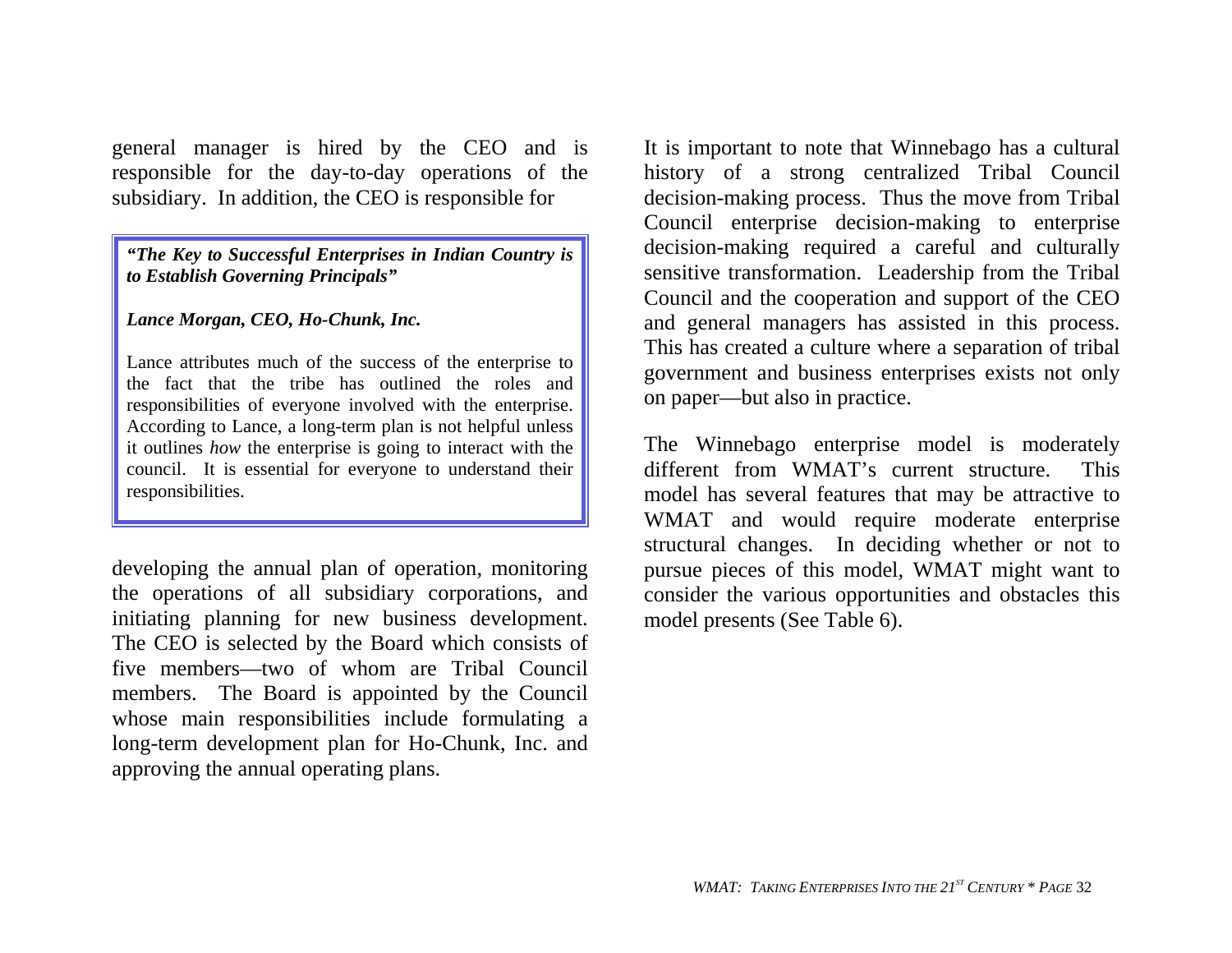#### **Key Features of the Winnebago Enterprise Structure**

- $\checkmark$  The Winnebago's holding company—known as Ho-Chunk, Inc.—has several subsidiaries and oversees all enterprise activities
- $\checkmark$  The Winnebago Tribal Council decided not to pay dividends to the tribe for five years, which (1) limited the interactions between enterprise m anagers and governm ent officials allowing for the idea of separation of governm ent and business to becom e part of the tribal culture, and (2) allowed capital reinvestm ents so Ho-Chunk, Inc. could work towards generating more profits and m ore jobs for the tribe
- $\checkmark$  The Board adopted a Communication Policy that specifies new Council m e m ber orientation and training and quarterly reporting requirem ents to the Council
- $\checkmark$  Ho-Chunk has minimized its business risks by developing enterprises in m ultiple industries
- $\checkmark$  Ho-Chunk, Inc. has taken advantage of its position in the com munity through the use of its tribal authority to tax items such as wholesale gasoline and tobacco products
- $\checkmark$  While Ho-Chunk, Inc. places an emphasis on reservation based development, they pursue business opportunities where economic conditions are favorable, regardless of whether or not they are on the reservation
- $\checkmark$  Ho Chunk, Inc. is insulated from the tribal governm through its Articles of Incorporation and By-Laws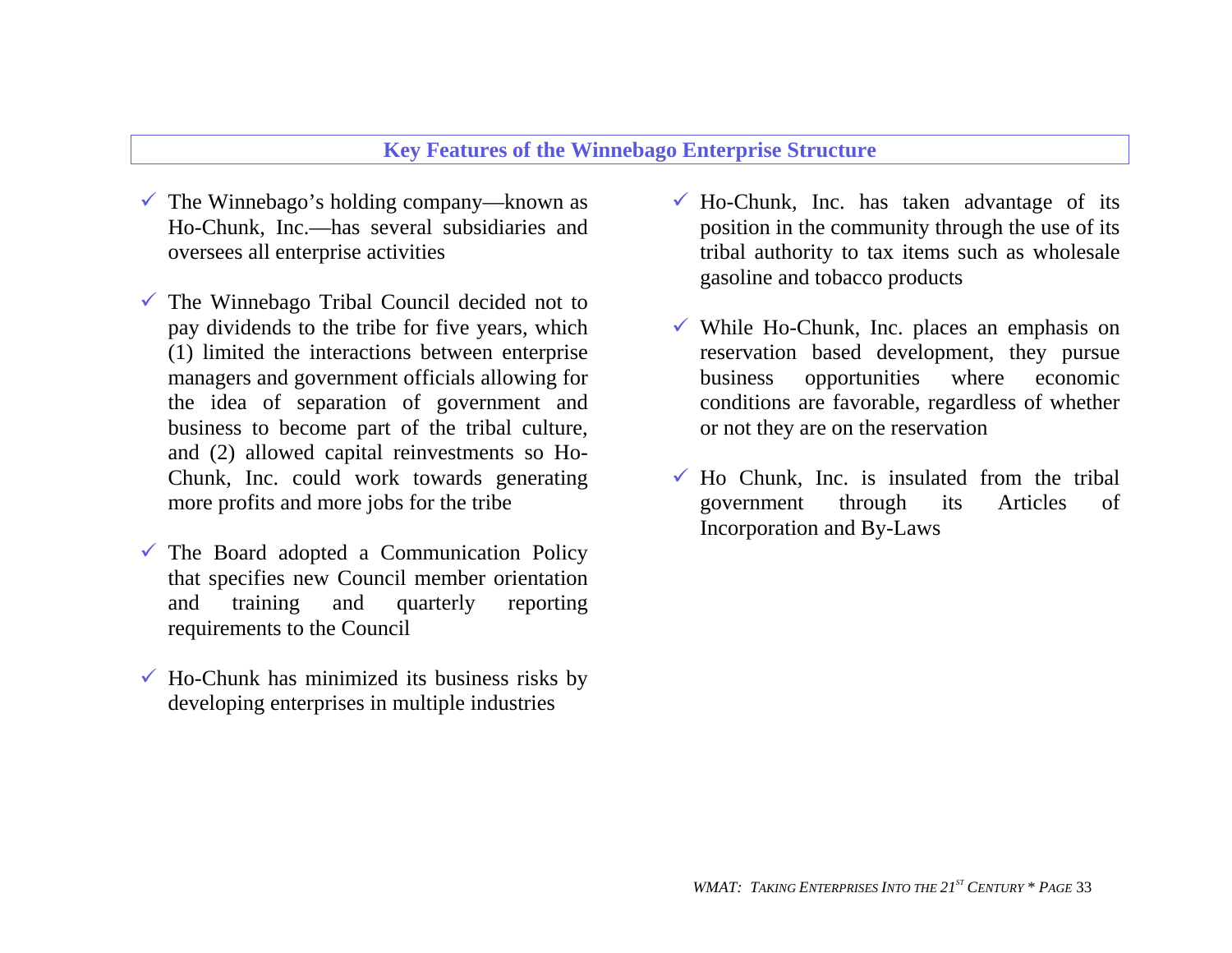### **Table 6. How might the challenges facing Sunrise Ski Resort be addressed through the Ho-Chunk model?**

|              | <b>Opportunities</b>                                                                                                               | <b>Obstacles</b>                                                                                                                                                             |  |
|--------------|------------------------------------------------------------------------------------------------------------------------------------|------------------------------------------------------------------------------------------------------------------------------------------------------------------------------|--|
|              | $\checkmark$ Builds on WMAT current cultural and government norms<br>of a strong central authority figure                          | Possibly shifting authority from chairperson to CEO and<br>×.<br>if personality driven, enterprise continuity is threatened if<br>this individual leaves his or her position |  |
| V.           | Evidence that it increases revenue and employment                                                                                  |                                                                                                                                                                              |  |
| $\checkmark$ | Allows the Tribal Council to focus on the big-picture<br>long-term enterprise issues                                               | $\times$ Success of enterprises may depend on a strong-CEO who<br>is able to prevent his decisions from being overridden                                                     |  |
|              | $\checkmark$ Frees Tribal Council to deal with more pressing day-to-<br>day government issues (i.e., education, health, crime, and | General managers do not have a great deal of strategic or<br>×.<br>operational autonomy                                                                                      |  |
|              | other public services)                                                                                                             | Success of enterprises depends on the ability to<br>X.<br>successfully implement the model (merging the gap                                                                  |  |
| V.           | Professionalizes management and operations                                                                                         | between theory and practice)                                                                                                                                                 |  |
| V.           | Explicit roles and responsibilities as outlined in Articles<br>of Incorporation (or enterprise by-laws, ordinances,                |                                                                                                                                                                              |  |

 $\checkmark$  Isolates business decisions from political decisions

constitution, etc.) allow those involved with the

why

enterprises to know who does what, where, when and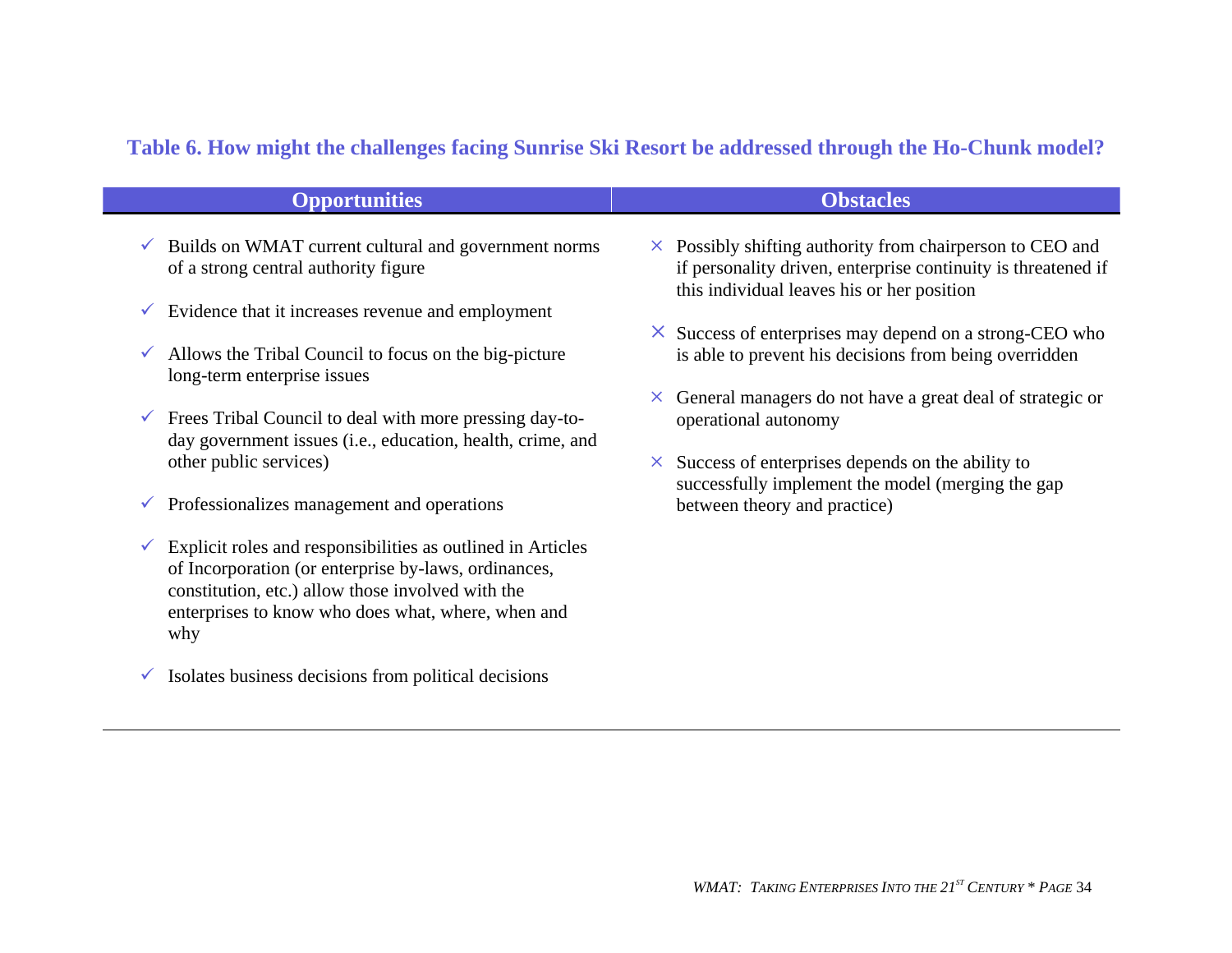### **LONG-TERM PLANNING**

<span id="page-34-0"></span>**Long-term planning is a key component of successful enterprises in Indian Country**. Longterm planning means establishing a vision of the future for the tribe and for the enterprise. It provides managers with a framework and long-term values from which to base their current day-to-day enterprise decisions. Long-term planning means picturing the impact of our current actions on future WMAT generations.

#### **Long-Term Enterprise Planning allows you to**:

- Determine who your target customers are and what the enterprise has to do to get their business
- Compare what the enterprise is doing today and how these actions will help you achieve the long-term vision you have stated
- Think hard about the future of the enterprise and what it is your competition is doing and in doing so, allows you to stay ahead of your competition

## Long-Term Planning in Action

■ Lance Morgan of Ho-Chunk, Inc. says that the Tribal Council must develop a very broad vision for the enterprise. This vision must not be too far off into the future nortoo specific so that the enterprise has the room to react to changes in the market which may require the flexibility to make quick decisions.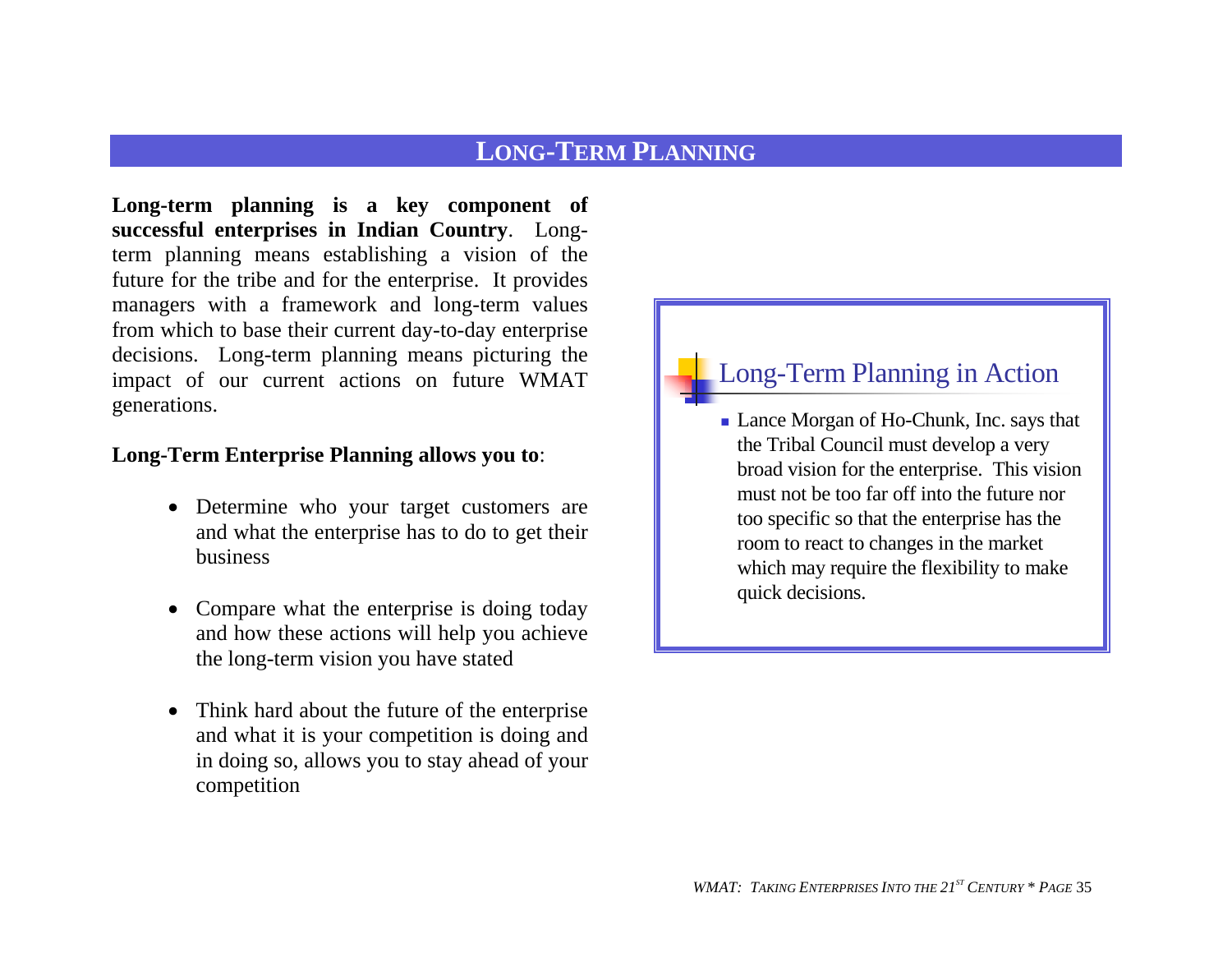# **Long-Term Enterprise Planning: Best Practices From Indian Country**

| <b>Mississippi Choctaw</b> | V                            | The Chief (who is also the Chairman of the Board), with the GM, develops the long-term<br>strategic plan for the enterprise                                                                                  |
|----------------------------|------------------------------|--------------------------------------------------------------------------------------------------------------------------------------------------------------------------------------------------------------|
|                            | V.                           | The Board approves and oversees the implementation of the plan                                                                                                                                               |
|                            | v.                           | The Council ratifies this plan                                                                                                                                                                               |
|                            | V.                           | The GM implements the plan                                                                                                                                                                                   |
| Salish & Kootenai          | $\checkmark$                 | The Board and the CEO establish a long-term vision for the enterprise and develop a<br>strategic plan and management objectives based on this vision                                                         |
| <b>Ho-Chunk Winnebago</b>  | $\checkmark$                 | The GM and the CEO develop a long-term mission for the enterprise                                                                                                                                            |
|                            | $\checkmark$<br>$\checkmark$ | The CEO reviews the plan with the Board and implements their suggestions<br>The Council approves the plan and in doing so makes sure that a very broad long-term<br>vision for the enterprise is established |
|                            | V.                           | The Board ensures that operations at the enterprise, as conducted by the CEO, reflect the<br>long-term vision of the Council                                                                                 |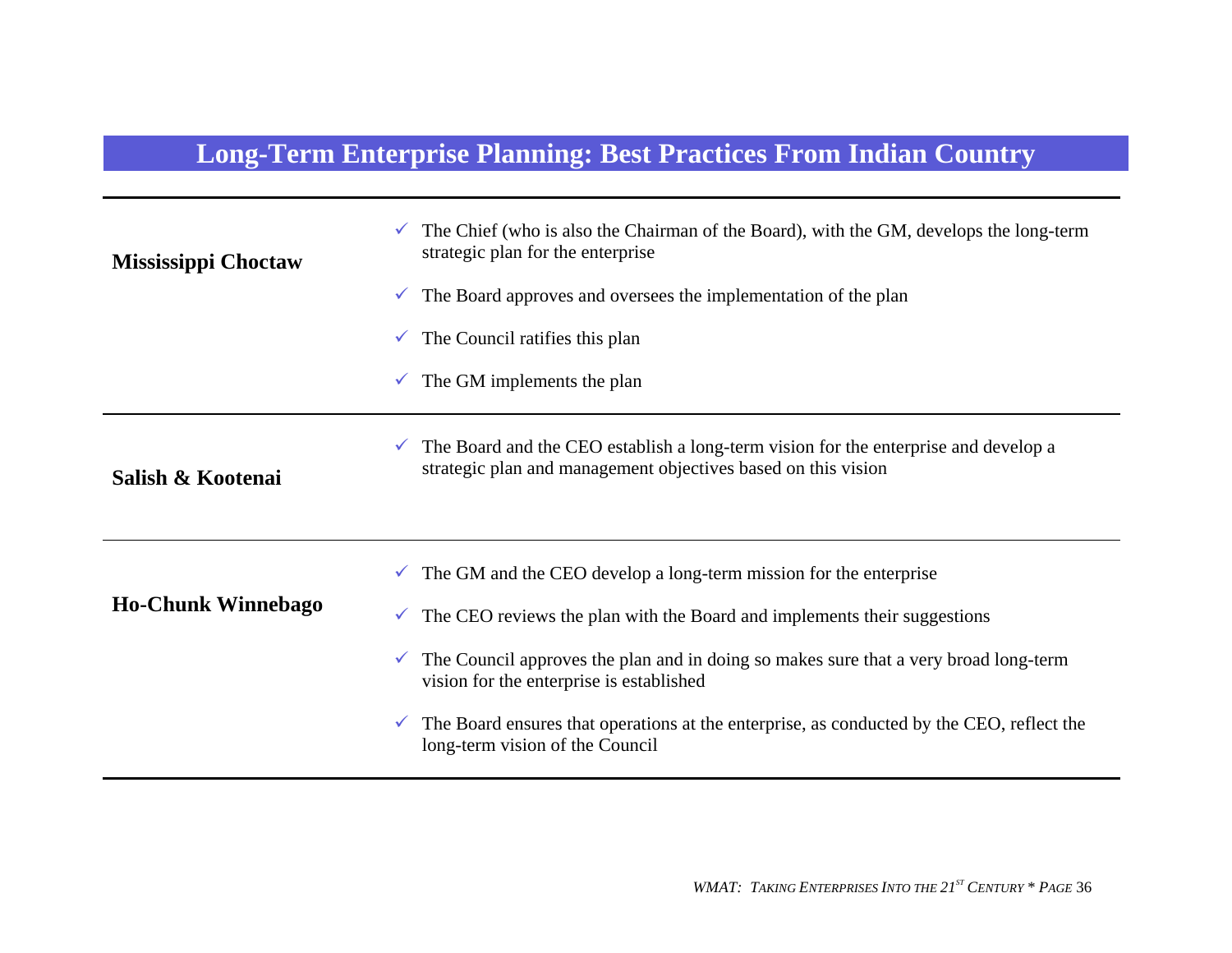### **FINANCIAL RESPONSIBILITY**

<span id="page-36-0"></span>**Financial responsibility is another key component of successful enterprises**. This means giving financial responsibility to those that are closest to the day-to-day operations of the enterprise. Financial responsibility includes: (1) frequent, timely, and accessible financial reporting; (2) direct access to allocated funds to manage day-to-day operations; and (3) holding general managers accountable for the financial performance of the enterprise once they are free to run the enterprise under the long-term vision outlined by the tribe.

## Financial Responsibility in Action

! At the Salish and Kootenai enterprises, the CEO's are authorized by their Board to make purchases in line with the nature of their business. For example, senior management at S & K Technologies may make day-to-day operation purchases well over \$50,000.

# Financial Responsibility in Action

! If the enterprise is not profitable, the Choctaw say 'shut it down!' if it can't be turned around within managemen<sup>t</sup>'s projected timeframe.

If an enterprise is not profitable, the council has the authority to allow them to apply for a loan from the Economic Development Office. The decision on whether or not to approve a loan is based on a proposal drafted by the enterprise indicating the likelihood of repayment, future projections, and a specific timeframe.

#### **Financial Responsibility allows you to**:

- Budget for the future more accurately and identify areas of the business that need more or less investment
- Efficiently assign your personnel
- Make it easier for the Tribal Council and members to be better informed of what is happening with the enterprise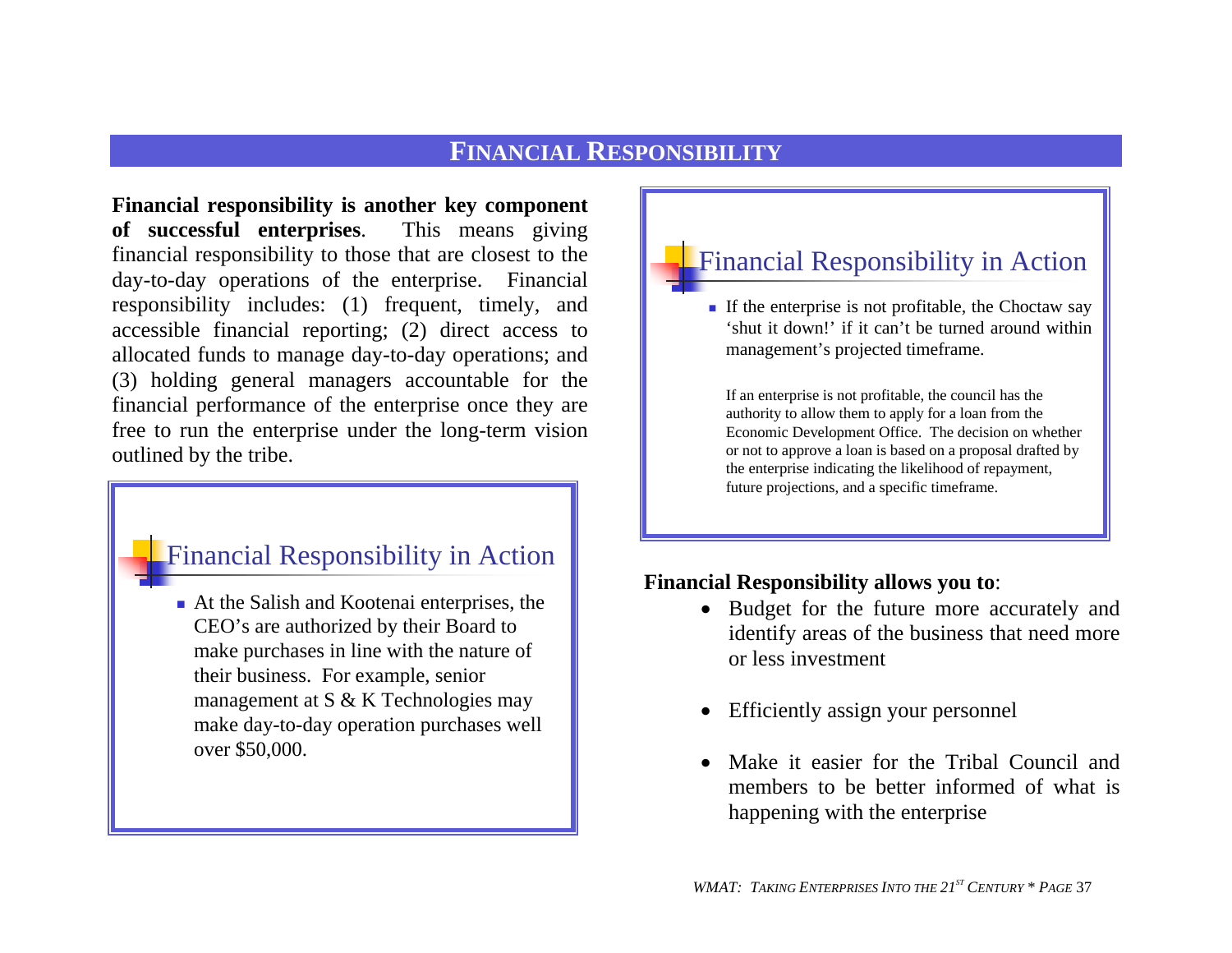# **Financial Responsibility: Best Practices from Indian Country**

|                               | <b>Financial Reporting</b>                                                                                                                                                                                                                                                                                                                                                                                                                                                             | <b>Budgeting</b>                                                                                                                                                                                                                                                                                                                                                                                                     | <b>Access to Funds</b>                                                                                                                                                                                                                                                    |
|-------------------------------|----------------------------------------------------------------------------------------------------------------------------------------------------------------------------------------------------------------------------------------------------------------------------------------------------------------------------------------------------------------------------------------------------------------------------------------------------------------------------------------|----------------------------------------------------------------------------------------------------------------------------------------------------------------------------------------------------------------------------------------------------------------------------------------------------------------------------------------------------------------------------------------------------------------------|---------------------------------------------------------------------------------------------------------------------------------------------------------------------------------------------------------------------------------------------------------------------------|
| <b>Mississippi</b><br>Choctaw | $\checkmark$ The Board hires a certified public<br>accountant to audit the enterprise's<br>financial affairs annually and is<br>responsible for producing a year-<br>balance<br>sheet.<br>end<br>income<br>statement and cash flow statement<br>and submitting it to the Office of<br>the Tribal Chief within five months<br>of the close of the enterprise fiscal<br>year; the Office of the Tribal Chief<br>then presents the financial report to<br>the Council on each enterprise. | The enterprise develops and<br>submits to the Office of the<br>Tribal Chief-not less than<br>60 days before the end of the<br>fiscal year—a proposed<br>operating budget for the next<br>fiscal year<br>The Office of the Tribal<br>Chief<br>and<br>Council<br>the<br>approve the budget                                                                                                                             | Each enterprise has its own<br>bank account<br>All enterprise checks are<br>signed by the Tribal Chief<br>and the Tribal Treasurer and<br>require<br>also<br>the<br>may<br>signature of an enterprise<br>manager to be determined<br>by the Board                         |
| Salish & Kootenai             | The CEO develops a financial<br>report which includes a balance<br>income<br>statement,<br>and<br>sheet.<br>statement of cash flows<br>and<br>submits it to the Board<br>$\checkmark$ The Board, as required by the<br>Articles of Incorporation, must<br>submit an annual financial report to<br>the shareholders<br>shareholders<br>The<br>receive<br>and<br>$\checkmark$<br>review financial reports                                                                                | <b>CEO</b><br>The<br>develops<br>an $\checkmark$<br>annual operating budget and<br>submits it to the Board for<br>approval<br>$\checkmark$ The CEO meets frequently<br>with the Board and makes<br>the<br>assessments<br>against<br>initial budget proposal<br>$\checkmark$ The CEO has the authority<br>all<br>make<br>capital<br>to<br>expenditures necessary; this<br>authority is granted by the<br><b>Board</b> | Each enterprise has its own<br>bank account<br>$\checkmark$ The Board for a given<br>enterprise<br>establishes<br>general<br>guidelines<br>for<br>purchasing<br>$\checkmark$ The CEO is responsible for<br>making<br>day-to-day<br>operational<br>purchasing<br>decisions |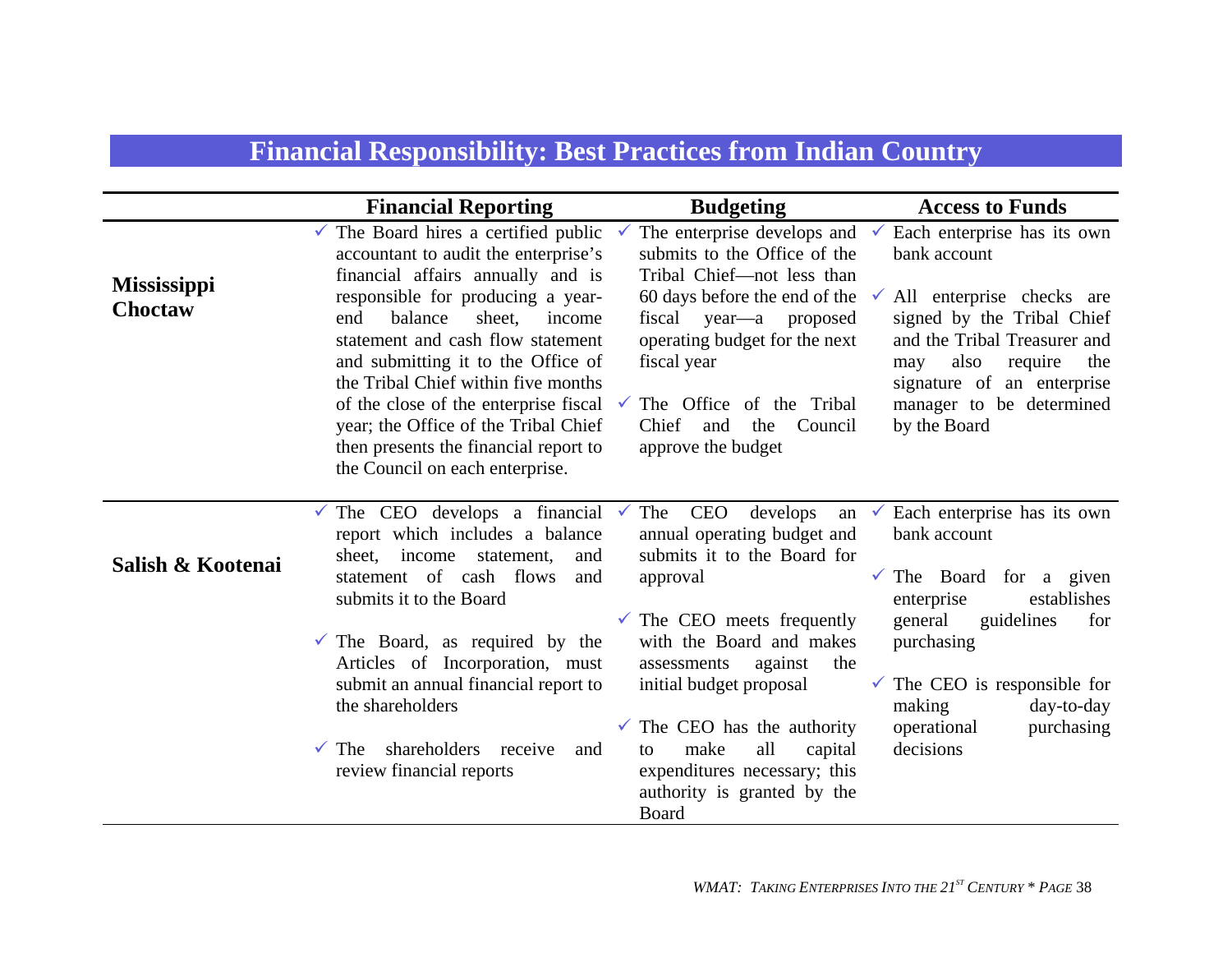## **Financial Responsibility: Best Practices from Indian Country (continued)**

|                  | <b>Financial Reporting</b>                                                                                                                                                                                                               | <b>Budgeting</b>                                                                                     | <b>Access to Funds</b>                                                                         |
|------------------|------------------------------------------------------------------------------------------------------------------------------------------------------------------------------------------------------------------------------------------|------------------------------------------------------------------------------------------------------|------------------------------------------------------------------------------------------------|
| <b>Ho-Chunk</b>  | $\checkmark$ The GM prepares an annual report<br>and audited financial statement on<br>the enterprise, including a balance                                                                                                               | GM proposes<br>The<br>an<br>$\sqrt{ }$<br>operating budget to the CEO                                | $\checkmark$ The holding company has<br>access to their allocated<br>funds by way of their own |
| <b>Winnebago</b> | sheet and income statement along $\checkmark$ The CEO, with the Board,<br>with comparative figures of the<br>$previous\, (s)$                                                                                                            | develops the budget for all<br>enterprises in the holding $\checkmark$<br>company and presents it to | bank account<br>The CEO manages day-to-<br>day purchases                                       |
|                  | $\checkmark$ The CEO rolls up the financial<br>reports of the various enterprises                                                                                                                                                        | the Council                                                                                          |                                                                                                |
|                  | into a "corporation" report of $\checkmark$ The Council approves the<br>financial statements and presents<br>them to the Board                                                                                                           | annual operating budget                                                                              |                                                                                                |
|                  | $\checkmark$ The Board reports to the Council;<br>the<br>audit<br>annual<br>presents<br>statements and an annual report<br>which includes income and balance<br>and<br>sheets<br>progress<br>against<br>corporate goals of the past year | $\checkmark$ The<br>Board<br>determines<br>budget allocations to each of<br>the enterprises          |                                                                                                |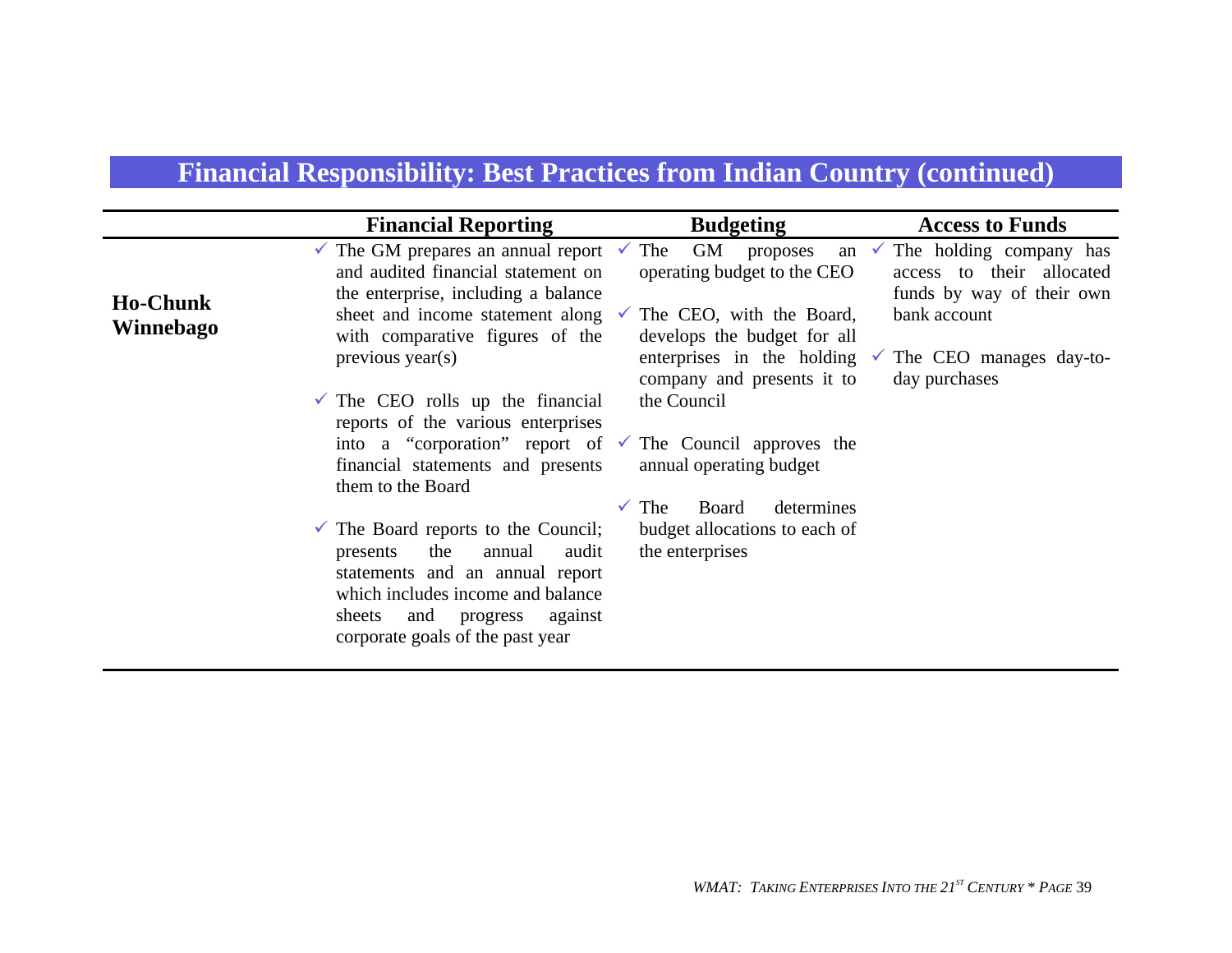### **PROFESSIONAL PERSONNEL SYSTEMS**

<span id="page-39-0"></span>**Professional personnel systems (PPS) are also critical to tribal enterprise success**. PPS refers to personnel issues such as hiring and firing, formalized grievance processes, and professional training of employees. This includes developing written employment guidelines. It also means developing written job descriptions and application forms. In addition, PPS includes the professionalization of enterprise jobs so that they are merit and professionally based.

### PPS in Action

**.** The Choctaw have a formal personnel process which they ensure is not undermined through their employment policies and procedures and the extensive documentation kept by managers on each individual employee. Thus, if an employee is dismissed, there is an accurate account of the incident(s) in the employees personnel file.

## PPS in Action

■ Ho Chunk, Inc. has developed an informal training system for college and college bound tribal citizens. The enterprise identifies these "academic stars" and offers them a summer internship to work directly under the CEO in an effort to encourage tribal youth to pursue careers with the tribal enterprises.

#### **Professional Personnel Systems allow**:

- The enterprise to employ the best person for a job so that it is run efficiently and effectively
- Employees to better understand what they are expected to do on the job as well as decisions that mangers make that affect them
- The Council to clearly understand personnel decisions a manager makes without needing firsthand knowledge of the situation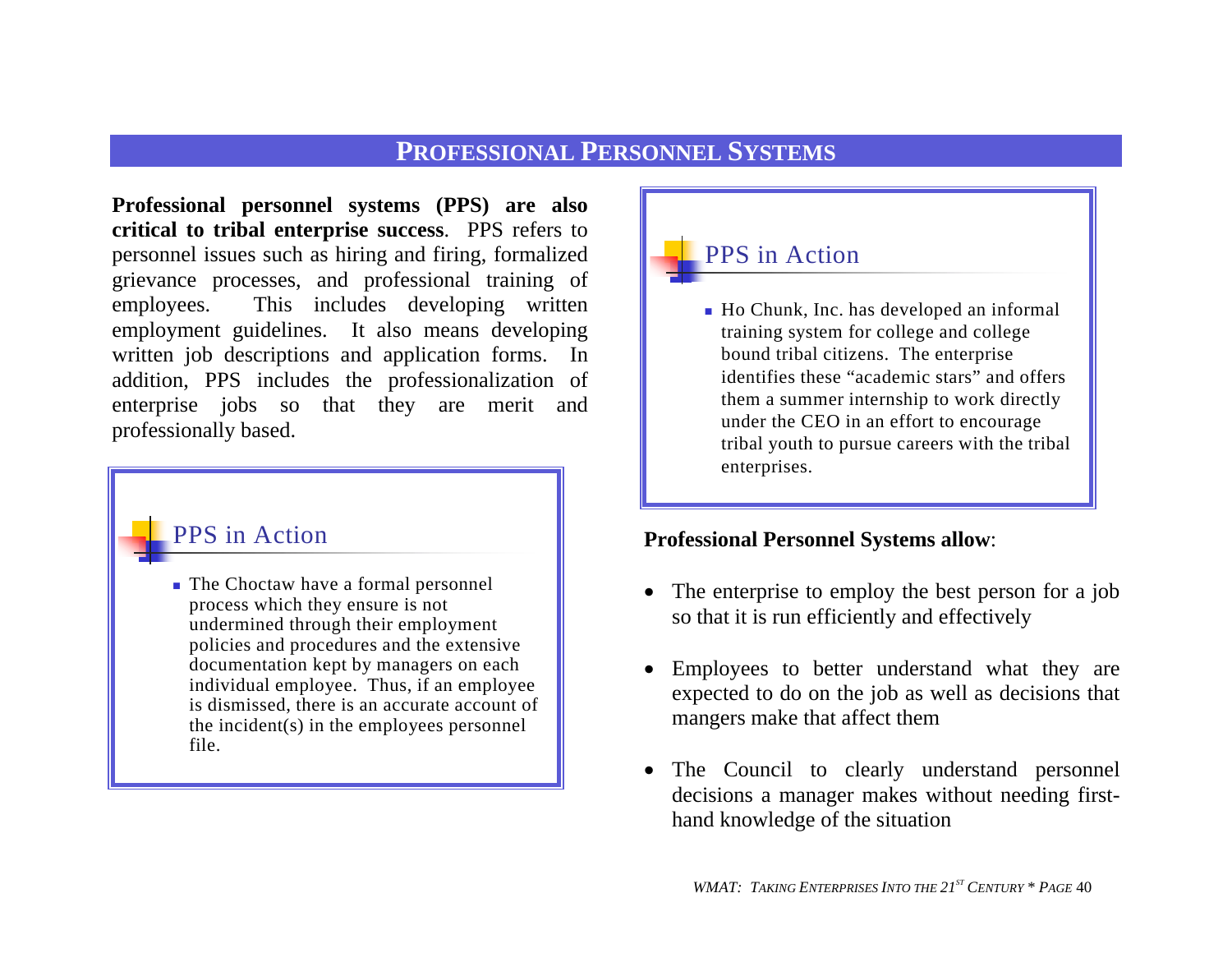# **Professional Personnel Systems: Best Practices from Indian Country**

|                               | <b>Hiring and Firing</b>                                                                                                                                                                         | <b>Formalized Grievance</b><br><b>Process</b>                                                                                                                                                                                                                                        | <b>Training</b>                                                                                                                                                                                                                                                                                                                                                                                                                                                                                      |
|-------------------------------|--------------------------------------------------------------------------------------------------------------------------------------------------------------------------------------------------|--------------------------------------------------------------------------------------------------------------------------------------------------------------------------------------------------------------------------------------------------------------------------------------|------------------------------------------------------------------------------------------------------------------------------------------------------------------------------------------------------------------------------------------------------------------------------------------------------------------------------------------------------------------------------------------------------------------------------------------------------------------------------------------------------|
| <b>Mississippi</b><br>Choctaw | The Board hires and fires the<br>✓<br>general manager<br>$\checkmark$<br>The<br>general<br>is<br>manager<br>responsible for the hiring and<br>firing of all enterprise employees                 | The enterprise is responsible for<br>developing and implementing a<br>formal grievance process<br>Employees can appeal to the<br>Tribal Council<br>and therefore<br>enterprise managers are expected<br>to keep detailed personnel files<br>documenting all actions and<br>decisions | informal<br>Tribe<br>The<br>has<br>an<br>training system through a tribal<br>scholarship<br>This<br>program.<br>full<br>provides<br>program<br>a<br>scholarship to any tribal member<br>to attend any university. It is<br>hoped the recipients will develop<br>the qualifications to work at a<br>tribal enterprise                                                                                                                                                                                 |
| Salish &<br>Kootenai          | The hiring and firing of the CEO<br>v.<br>is conducted by the Board and is<br>based on industry standards<br>All hiring and firing of enterprise<br>employees are conducted by the<br><b>CEO</b> | The enterprise is responsible for<br>developing and implementing a<br>formal grievance process                                                                                                                                                                                       | S & K Technologies has three<br>forms of formal training:<br>(1)<br>regular employee training; (2) an<br>educational training agreement<br>where the employee is obligated<br>to work for the enterprise in<br>return for paid higher education;<br>and (3) an internship program<br>open to executives<br>as<br>an<br>exchange, high school students,<br>or to employees in an effort to<br>accelerate their career.<br>These<br>training programs target tribal<br>members, but are open to anyone |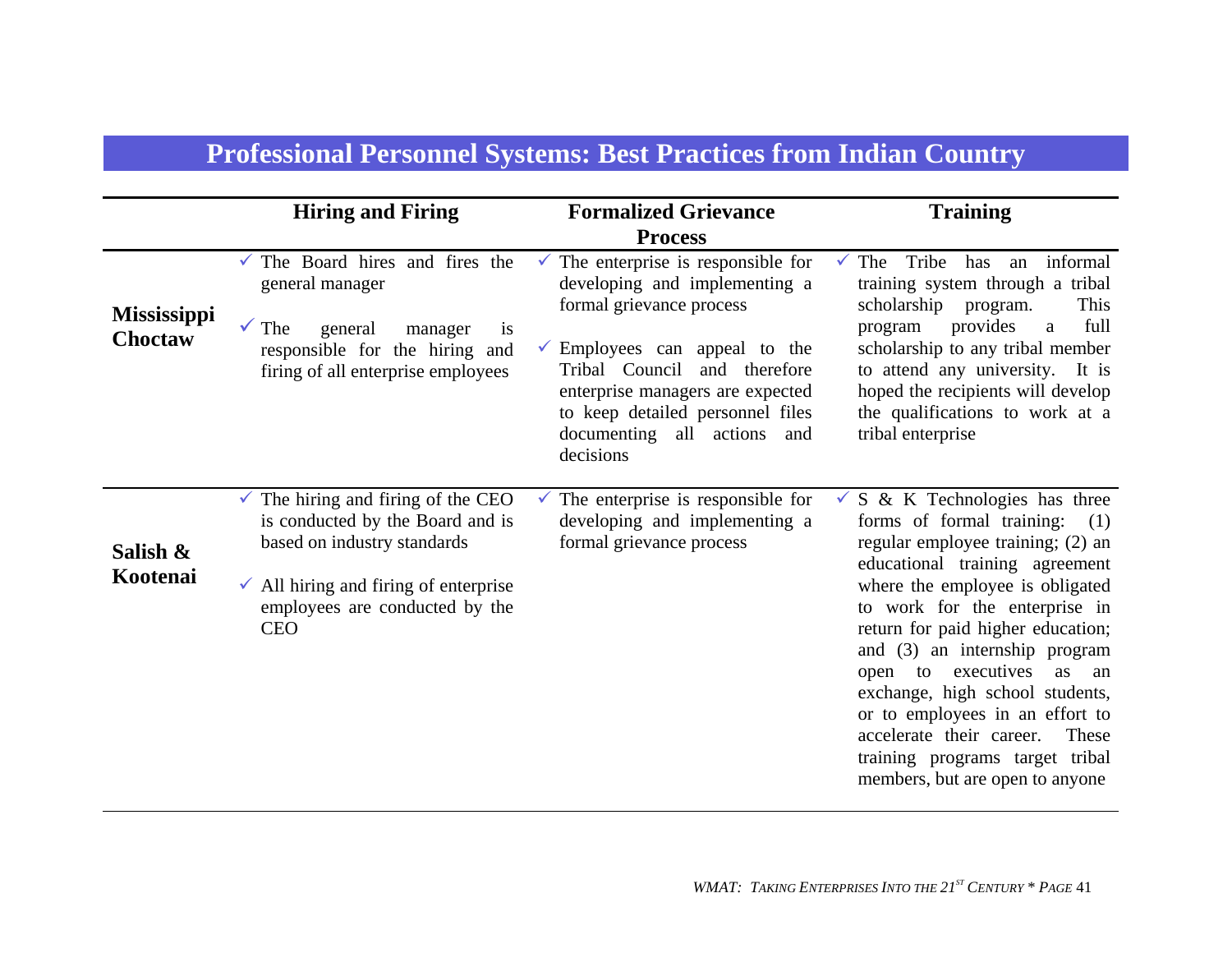## **Professional Personnel Systems: Best Practices from Indian Country (continued)**

|                           | <b>Hiring and Firing</b>                                                                                                                                   | <b>Formalized Grievance</b>                                                                                                                                                         | <b>Training</b>                                                                                                                  |
|---------------------------|------------------------------------------------------------------------------------------------------------------------------------------------------------|-------------------------------------------------------------------------------------------------------------------------------------------------------------------------------------|----------------------------------------------------------------------------------------------------------------------------------|
|                           |                                                                                                                                                            | <b>Process</b>                                                                                                                                                                      |                                                                                                                                  |
| <b>Ho-Chunk Winnebago</b> | Board<br>appoints the<br>$\checkmark$ The<br><b>CEO</b><br>$\checkmark$ The CEO is responsible for                                                         | $\checkmark$ The<br>is<br>enterprise<br>responsible for developing<br>and implementing a formal<br>grievance process                                                                | The<br>$\checkmark$<br>enterprise runs an<br>informal training program<br>for college and college<br>bound tribal academic stars |
|                           | the hiring and dismissal of<br>GM's<br>$\checkmark$ The<br>GM has<br>the sole<br>responsibility for the hiring<br>and dismissal of enterprise<br>employees | $\checkmark$ There is no<br>process of<br>Tribal<br>the<br>appeal<br>at<br>Council level.<br>Decisions<br>made<br>level<br>by<br>senior<br>managers are supported by<br>the Council | includes<br>that<br>summer<br>internships at Ho-Chunk,<br>Inc.                                                                   |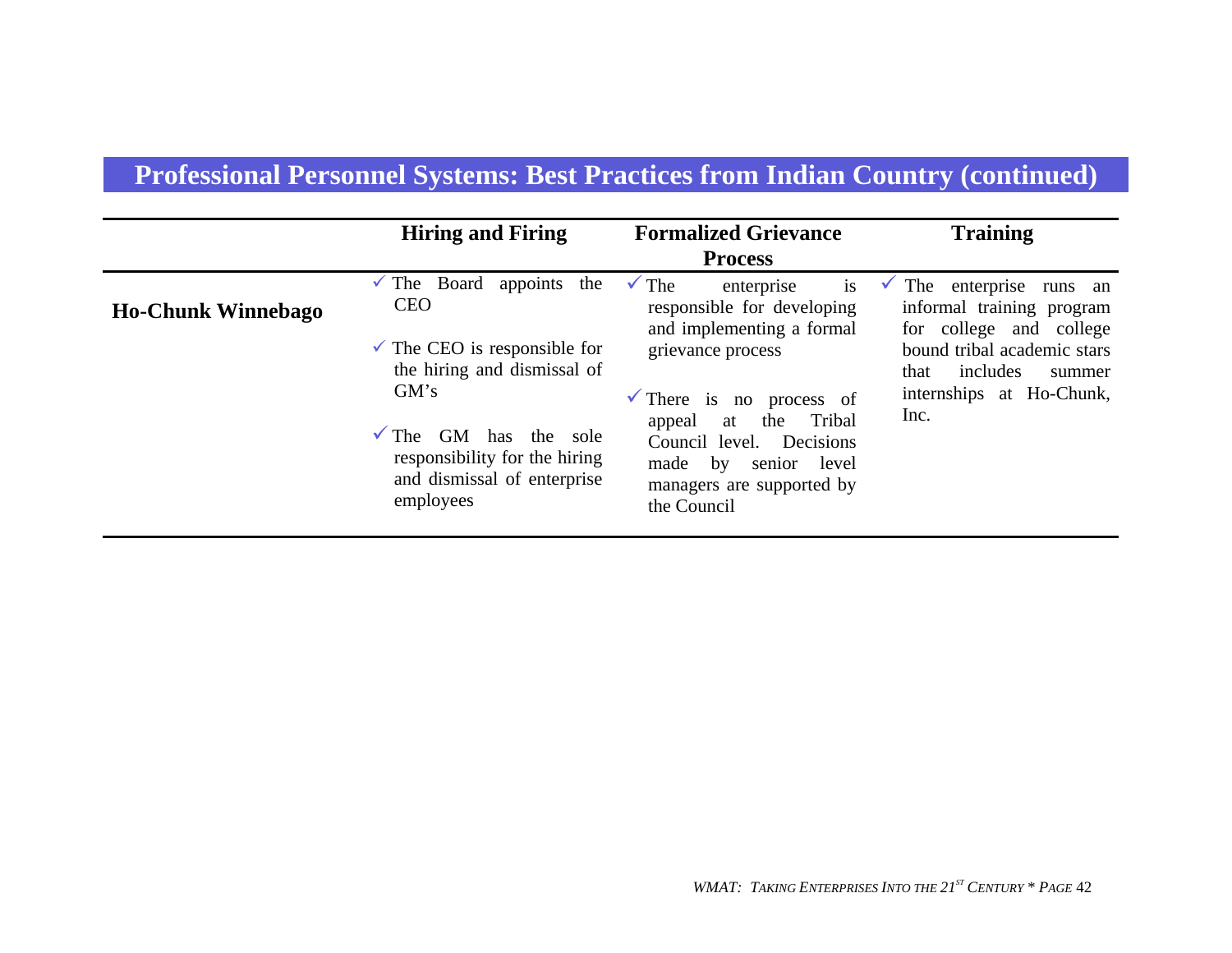#### **PREDICTABLE COMMUNICATION**

<span id="page-42-0"></span>**Predictable communication is the fourth component of enterprise success**. Predictable communication means clearly defining the roles and responsibilities of *everyone* who has a role with the enterprise to get rid of uncertainty. It also means information sharing, both formally and informally, between enterprise managers and the Tribal Council. Predictable communication involves making one person or group of people responsible for making communication between the Council and the GM easier.

#### **Predictable Communication allows you to**:

- Free the Tribal Council from day-to-day operations allowing them to focus on more important governmental concerns
- Free the GM to make important day-to-day decisions without delay
- Make it easier for new Tribal Council members and GM's to get up to speed quickly on the enterprise

## Predictable Communication in Action

**.** "Communicate, communicate, communicate!" According to Greg DuMontier of S & K Technologies, the more information that is provided from the enterprise to the Tribal Council and viceversa, the less chance there is of miscommunication and misunderstanding.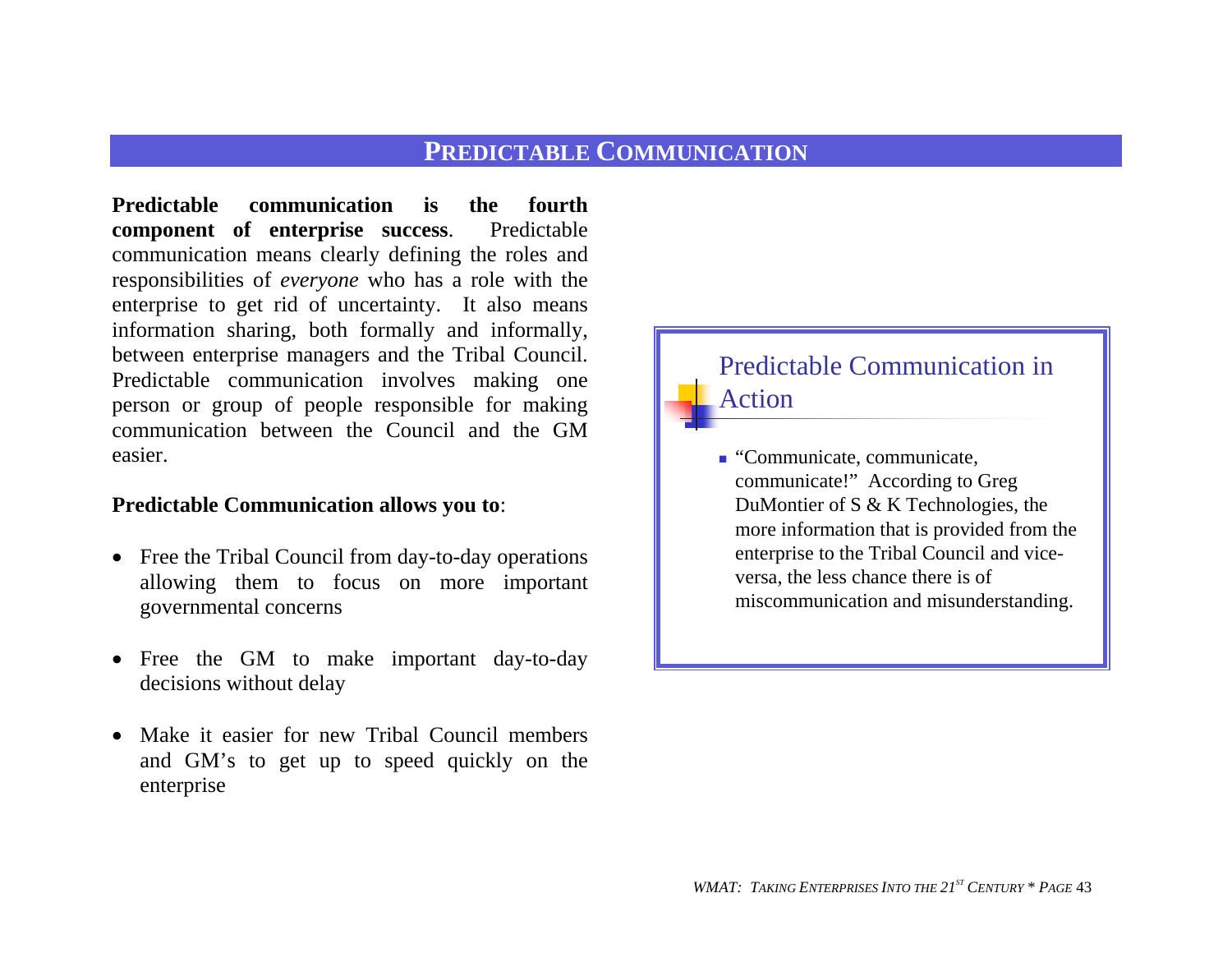# **Predictable Communication: Best Practices from Indian Country**

|                            | <b>Defined Roles &amp; Responsibilities</b>                                                                                                                                                                      | <b>Scheduled Information Sharing</b>                                                                                                                                                                                                                                   |
|----------------------------|------------------------------------------------------------------------------------------------------------------------------------------------------------------------------------------------------------------|------------------------------------------------------------------------------------------------------------------------------------------------------------------------------------------------------------------------------------------------------------------------|
| <b>Mississippi Choctaw</b> | $\checkmark$ The Tribal Council created a business<br>ordinance that broadly outlines the roles and<br>responsibilities of who does what, where,<br>when, and how, with respect to tribally<br>owned enterprises | $\checkmark$ Meeting are called with the Board by the<br>enterprise head and chairman of the Board<br>on an as needed basis<br>$\checkmark$ The heads of the enterprises have an open                                                                                  |
|                            |                                                                                                                                                                                                                  | door policy with council members                                                                                                                                                                                                                                       |
| Salish & Kootenai          | $\checkmark$ The Board outlines the roles and<br>responsibilities of the CEO who, with the<br>Board, outlines very formalized highly<br>defined responsibilities for enterprise<br>employees                     | $\checkmark$ The CEO has regularly scheduled meetings<br>with the Board<br>$\checkmark$ The Board calls meetings with the Tribal<br>Council on an as needed basis; while the<br>CEO can be present at these meetings there<br>is no formal interaction between the two |
| <b>Ho-Chunk Winnebago</b>  | $\checkmark$ Roles and responsibilities were established<br>in Ho-Chunk, Inc.'s articles of incorporation                                                                                                        | $\checkmark$ The CEO has frequent meetings with the<br>Board and the Tribal Council                                                                                                                                                                                    |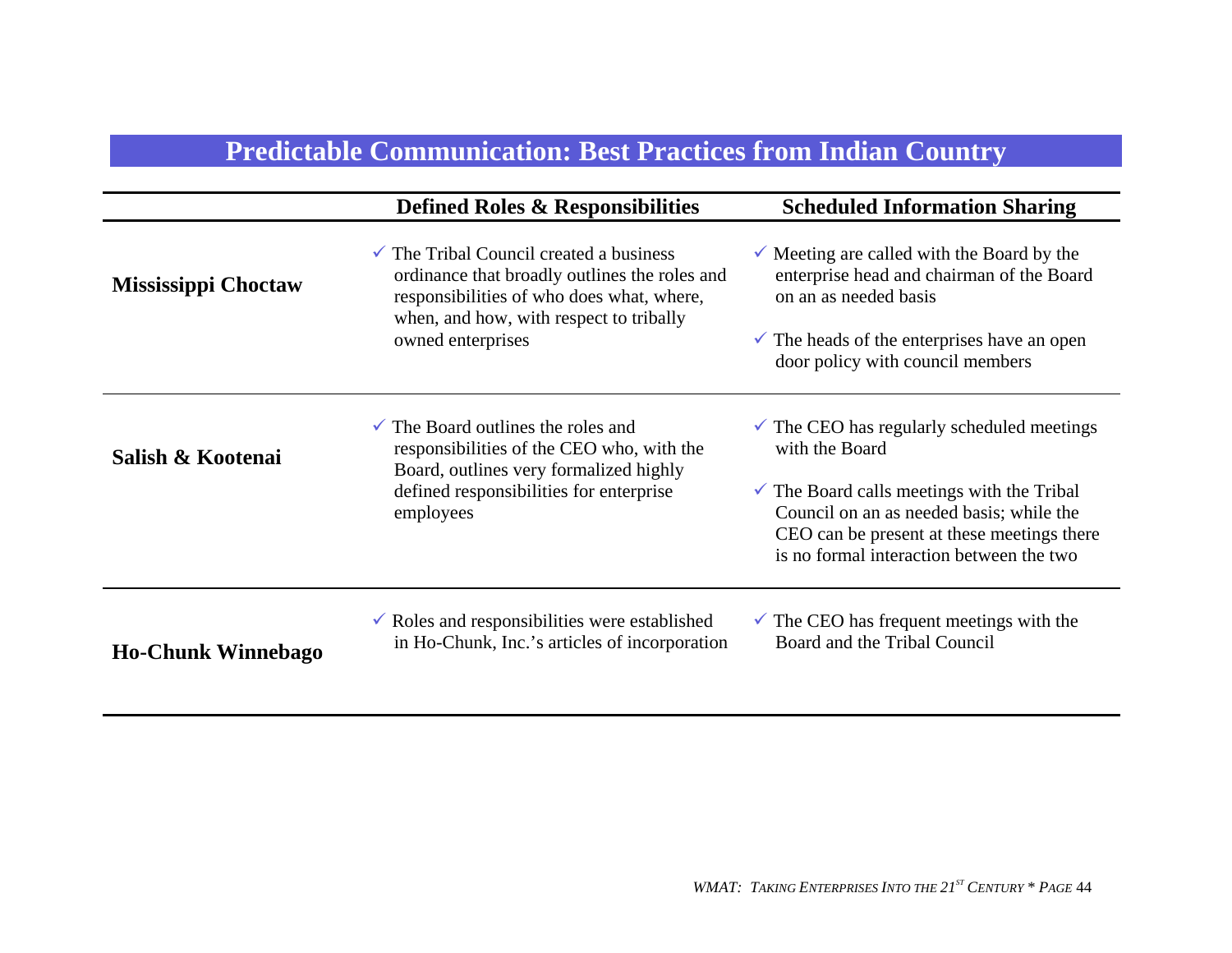#### <span id="page-44-0"></span>**UNDERLYING PRINCIPLE: SEPARATION OF BUSINESS & GOVERNMENT**

In evaluating the three case studies, a foundation from which all four criteria for successful enterprises stem is evident—all three case studies demonstrate someseparation between business and government. Most state owned enterprise reform policies suggest a focus on the privatization of government enterprises and transforming them to be more similar to the corporate business enterprises we see in the private sector.



However, the privatization movement often ignores the fact that for some governments complete separation is not necessarily a viable or culturally desirable option. In these situations, it is necessary to determine methods by which government ownership works efficiently and effectively rather than eliminate the model altogether. The models presented here offer varying degrees of separation that appear to both maintain the cultural identity of the tribe and *transform* the role of the tribal government and the general managers to accomplish some form of separation to address business governance issues as well as maintain the general roles and responsibilities of the Tribal Council.

What does a separation of business and government decision-making look like? For some tribes, it means a complete separation of government and business decision-making. In this case the Tribal Council does not make any business decisions, the tribe does not compromise business goals for social goals, and business decisions are made independent of political decisions. For other tribes, with very little separation, the Tribal Council makes all business decisions, the tribe is willing to sacrifice business goals for social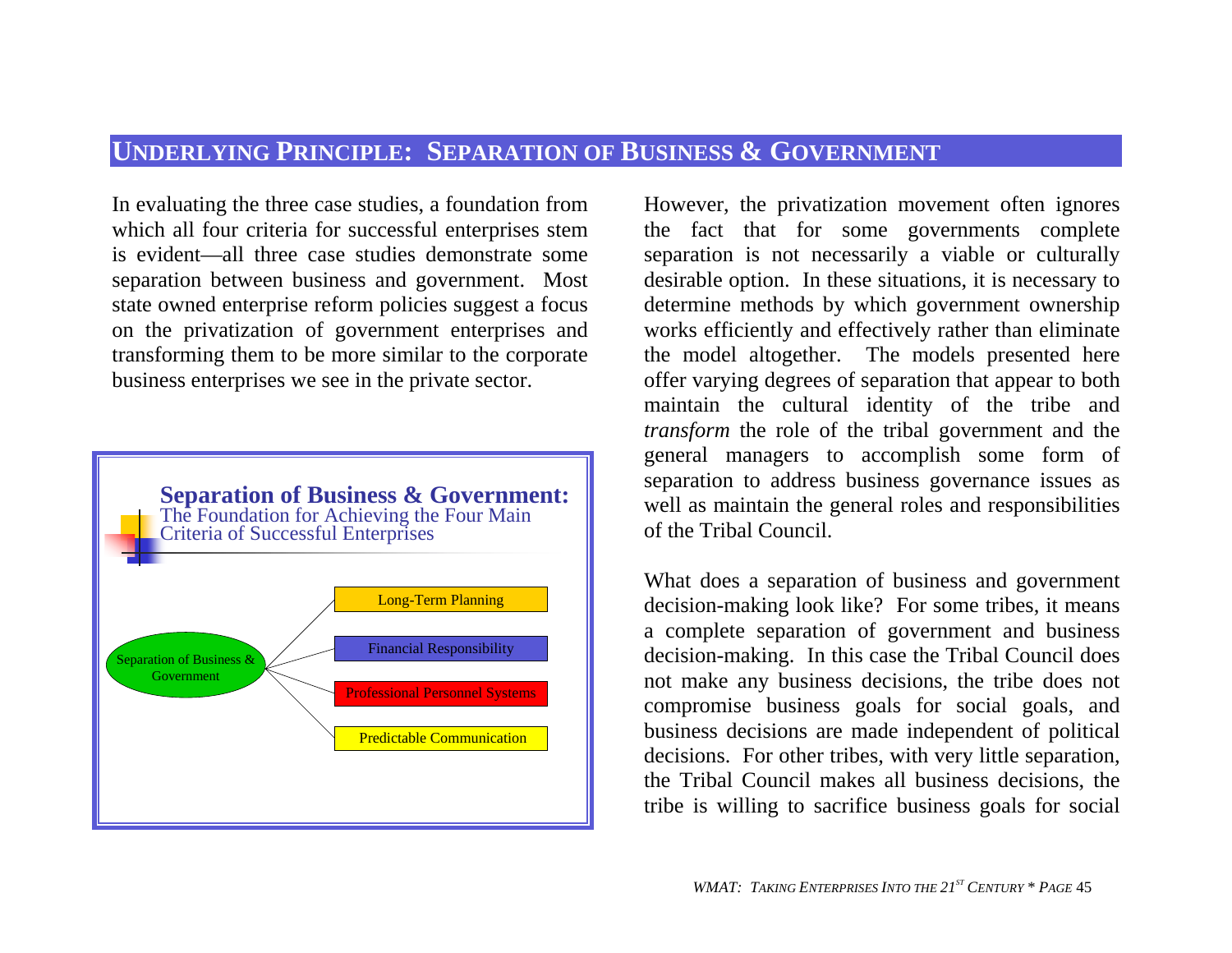goals, and business decisions are not m ade independent of political decisions.

While these two positions represent the extremes, there are varying degrees of separation that fall somewhere in the middle. For these tribes, this might mean that the Tribal Council develops the long-term business plan, the tribe focus' on business goals, but is willing to sacrifice business goals for social goals in certain circumstances, and business decisions are made independent of political decisions.

White Mountain Apache will need to decide the goals of their enterprises and what level of separation will allow them to best achieve and sustain these goals. It is important to rem e m ber that there are m any options that carry both rewards and risks; it is up to the tribe to determine how they will balance the two.

#### **Separation of Business and Government decisions:**

- Allows enterprises to be m ore profitable (See Table 7)
- Allows general m anagers to address day-to-day enterprise concerns and becom e experts on their enterprise

• Frees government officials to focus on the longterm enterprise vision of the tribe and on dayto-day governm ent related issues

#### **Table 7. Profitability Outcomes of Tribal Enterprises: Separated Model v. Business-Council Model**

|                                                      | <b>Separated</b> | <b>Non-Separated</b> |
|------------------------------------------------------|------------------|----------------------|
| <b>No. of Profitable</b><br><b>Enterprises</b>       | 34               | 20                   |
| <b>No. of Non-Profitable</b><br><b>Enterprises</b>   |                  | 14                   |
| <b>Profitable to Non-</b><br><b>Profitable Ratio</b> | 6.8 to 1         | $1.4 \text{ to } 1$  |

Source: Self-reported survey of 18 tribal chairs, Senior Executive Education Program for Tribal Leaders, College of Business, Northern Arizona University, Flagstaff, Arizona, June 1990. Taken from *What Can Tribes Do? Strategies and Institutions in American Indian Economic Development* by Stephen Cornell and Joseph P. Kalt.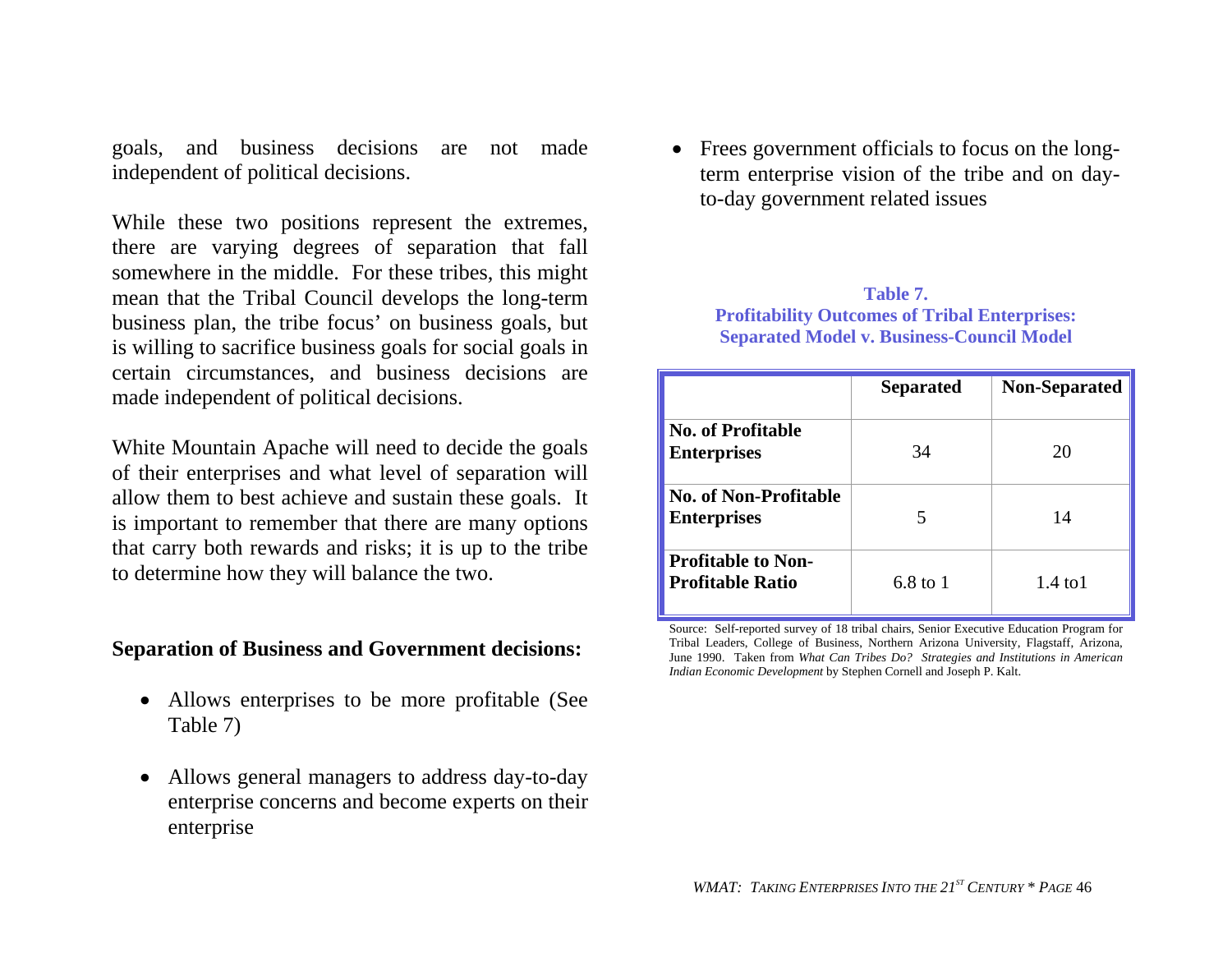#### **IMPLEMENTATION**

<span id="page-46-0"></span>The case studies provide WMAT with a number of ideas for how to build upon their historically successful enterprises and take them to the next level of growth and prosperity—into the  $21<sup>st</sup>$  century. To begin this process, a series of immediate steps are listed for the general manager. In addition, a series of medium to long-term implementation steps for the tribe are provided. Immediate recommendations for the general manager of Sunrise:

- 1. **Purchase financial management software that provides access to and enables the production of financial reports.** The GM needs to have daily access to the enterprises' financial situation. The GM also needs to have the ability to develop financial statements at a moments notice. Therefore, the GM should purchase, install, and use a friendly software program such as QuickBooks (See Appendix B for further information).
- 2. **Complete policies and procedures for Sunrise.** Sunrise is currently in the process of drafting policies and procedures specific to the enterprise. This draft document should be specific, detailed

and completed as soon as possible so that if the Tribal Council decides to create such procedures, Sunrise has an opportunity to put their ideas on the table. To complete this process the GM should:

- Develop an internal team of senior managers.
- Together with the team, review the policies and procedures of other enterprises both inside and outside of WMAT
- Determine, with the team, which policies and procedures are appropriate for Sunrise.

Included in Appendix B are examples of software packages that are available for purchase and that may assist with this process.

**3. Keep the Tribal Council updated and informed on the business operations of Sunrise.** The GM should meet with the Tribal Council quarterly to update them on the operations of Sunrise. The meeting should be purely informational and may even be repetitive. The point is to engage the council and develop a rapport.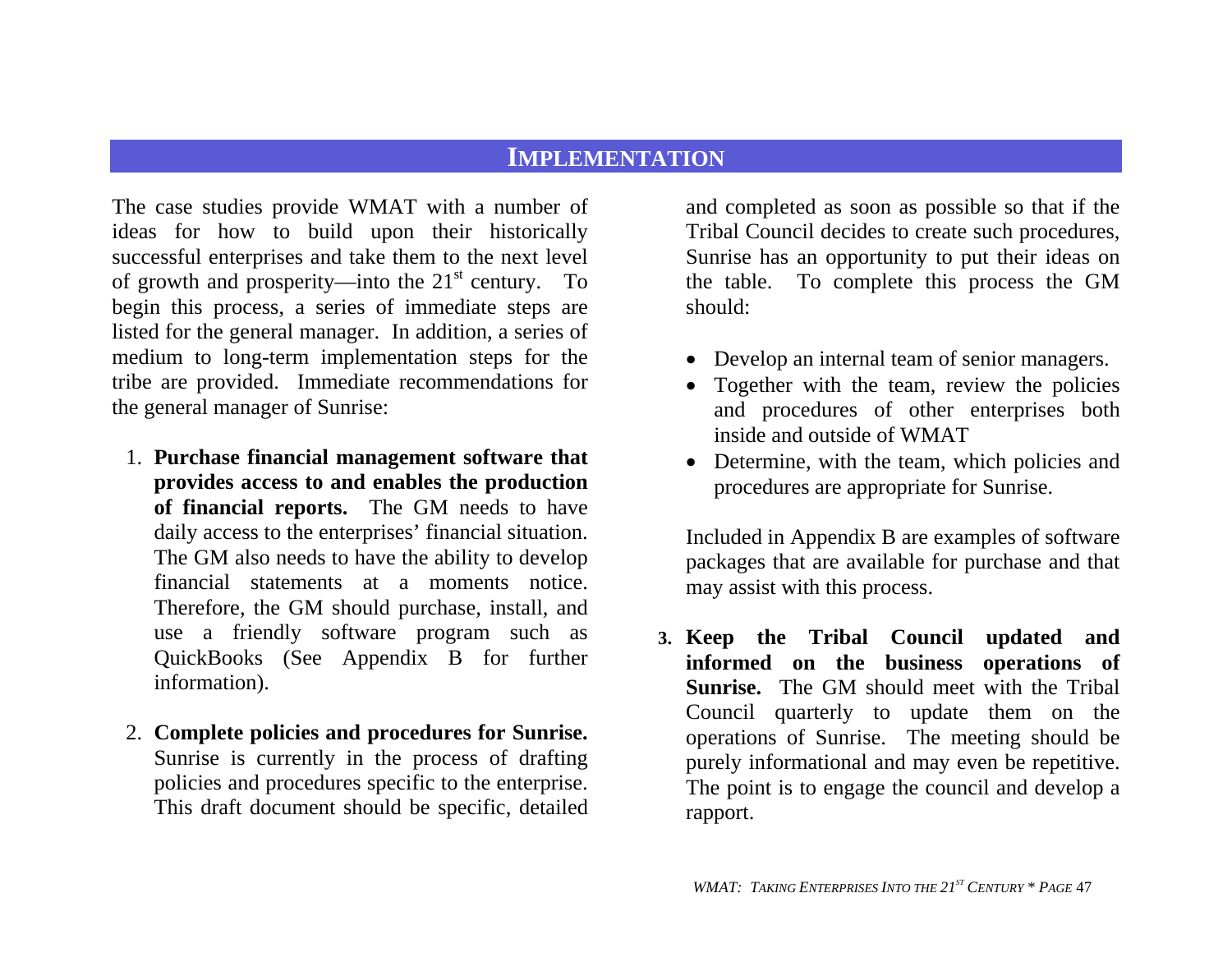## **Medium to Long-term Milestones for Implementation**

- **This report should be presented to the Tribal Council within the first month of the elections this spring.** Immediately following the elections in April there will be m any changes within the council. Along with these personnel changes, there are likely to be many changes within WMAT as a whole. This momentum provides a perfect opportunity to open a dialogue on the operations and strategic vision of all WMAT enterprises
- "**Representatives from the Tribal Council should visit the Choctaw, Salish and Kootenai, and Winnebago** tribes to learn first-hand how their enterprises are run and gain greater insight on these tribes' best-practices
- **Establish quarterly meetings between the Tribal Council and the enterprises** to begin the process of predictable com munication and a m ore fruitful business relationship

**PHASE ONE: MEDIUM-TERM MILESTONES FOR IMPLEMENTATION**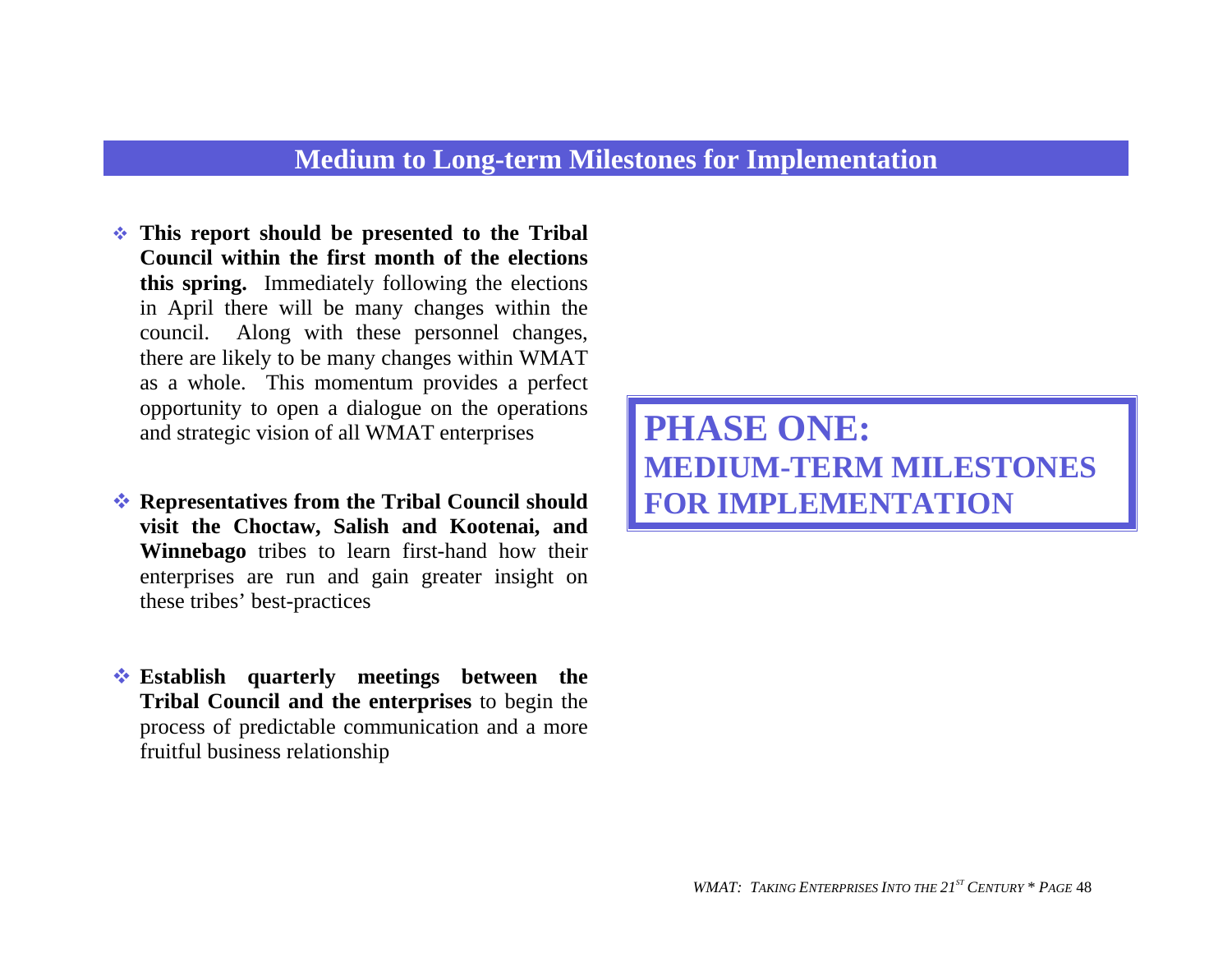## **Medium to Long-term Milestones for Implementation**

- "**The Tribal Council needs to determine how to address the challenges facing the enterprises and how to proceed.** The council should form a com mittee consisting of the Chair, a few council members, and all enterprise GM's to begin this process
- " **Ensure enterprise stability through the adoption of broad formalized policies and procedures** which outline the expectations and goals as determined by the tribe
- " **Ensure enterprise stability through the adoption of enterprise specific policies and procedures** which outline the expectations and goals as determined by the enterprise
- $\diamond$  **Establish independent accounting practices by each enterprise based on an established format**
- **Exercide** → **Provide regular financial performance evaluations for the enterprise** based on com parable industry standards

**PHASE TWO: MEDIUM TO LONG-TERM MILESTONES FOR IMPLEMENTATION**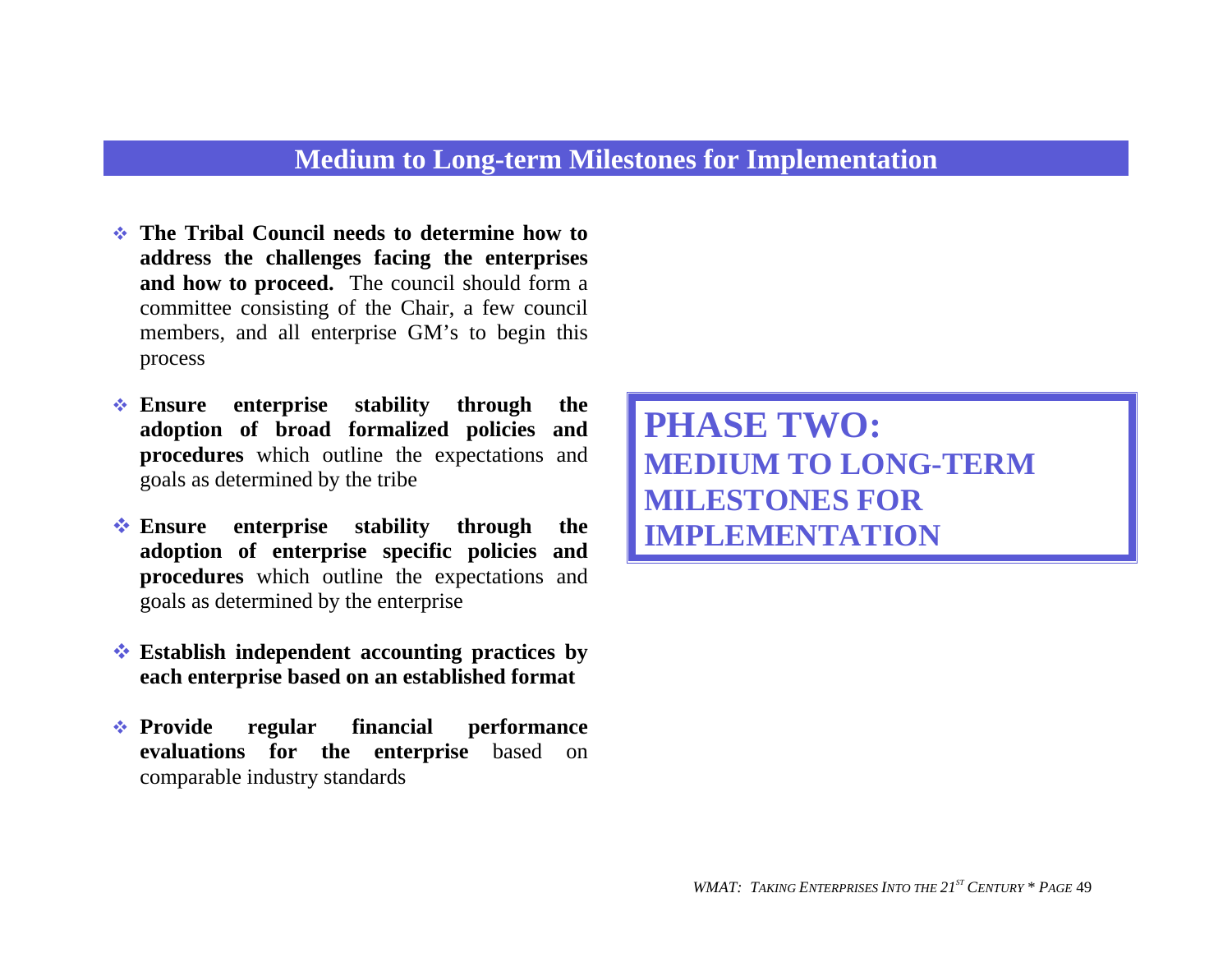#### **ACKNOWLEDGEMENTS**

<span id="page-49-0"></span>Many thanks to the employees of Sunrise Ski Resort and White Mountain Apache tribal citizens who we spoke to while researching and developing this report. We appreciate your generosity and willingness to provide insight on the WMAT enterprises.

We would also like to thank: Greg DuMontier, CEO S & K Technologies at the Salish and Kootenai Tribes of the Flathead Indian Reservation; Lance Morgan, CEO of Ho-Chunk, Inc. at Winnebago Tribe of Nebraska; and Gilbert Thompson, Executive Assistant to the Chief, Mississippi Band of Choctaw Indians. This project could not have been completed without your countless hours of participation through numerous telephone conversations and willingness to provide us with tribal documents and feedback on the report itself.

We are deeply indebted to the time and energy provided by Alyce Adams, Joe Kalt, Andrew Lee, Bev Rogers, and Jonathan Taylor of the Harvard Project on American Indian Economic Development and David Lazar of the Harvard Center for Business and Government. Your feedback and support were

invaluable and enabled us to produce this final product.

Last, but not least, we would like to thank Alex Mayer and Shawne Robinson for their willingness to read many drafts, provide useful comments, and keep us grounded and focused.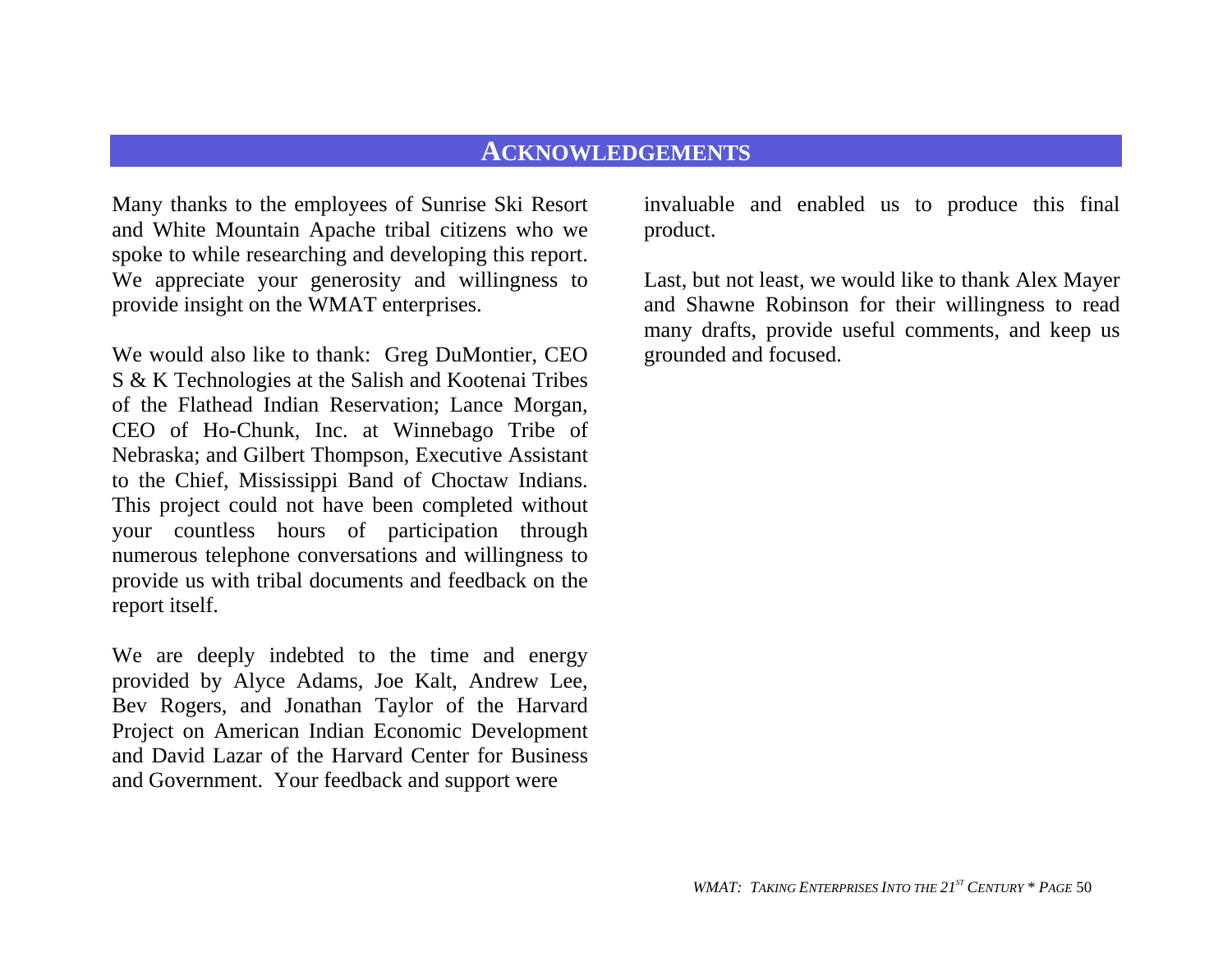## **SOURCES**

<span id="page-50-0"></span>Aoki, Andrew and Dan Chatman. 1997. "Economic Development Policy for the Oglala Nation." Unpublished manuscript at Harvard University's John F. Kennedy School of Government.

Baha-Alchesay, Jaki. Manager, Business Processes, Sunrise Ski Resort, White Mountain Apache Tribe. November 2001, Interview.

Cameron, Michael. 1992. "A Prototypical Economic Development Corporation" in *What Can Tribes Do?,* eds. Stephen Cornell and Joseph Kalt. Los Angeles: American Indian Studies Center.

Chang, Caroline and Eraina Ortega. 1999. "The Oglala Oyate Woitancan Empowerment Zone: A Turning Point in Oglala Lakota Nation Building." Unpublished manuscript at Harvard University's John F. Kennedy School of Government.

Cooley, John. General Manager, Wildlife and Outdoor Recreation Enterprise, Mountain Apache Tribe. November 2001, Interview.

Cornell, Stephen and Joseph Kalt. 1992. "Reloading the Dice: Improving the Chances for Economic Development on American Indian Reservations," in *What Can Tribes Do?*, eds. Stephen Cornell and Joseph Kalt. Los Angeles: American Indian Studies Center.

Cornell, Stephen and Joseph Kalt. 1995. "Where Does Economic Development Really Come From? Constitutional Rule Among the Contemporary Sioux and Apache." Economic Inquiry Vol. XXXIII, pp. 402-426.

Cornell, Stephen and Joseph Kalt. 1995. "Successful Economic Development and Heterogeneity of Government Form on Indian Reservations." Cambridge, MA: Harvard Project on American Indian Economic Development.

Cornell, Stephen and Joseph Kalt. 1998. "Sovereignty and Nation Building: The Development Challenge in Indian Country Today." Cambridge, MA: Harvard Project on American Indian Economic Development.

Craig, Jeneva A. and John W. Reid. 1993. "Human Resource Management Reform at the White Mountain Apache Tribe." Unpublished manuscript at Harvard University's John F. Kennedy School of Government.

Cramblit, Dean. Manager, Land and Maintenance, Sunrise Ski Resort, White Mountain Apache Tribe. November 2001, Interview.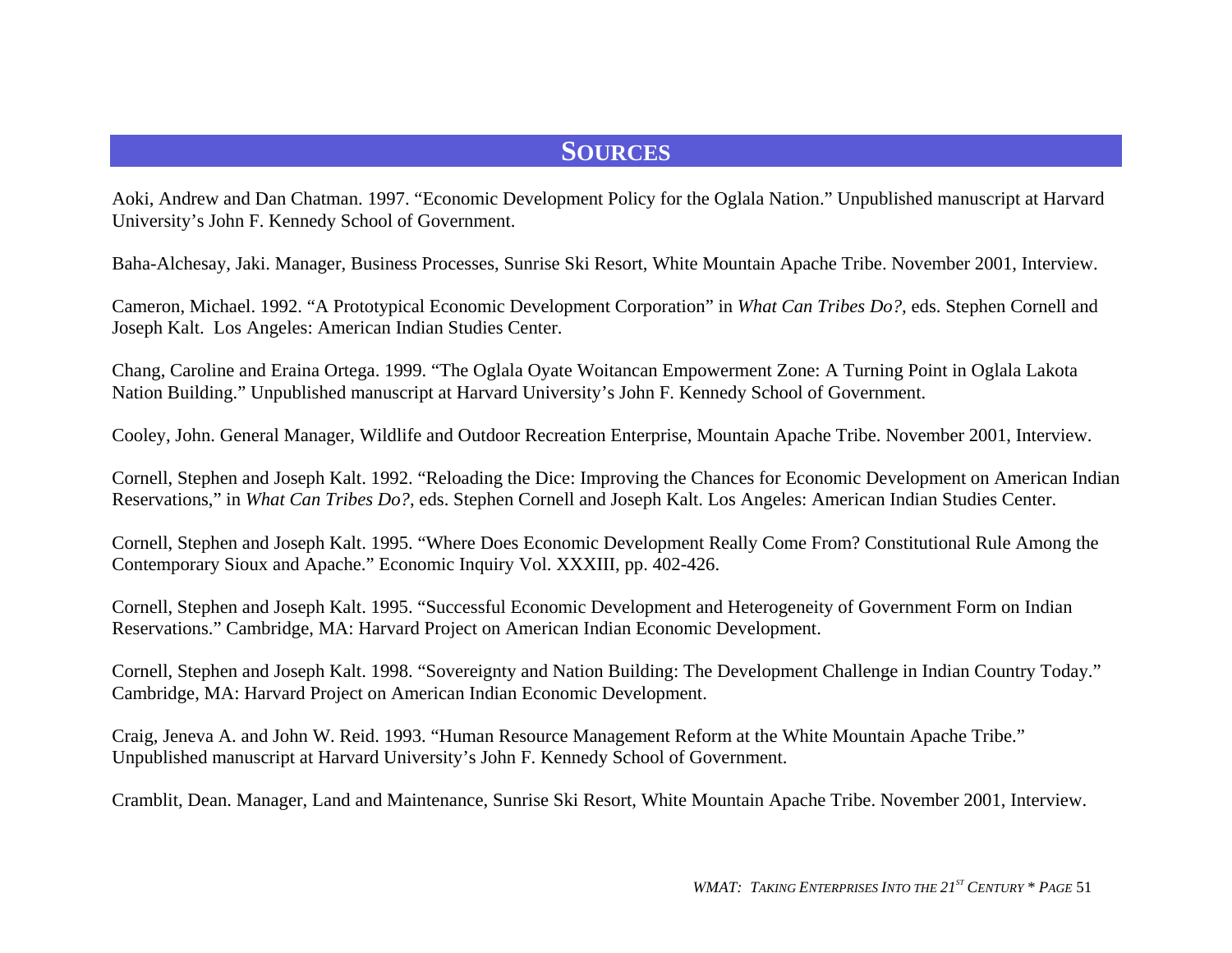DuMontier, Greg. CEO, S&K Technologies, Salish and Kootenai Tribes of the Flathead Indian Reservation. February – March 2002, Interviews.

Endfield, Raymond. Economic Development Coordinator, W hite Mountain Apache Tribe. November 2001, Interview.

Ferrara, Peter J. <u>The Choctaw Revolution: Lessons fro Federal Indian Policy</u>. Washington, DC: Americans for Tax Reform Foundation, 1998.

Grant, Kenneth. Harvard Project on American Indian Economic Development. December 2001, Interview.

Jorgensen, Miriam. 1991. "Foundations for the Future: A Proposal for Governm ental Reform For the White Mountain Apache Tribe." Unpublished m anuscript at Harvard University's John F. Kennedy School of Governm ent.

Jorgensen, Miriam and Jonathan B. Taylor. 2000. "What Determines Indian Economic Success? Evidence from Tribal and Individual Indian Enterprises." Unpublished m anuscript at Harvard University's John F. Kennedy School of Governm ent.

Lesilie, Roger. General Manager, Hon-Dah Resort Casino and Conference Center, W hite Mountain Apache Tribe. November 2001, Interview.

London, Bill. Manager, Mountain Operations, Sunrise Ski Resort, W hite Mountain Apache Tribe. November 2001, Interview.

Lovato, Marilyn. General Manager, Sunrise Ski Resort, W hite Mountain Apache Tribe. November – December 2001, Interviews.

Maturino, Teresa and Elaine Trevino. 1996. '"How Can the White Mountain Apache Tribe Attract, Produce, and Retain Quality Tribal Managers." Unpublished manuscript at Harvard University's John F. Kennedy School of Government.

Megginson, William and Jeffrey M. Netter. 2001. "*From State to Market: A Survey of Empirical Studies on Privatization*." Journal of Economic Literature, Vol 39, No. 2. June 2001.

Morgan, Lance. CEO, Ho-Chunk, Inc. Winnebago Tribe of Nebraska. February - March 2002, Interviews.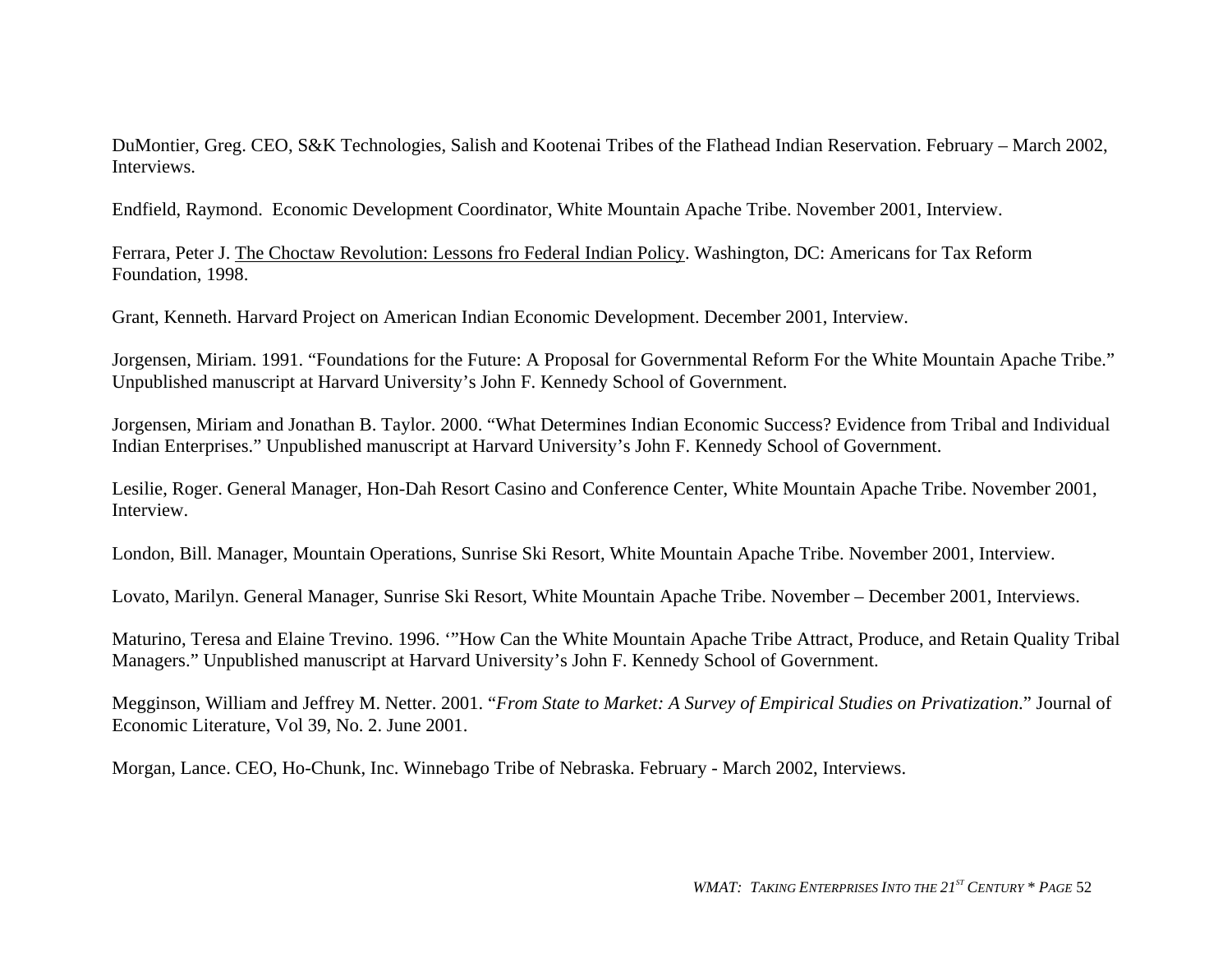Native Nations Institute for Leadership, Management and Policy. "Economic Policy for Native Nations: The Challenge of Nation Building." Powerpoint Presentation by Joseph P. Kalt.

Peaches, Ronnie. Manager, Profit Centers & Finance, Sunrise Ski Resort, White Mountain Apache Tribe. November 2001, Interview.

Taylor, Jonathan. Harvard Project on American Indian Economic Development. December 2001- February 2002, Interviews.

Thompson, Gilbert. Executive Assistant to Chief Phillip Martin, Mississippi Band of Choctaw Indians. February – March 2002, Interviews.

Whiting, Ronda. Senior Manager, S&K Technologies, Salish and Kootenai Tribes of the Flathead Indian Reservation. February – 2002, Interview.